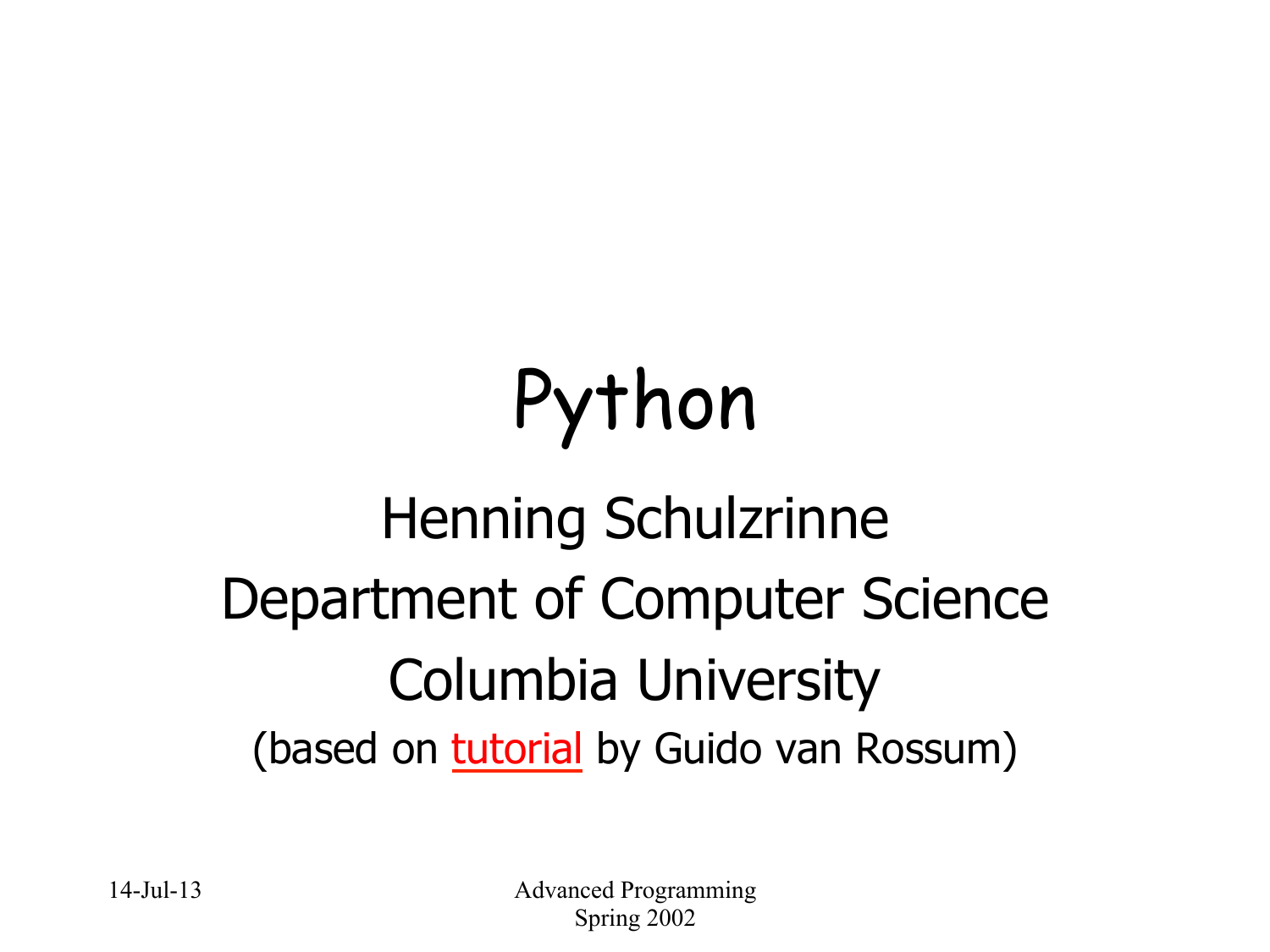#### Introduction

- § Most recent popular (scripting/ extension) language
	- $\blacksquare$  although origin  $\sim$ 1991
- heritage: teaching language (ABC)
	- Tcl: shell
	- **perl: string (regex) processing**
- object-oriented
	- rather than add-on (OOTcl)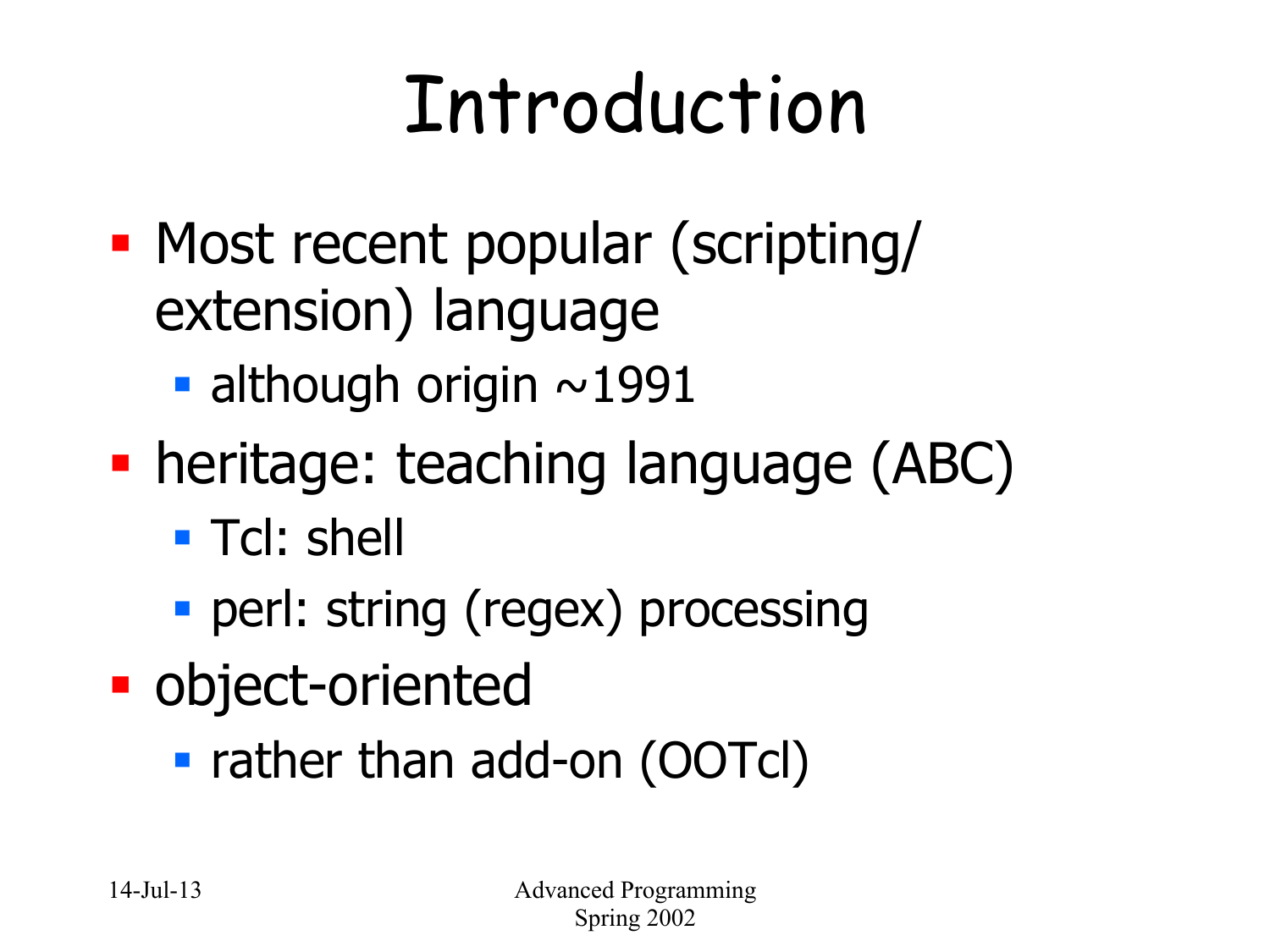# Python philosophy

#### ■ Coherence

- **not hard to read, write and maintain**
- § power
- § scope
	- $\blacksquare$  rapid development  $+$  large systems
- objects
- **integration** 
	- **hybrid systems**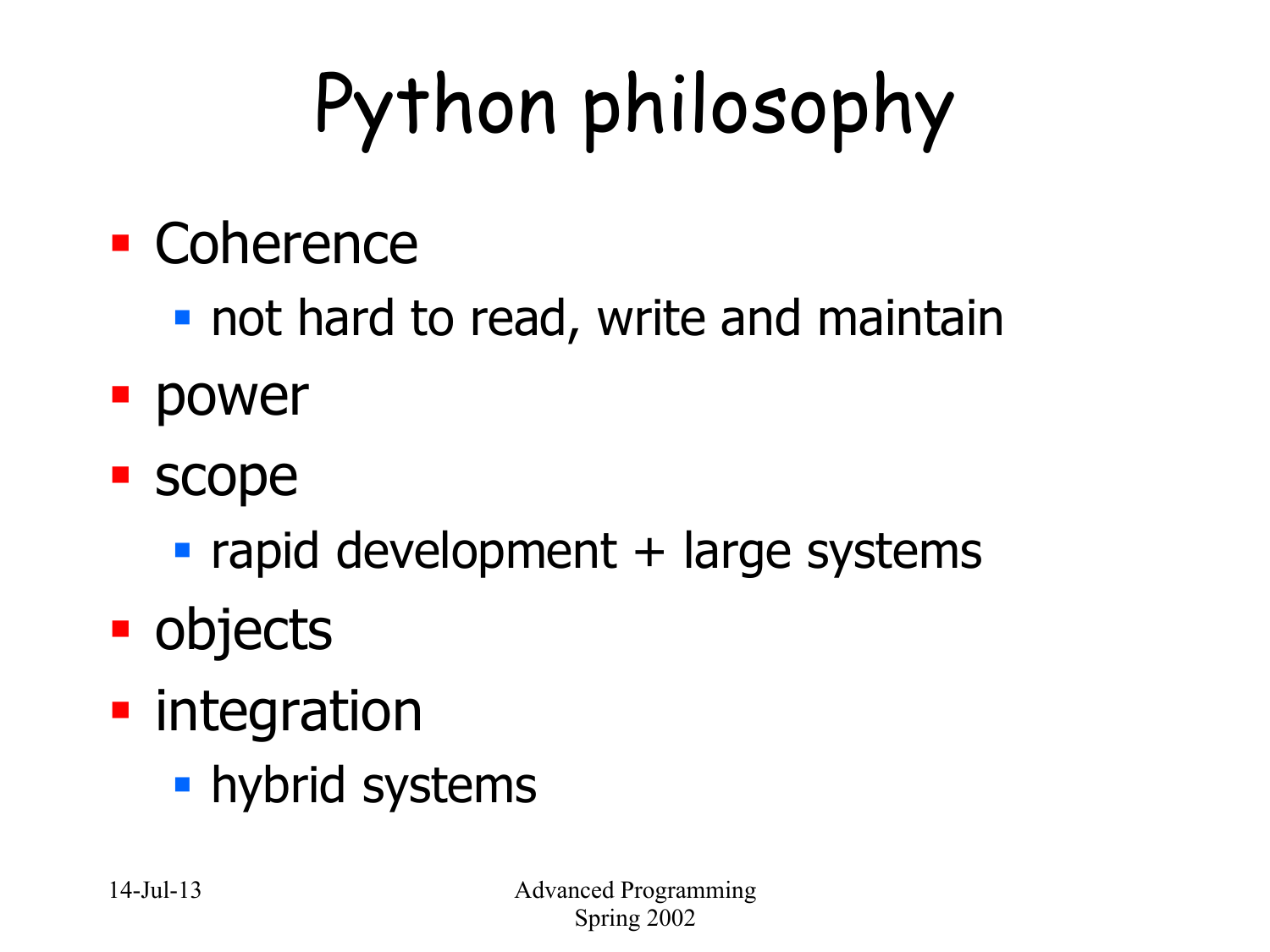# Python features

Lutz, *Programming Python* 

| no compiling or linking                 | rapid development cycle                      |  |  |  |
|-----------------------------------------|----------------------------------------------|--|--|--|
| no type declarations                    | simpler, shorter, more flexible              |  |  |  |
| automatic memory management             | garbage collection                           |  |  |  |
| high-level data types and<br>operations | fast development                             |  |  |  |
| object-oriented programming             | code structuring and reuse, $C++$            |  |  |  |
| embedding and extending in C            | mixed language systems                       |  |  |  |
| classes, modules, exceptions            | "programming-in-the-large"<br>support        |  |  |  |
| dynamic loading of C modules            | simplified extensions, smaller<br>binaries   |  |  |  |
| dynamic reloading of C modules          | programs can be modified without<br>stopping |  |  |  |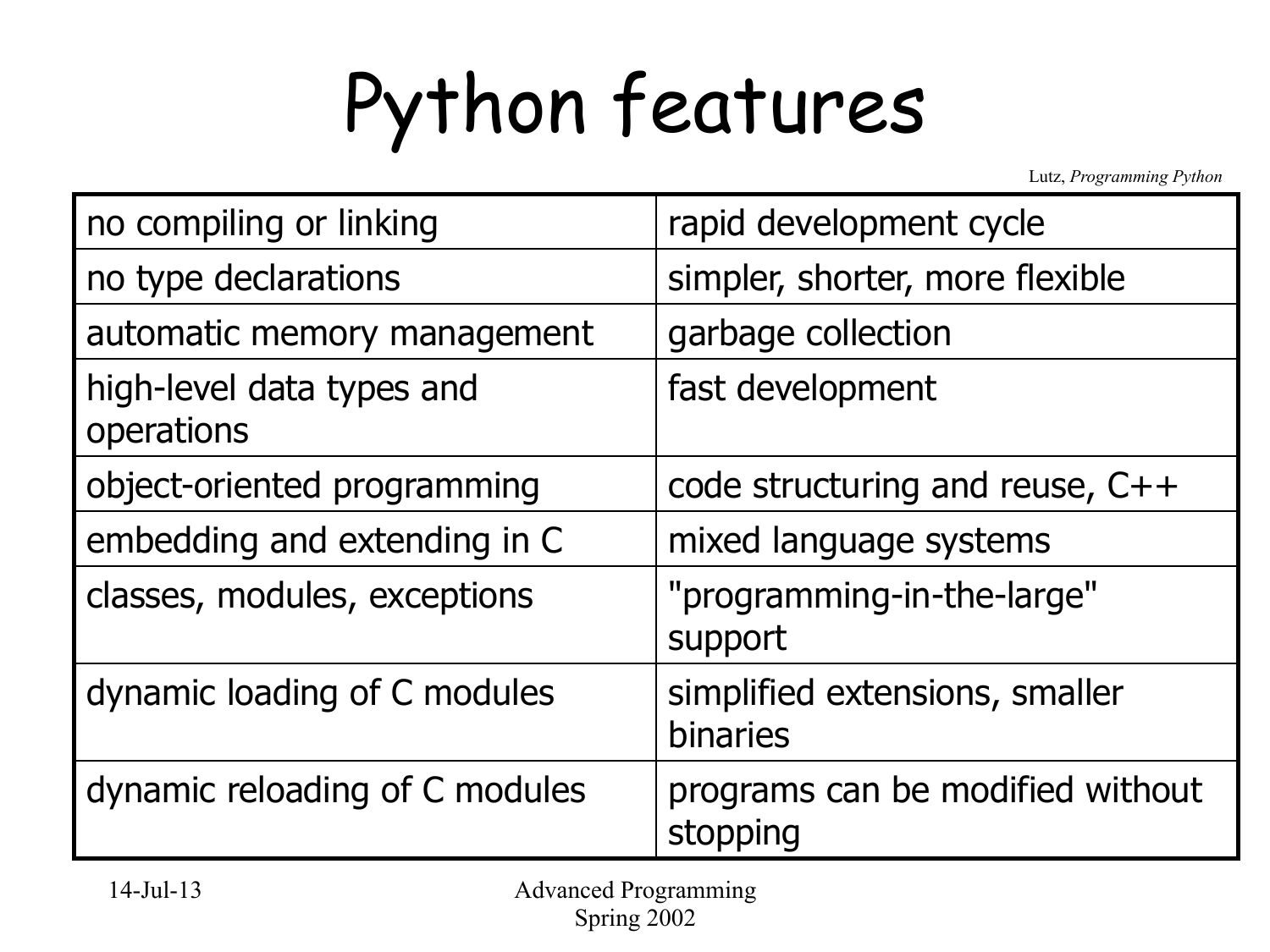# Python features

Lutz, *Programming Python* 

| universal "first-class" object model        | fewer restrictions and rules                        |  |  |
|---------------------------------------------|-----------------------------------------------------|--|--|
| run-time program construction               | handles unforeseen needs, end-<br>user coding       |  |  |
| interactive, dynamic nature                 | incremental development and<br>testing              |  |  |
| access to interpreter information           | metaprogramming, introspective<br>objects           |  |  |
| wide portability                            | cross-platform programming<br>without ports         |  |  |
| compilation to portable byte-code           | execution speed, protecting source<br>code          |  |  |
| built-in interfaces to external<br>services | system tools, GUIs, persistence,<br>databases, etc. |  |  |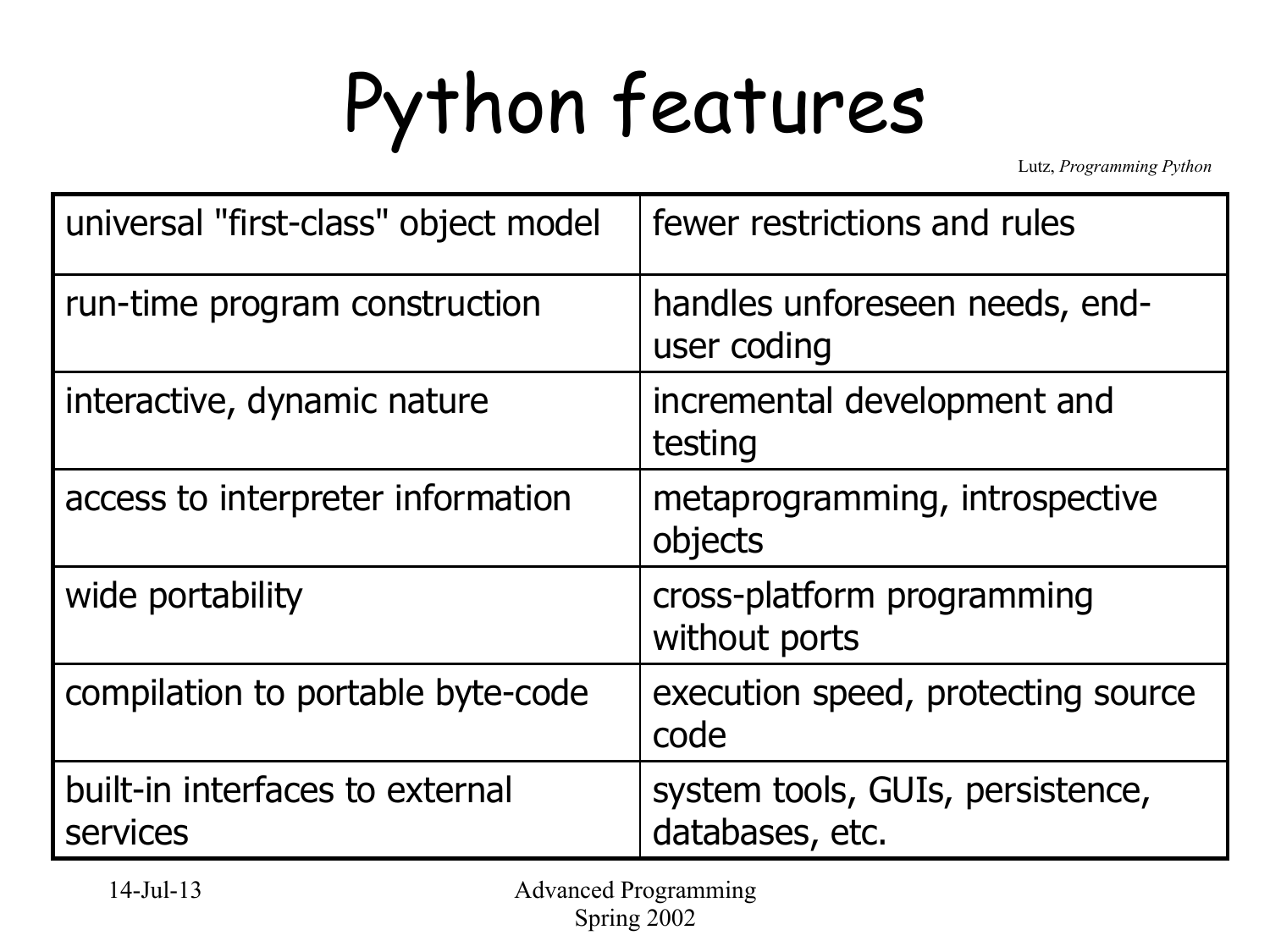# Python

- elements from C++, Modula-3 (modules), ABC, Icon (slicing)
- same family as Perl, Tcl, Scheme, REXX, BASIC dialects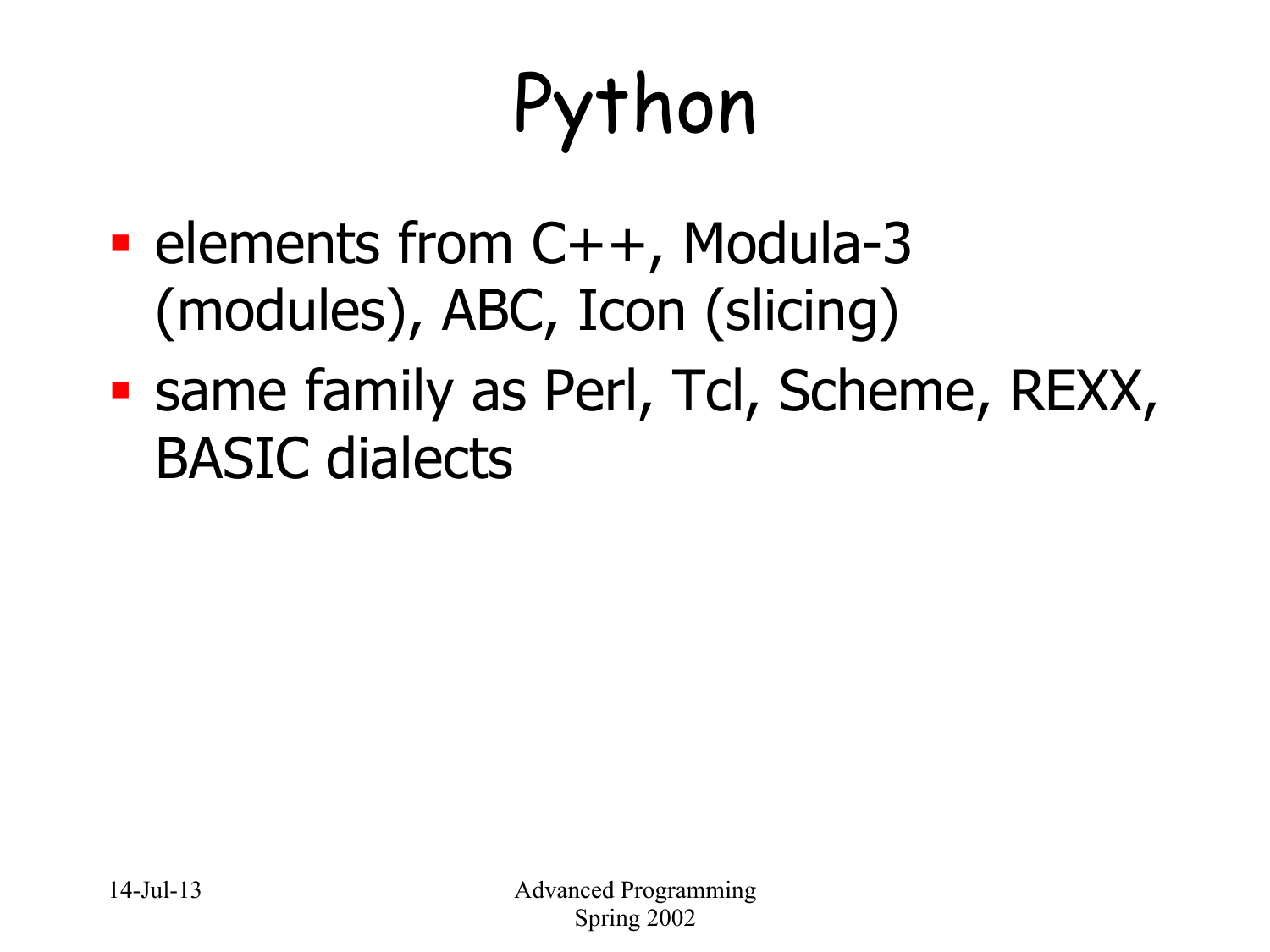# Uses of Python

- shell tools
	- system admin tools, command line programs
- **Extension-language work**
- rapid prototyping and development
- language-based modules
	- instead of special-purpose parsers
- **•** graphical user interfaces
- database access
- § distributed programming
- § Internet scripting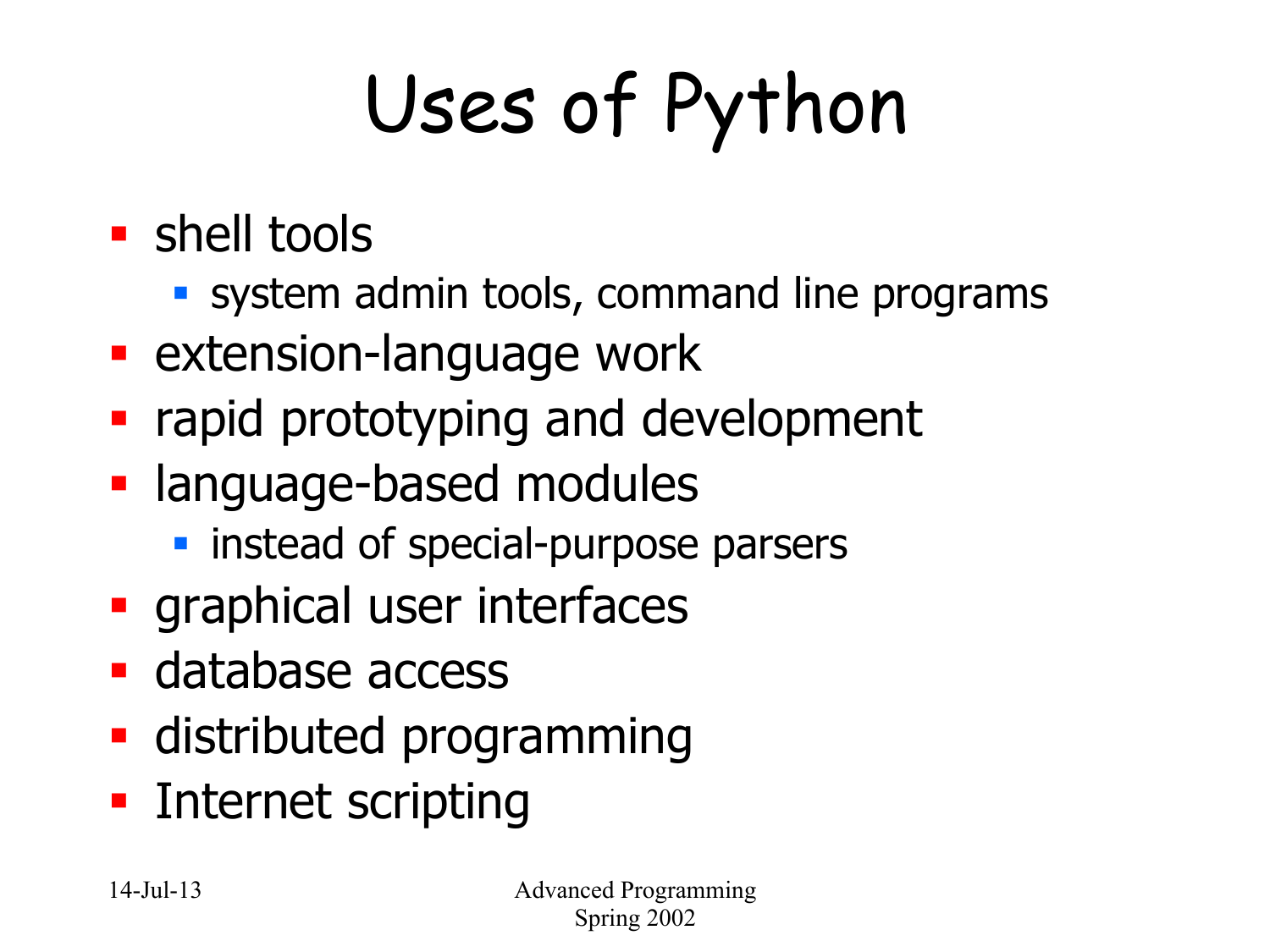## What not to use Python (and kin) for

- **most scripting languages share these**
- not as efficient as C
	- **but sometimes better built-in algorithms** (e.g., hashing and sorting)
- **delayed error notification**
- lack of profiling tools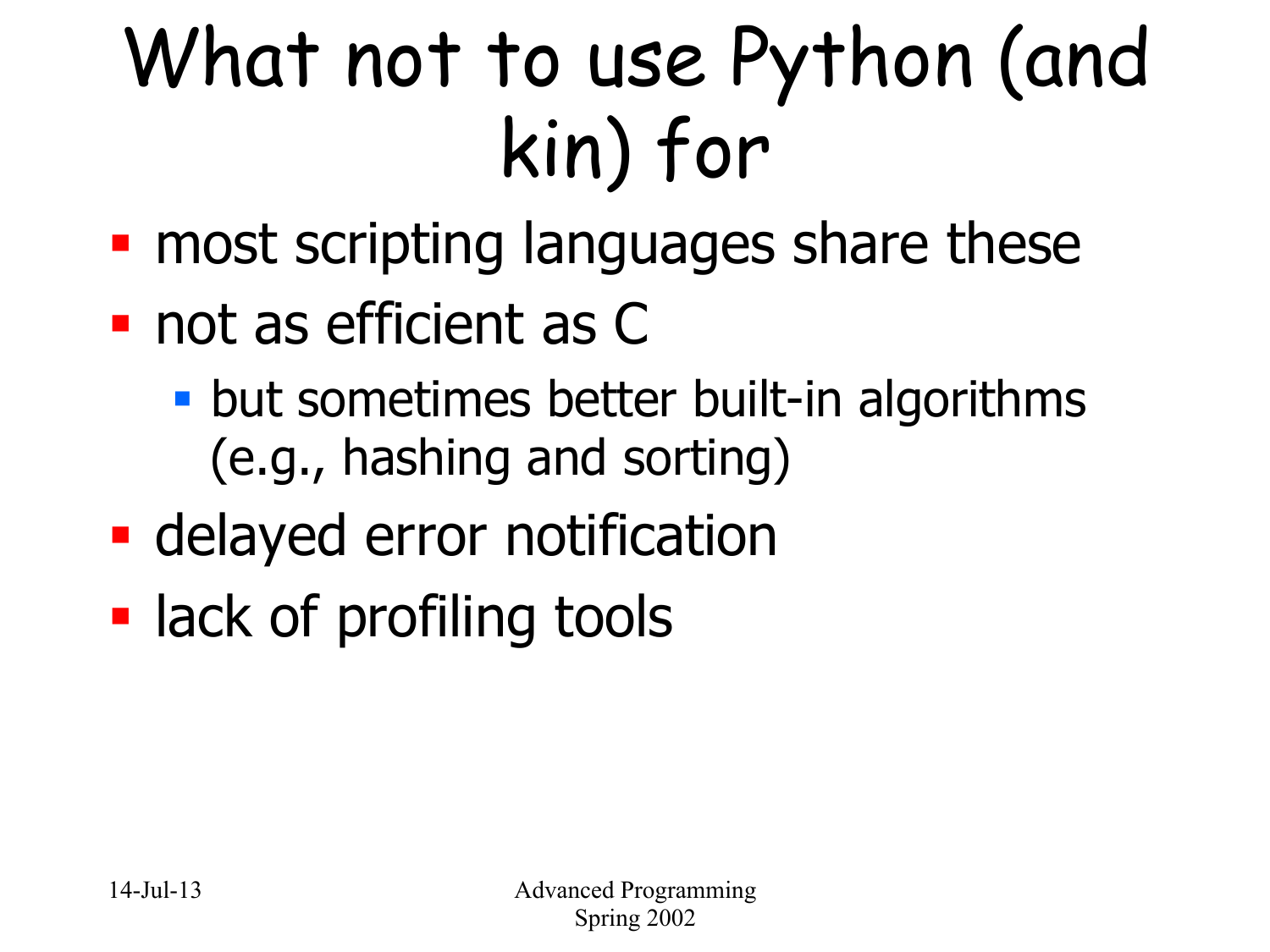# Using python

- /usr/local/bin/python
	- § #! /usr/bin/env python

#### • interactive use

Python 1.6 (#1, Sep 24 2000, 20:40:45) [GCC 2.95.1 19990816 (release)] on sunos5 Copyright (c) 1995-2000 Corporation for National Research Initiatives. All Rights Reserved. Copyright (c) 1991-1995 Stichting Mathematisch Centrum, Amsterdam. All Rights Reserved. >>>

- python –c command [arg] ...
- § python –i script
	- read script first, then interactive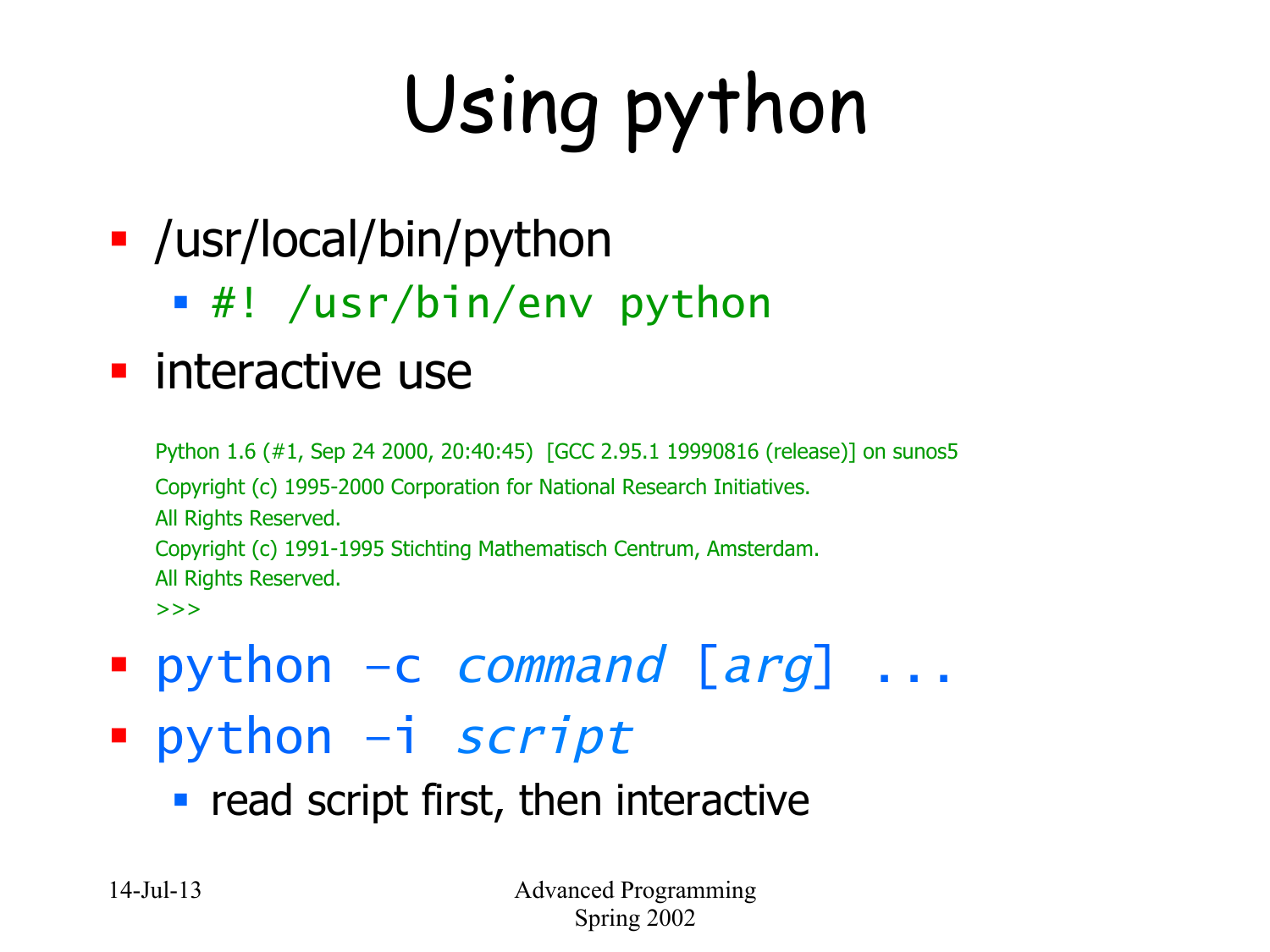# Python structure

- modules: Python source files or C extensions
	- import, top-level via from, reload
- statements
	- control flow
	- create objects
	- indentation matters instead of  $\{\}$
- objects
	- **everything is an object**
	- **automatically reclaimed when no longer needed**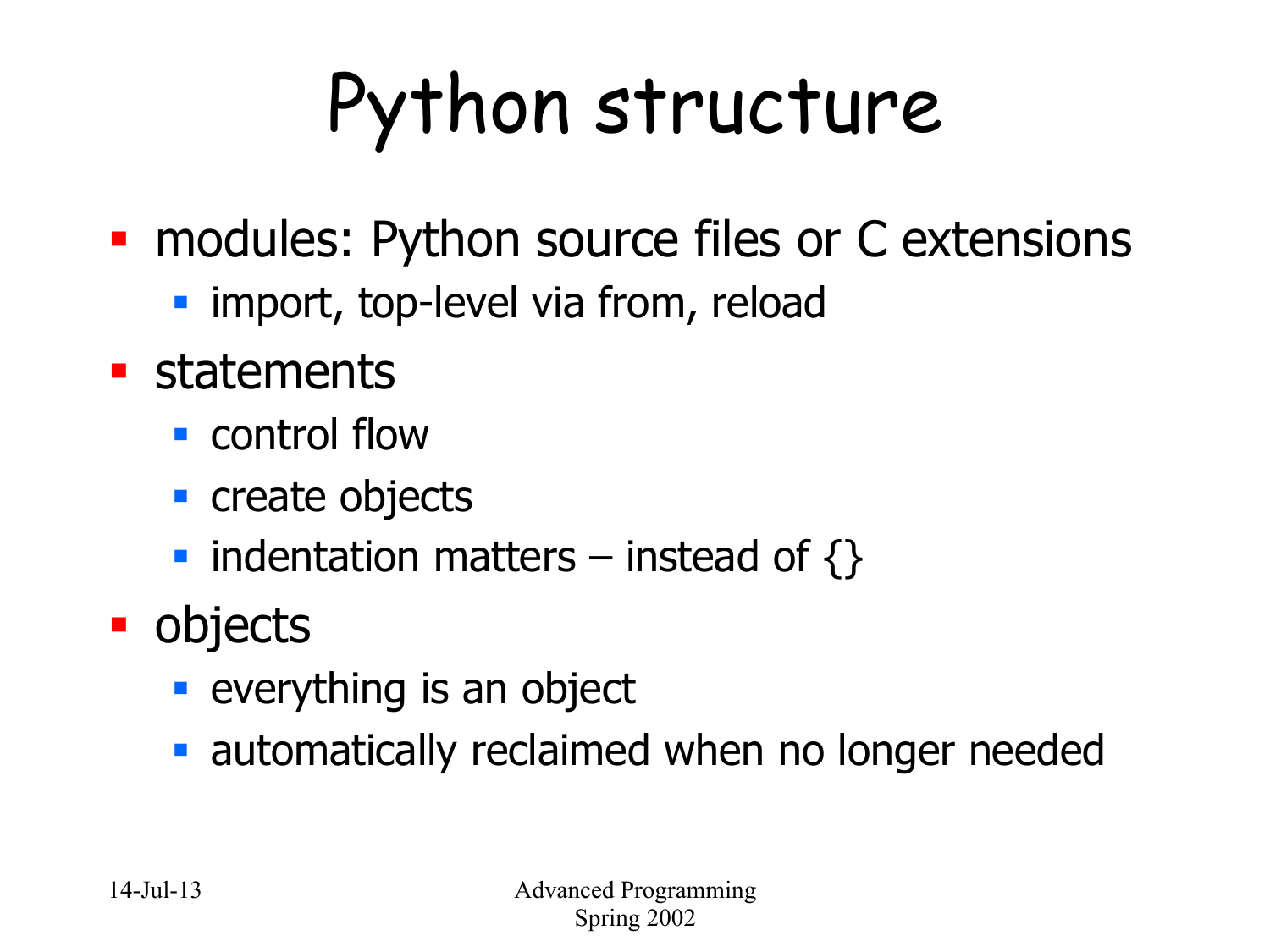### First example

```
#!/usr/local/bin/python 
# import systems module
import sys 
market = '::::::'for name in sys.argv[1:]: 
  input = open(name, 'r')print marker + name 
   print input.read()
```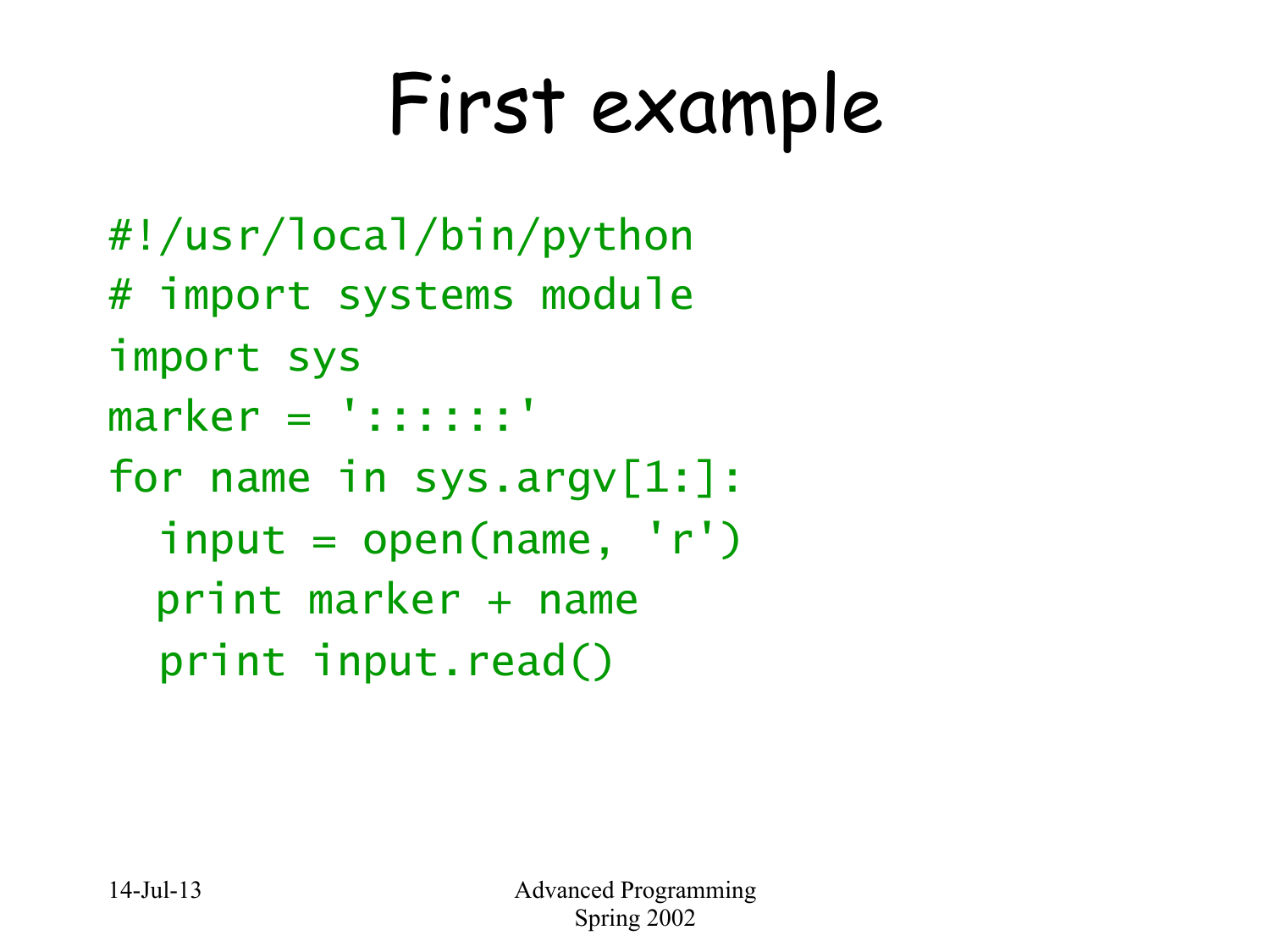## Basic operations

#### **• Assignment:**

- $\blacksquare$  size = 40
- $a = b = c = 3$
- § Numbers
	- integer, float
	- complex numbers:  $1j+3$ ,  $abs(z)$
- Strings
	- § 'hello world', 'it\'s hot'
	- § "bye world"
	- continuation via \ or use """ long text """"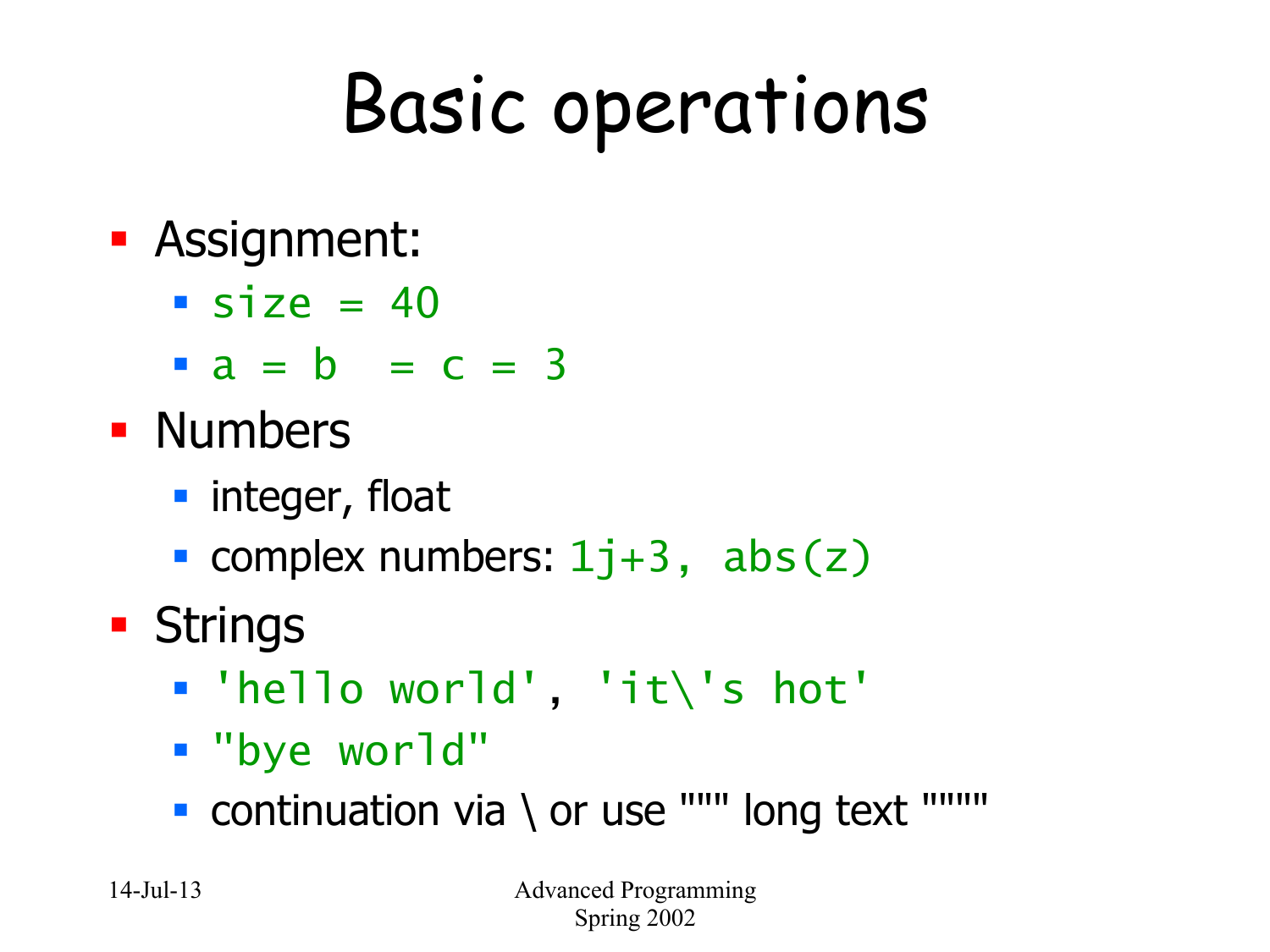# String operations

• concatenate with  $+$  or neighbors

- $word = 'Help' + x$
- § word = 'Help' 'a'

§ subscripting of strings

- **'Hello'[2]**  $\rightarrow$  **''**
- slice: 'Hello'  $[1:2]$   $\rightarrow$  'el'
- word  $\lceil -1 \rceil \rightarrow$  last character
- len(word)  $\rightarrow$  5
- **immutable: cannot assign to subscript**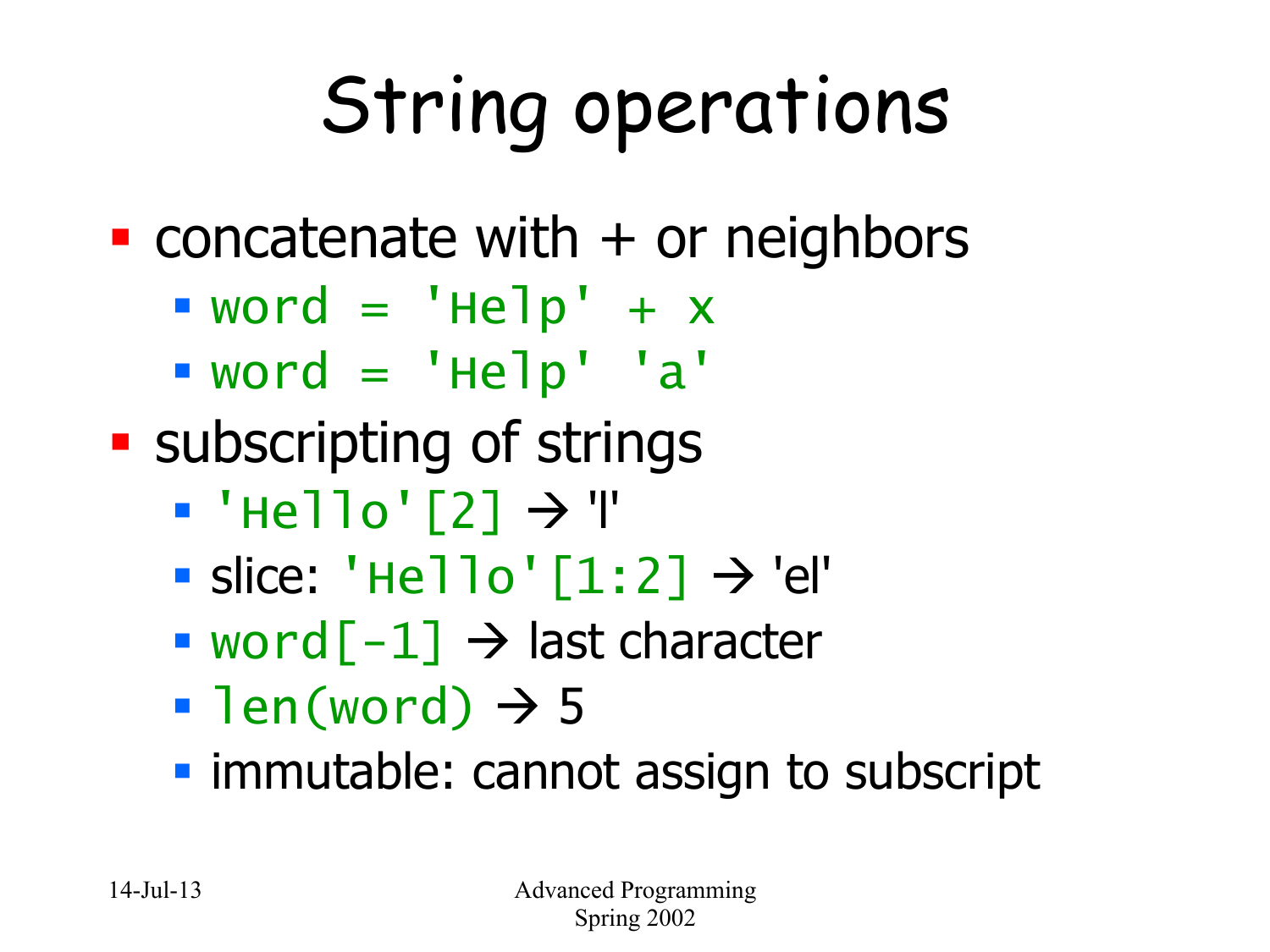#### Lists

- lists can be heterogeneous
	- $a = [\text{Spam}', \text{leggs}', 100, 1234, 2*2]$
- Lists can be indexed and sliced:
	- $a[0] \rightarrow$  spam
	- a $[:2] \rightarrow$  ['spam', 'eggs']
- **Example in Lists can be manipulated** 
	- $\blacksquare$  a[2] = a[2] + 23
	- $a[0:2] = [1,12]$
	- $a[0:0] = []$
	- len(a)  $\rightarrow$  5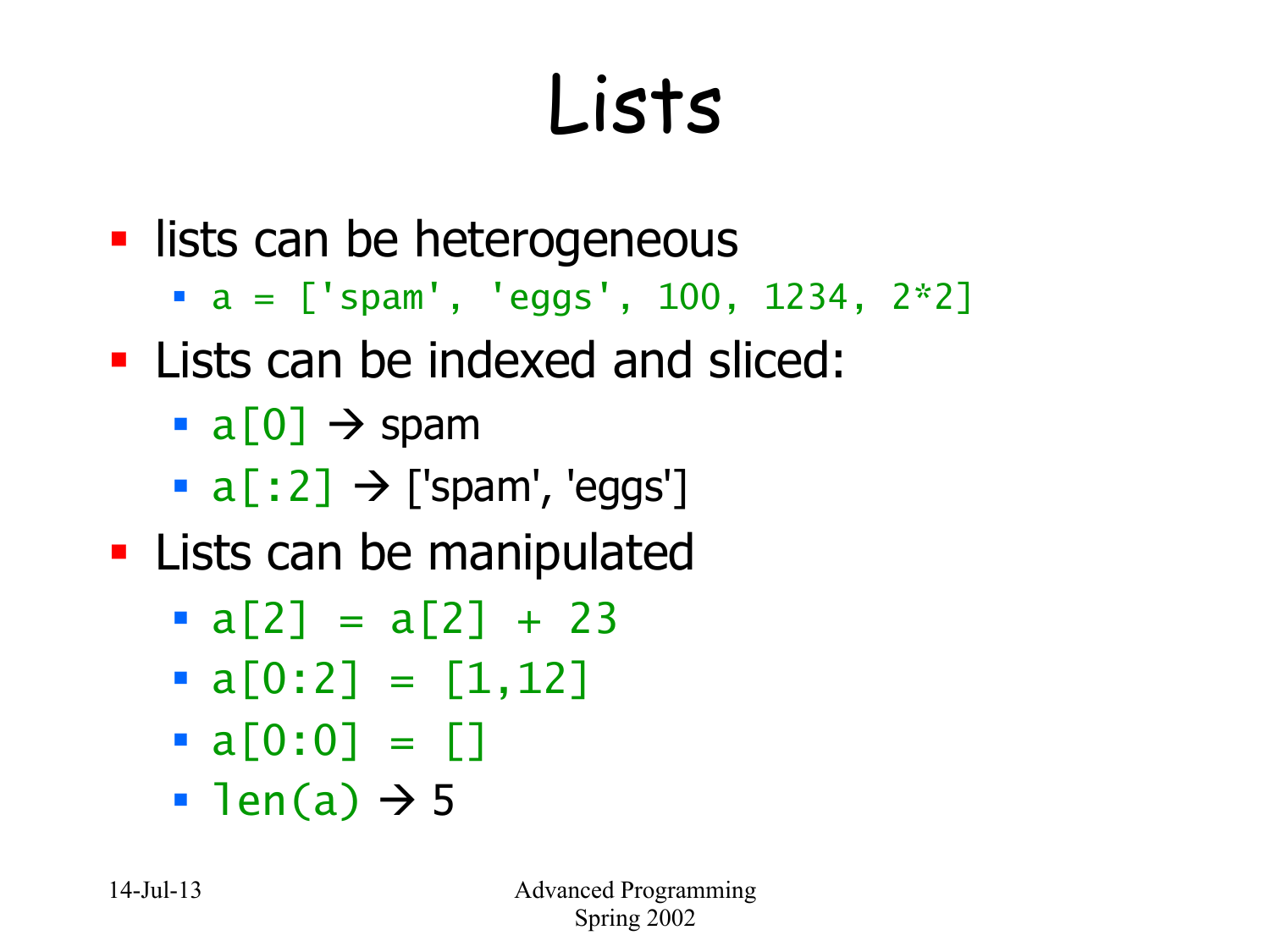#### Basic programming

$$
a, b = 0, 1
$$

- $#$  non-zero = true
- while  $b < 10$ :
	- # formatted output, without \n print b,
	- # multiple assignment
	- $a, b = b, a+b$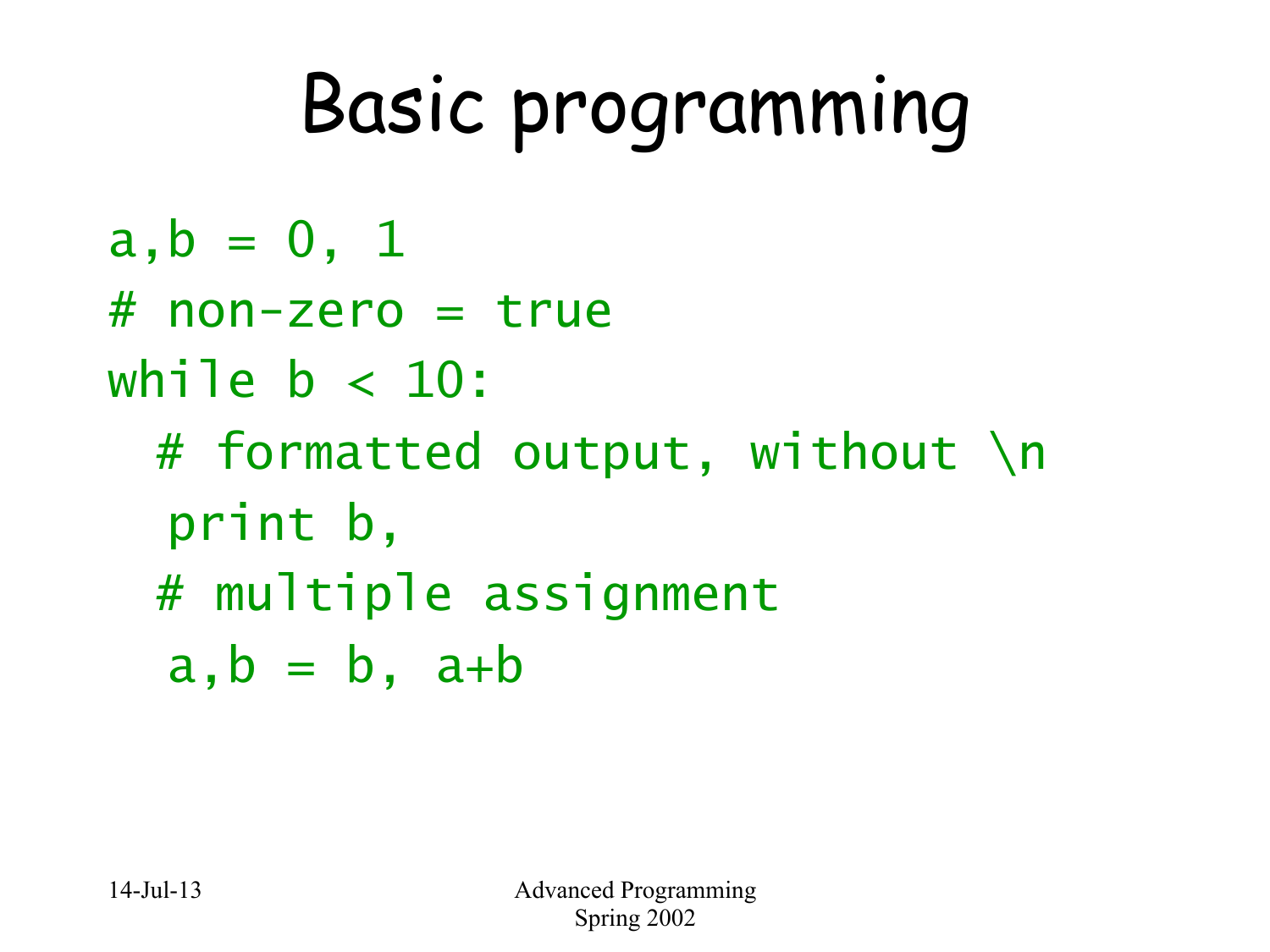### Control flow: if

 $x = int(raw_input("Please enter #:"))$ if  $x < 0$ :

 $x = 0$ 

print 'Negative changed to zero'

```
elif x == 0:
```
print 'Zero'

$$
elif x == 1:
$$

print 'Single'

else:

print 'More'

• no case statement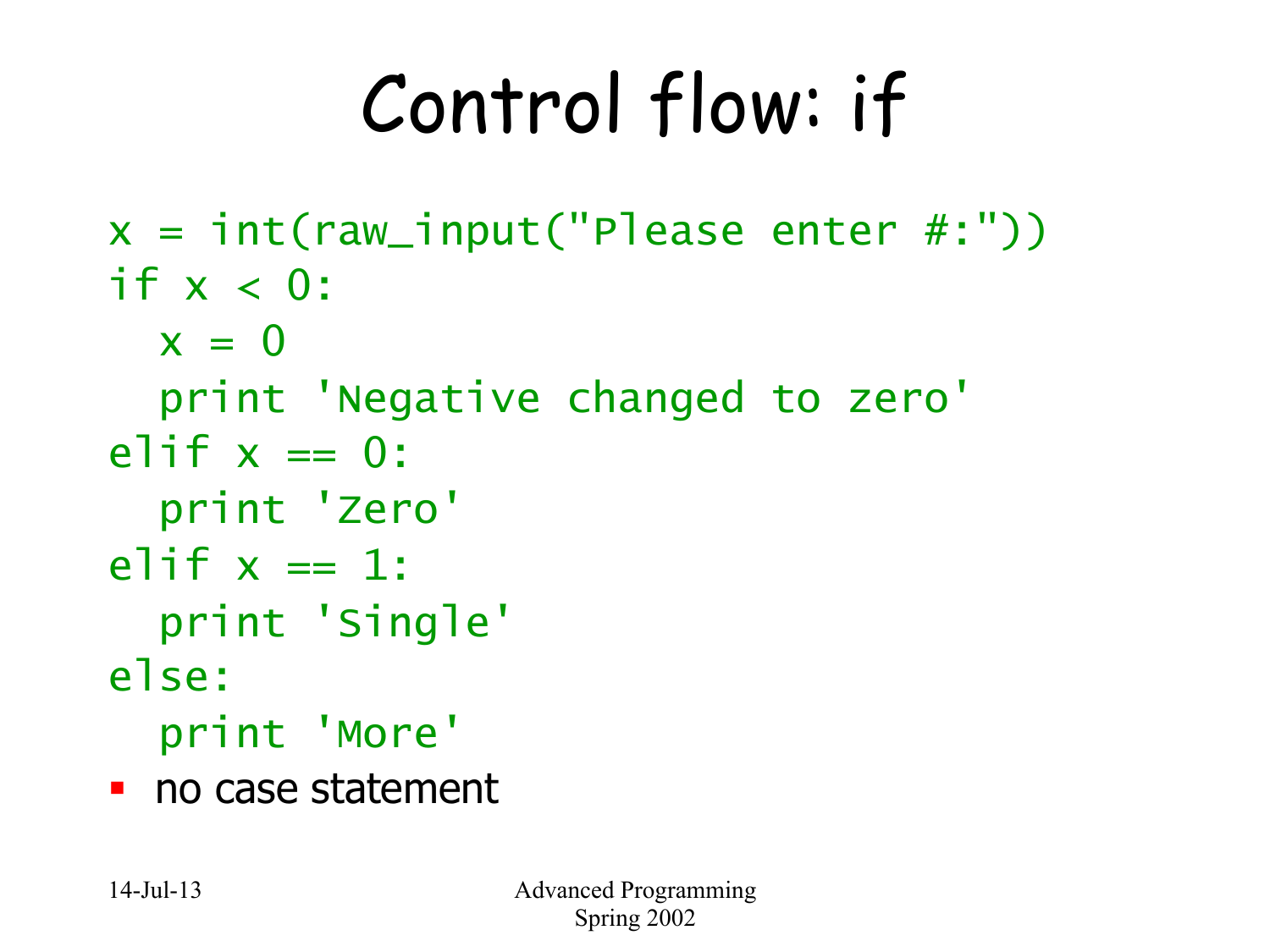### Control flow: for

a = ['cat', 'window', 'defenestrate'] for x in a:

print x, len(x)

- no arithmetic progression, but
	- range(10)  $\rightarrow$  [0, 1, 2, 3, 4, 5, 6, 7, 8, 9]
	- § for i in range(len(a)): print i, a[i]
- do not modify the sequence being iterated over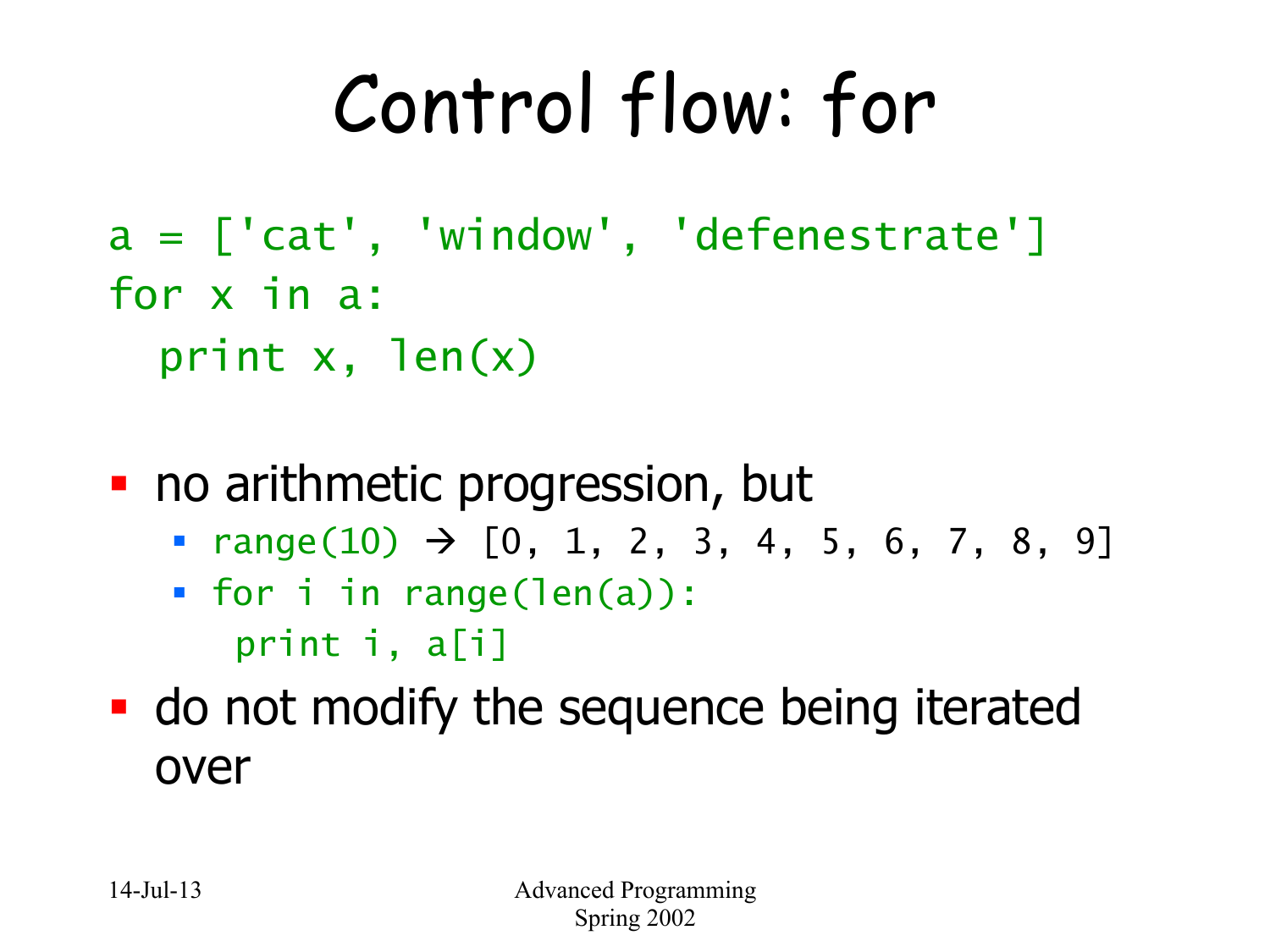## Loops: break, continue, else

§ break and continue like C

```
• else after loop exhaustion
for n in range(2, 10):
   for x in range(2,n): 
    if n % x == 0:
       print n, 'equals', x, '*', n/x 
       break 
   else: 
     # loop fell through without finding a factor 
     print n, 'is prime'
```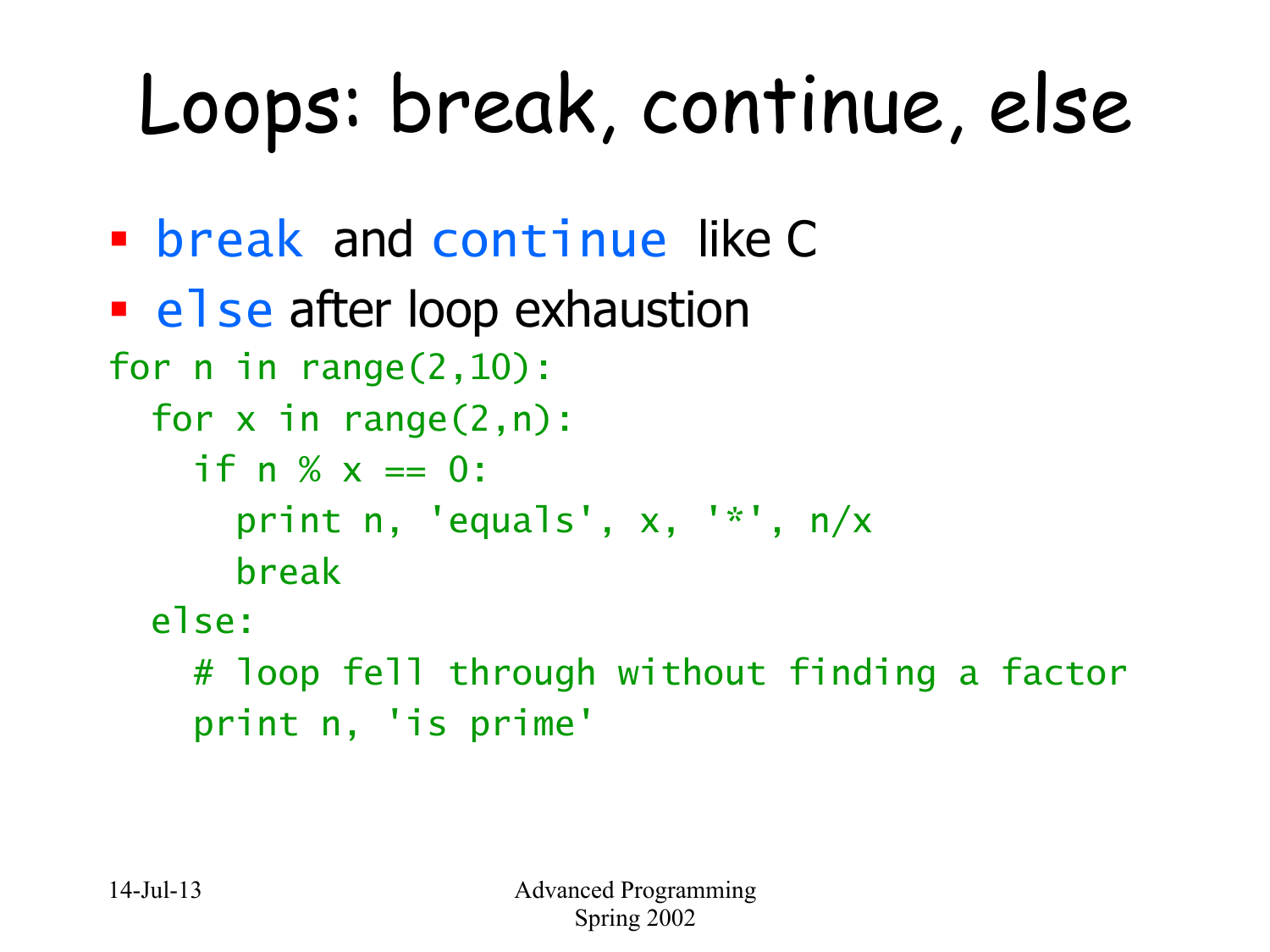# Do nothing

- pass does nothing
- § syntactic filler while 1:
	-

pass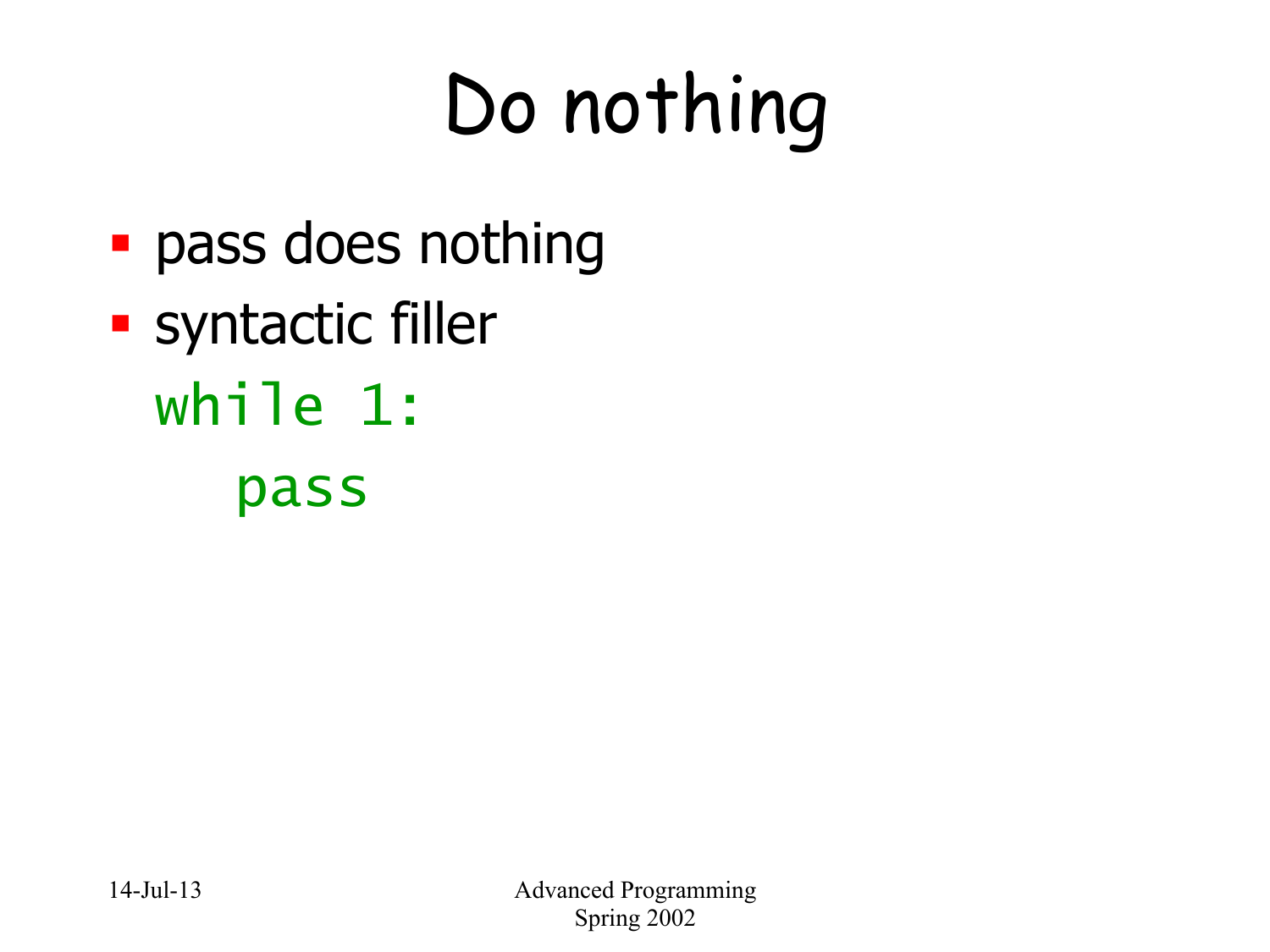# Defining functions

```
def fib(n): 
   """Print a Fibonacci series up to n.""" 
  a, b = 0, 1
  while b < n:
     print b, 
    a, b = b, a+b
```
#### >>> fib(2000)

- First line is *docstring*
- first look for variables in local, then global
- need global to assign global variables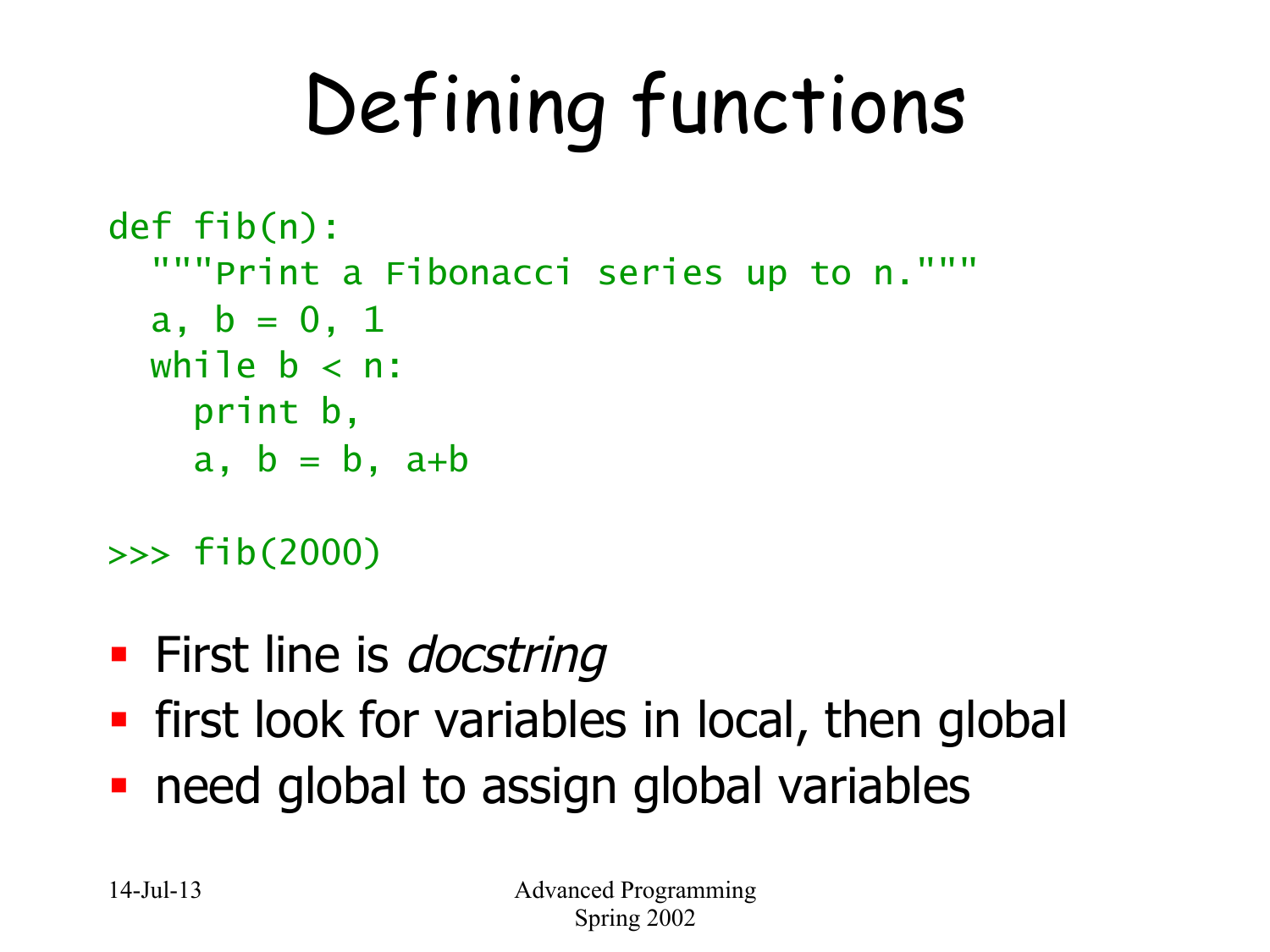#### Functions: default argument values

```
def ask_ok(prompt, retries=4, 
  complaint='Yes or no, please!'): 
   while 1: 
    ok = raw_input(prompt) if ok in ('y', 'ye', 'yes'): return 1 
     if ok in ('n', 'no'): return 0 
    retries = retries - 1 if retries < 0: raise IOError, 
  'refusenik error' 
     print complaint
```
#### >>> ask\_ok('Really?')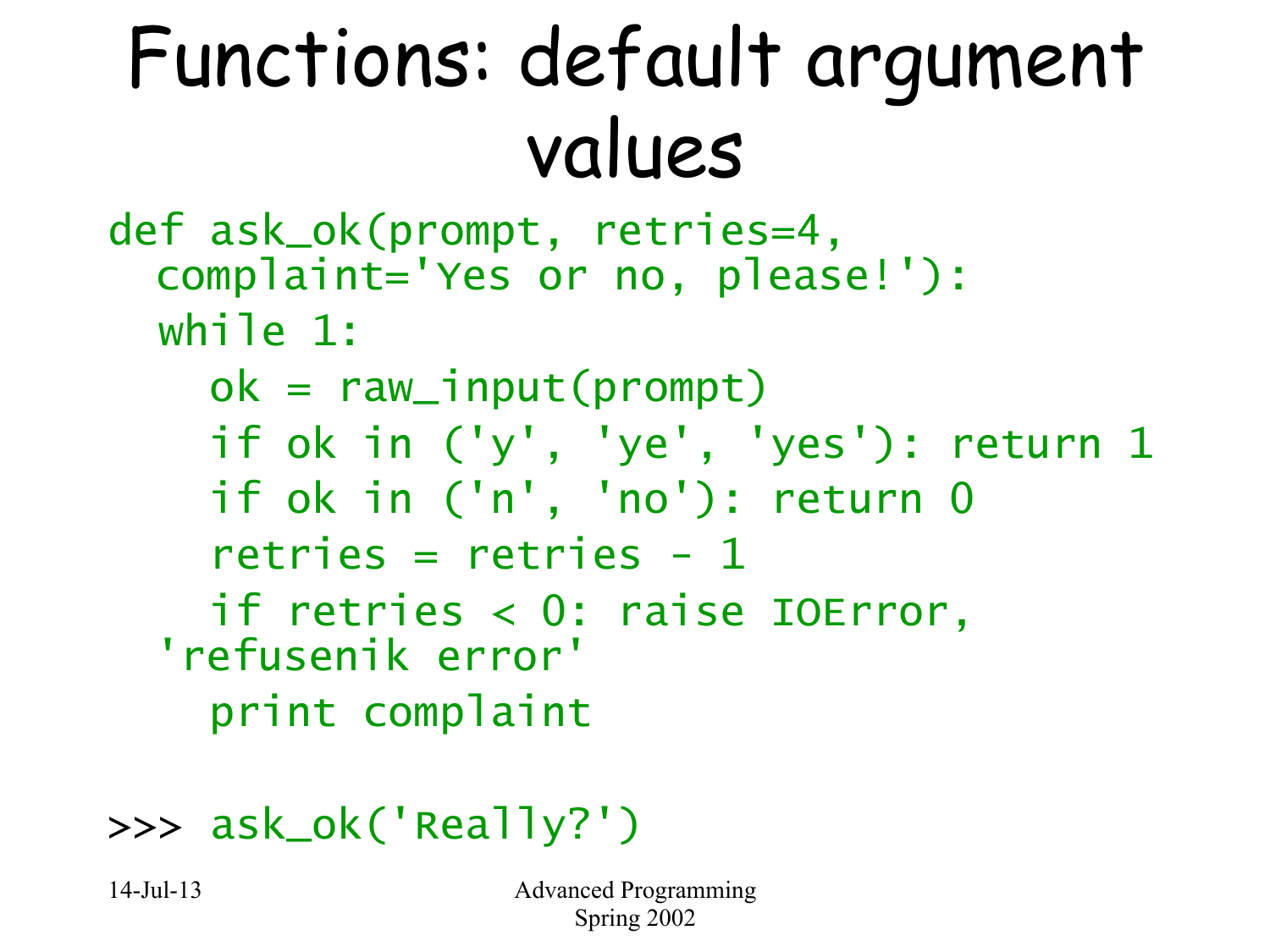# Keyword arguments

- last arguments can be given as keywords
- def parrot(voltage, state='a stiff', action='voom', type='Norwegian blue'): print "-- This parrot wouldn't", action, print "if you put", voltage, "Volts through it." print "Lovely plumage, the ", type
	- print "-- It's", state, "!"

```
parrot(1000) 
parrot(action='VOOOM', voltage=100000)
```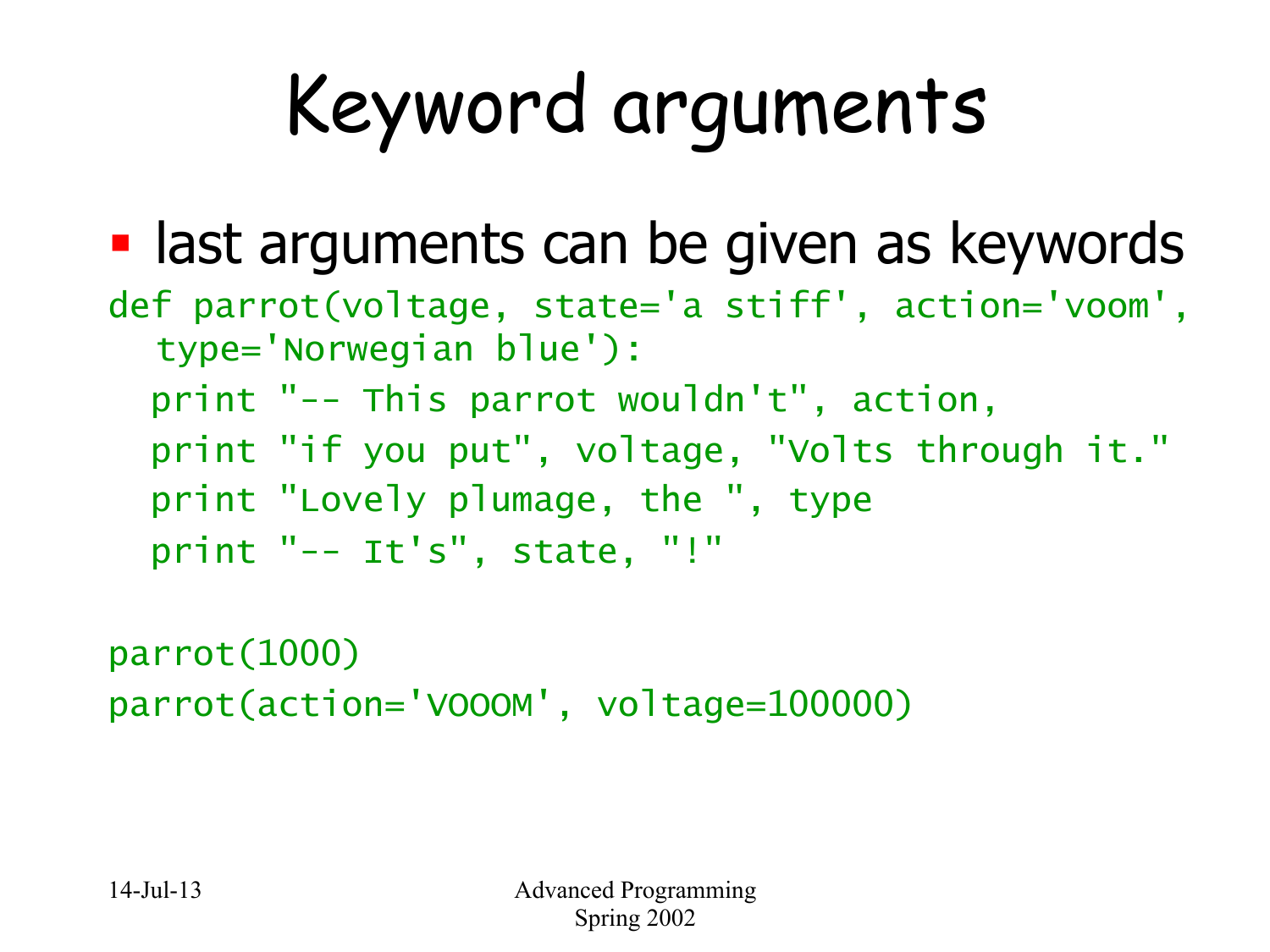#### Lambda forms

- anonymous functions
- may not work in older versions def make\_incrementor(n): return lambda x: x + n
	- $f = make_incrementor(42)$  $f(0)$  $f(1)$

14-Jul-13 Advanced Programming Spring 2002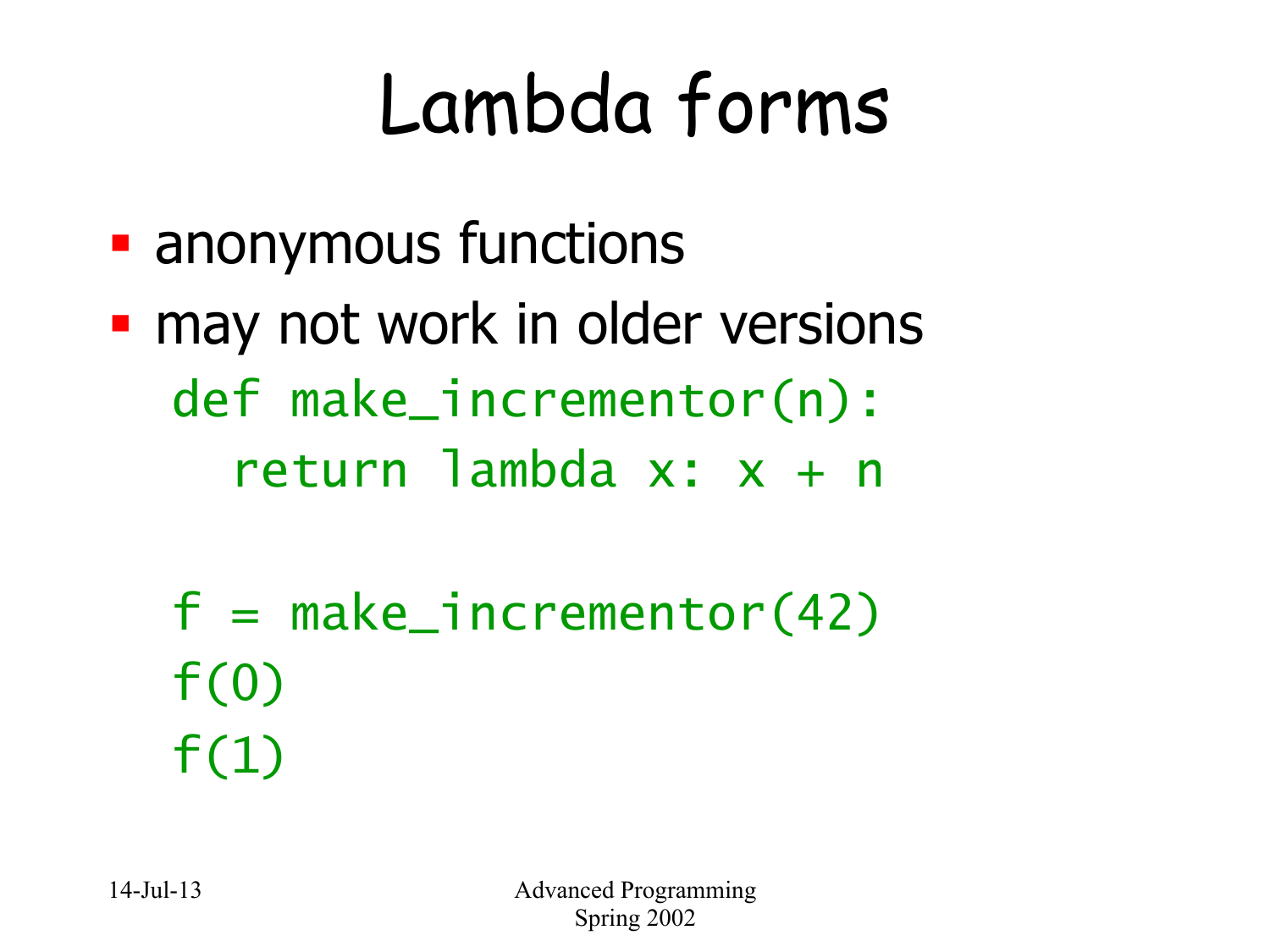#### List methods

- **•** append $(x)$
- **extend(L)** 
	- append all items in list (like Tcl lappend)
- **insert(i,x)**
- **remove(x)**
- $\textcolor{blue}\bullet\ \textcolor{blue}\text{pop}(\text{[i]}),\ \textcolor{blue}\text{pop()}$ 
	- Greate stack (FIFO), or queue (LIFO)  $\rightarrow$  pop(0)
- $\blacksquare$  index(x)
	- **return the index for value x**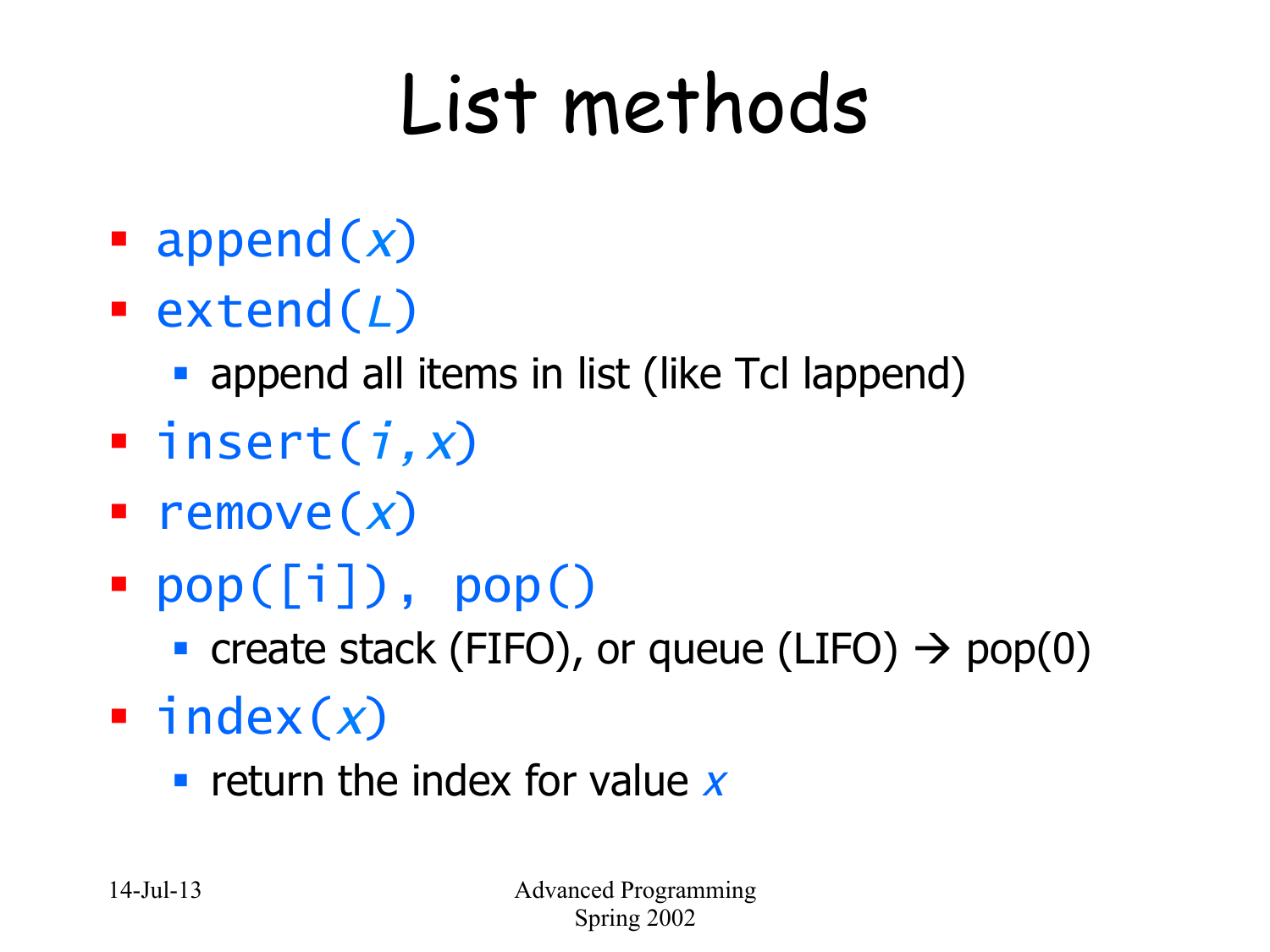#### List methods

- $\text{count}(x)$ 
	- how many times x appears in list
- $\blacksquare$  sort()
	- § sort items in place
- § reverse()

**• reverse list**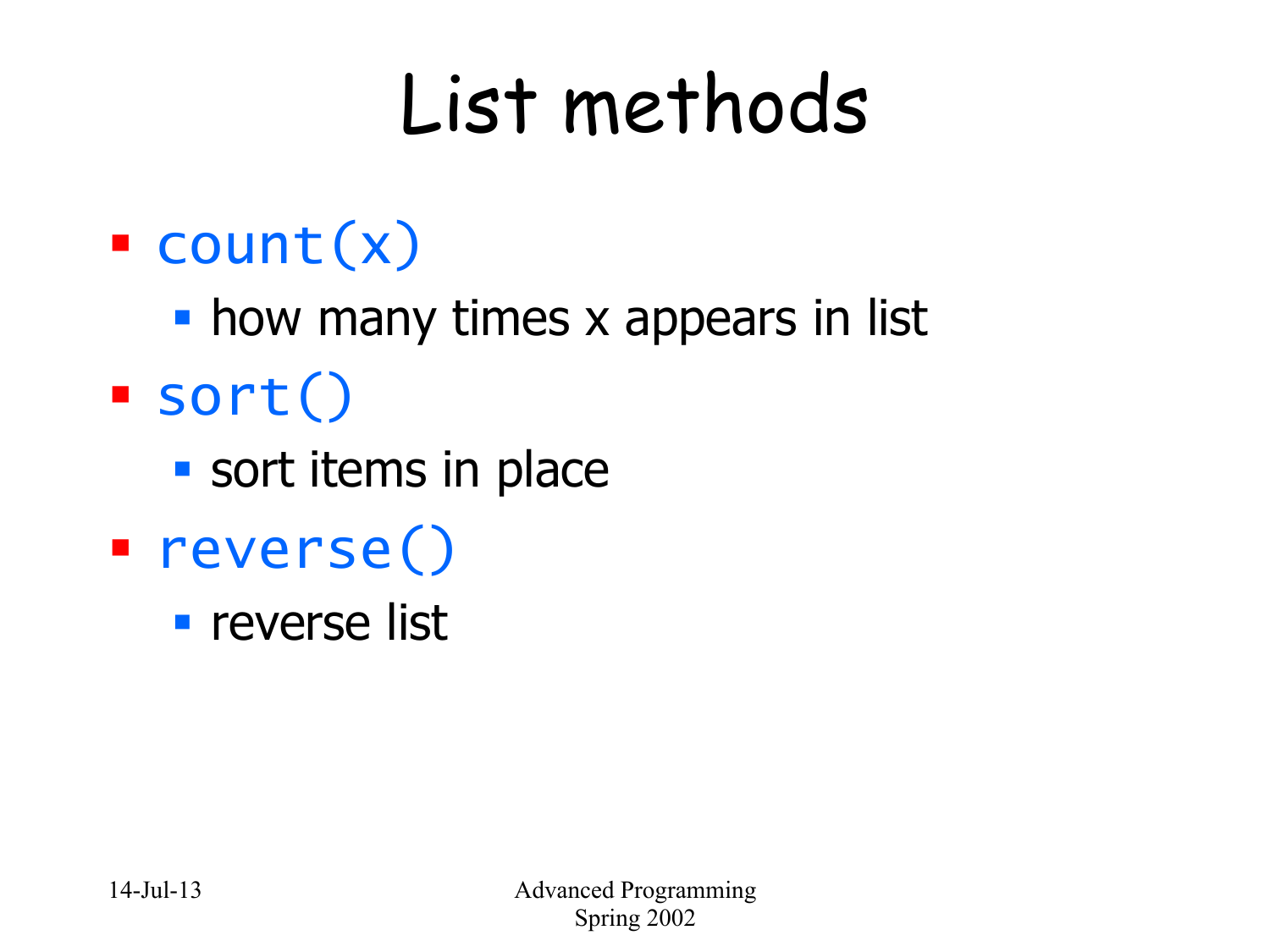# Functional programming tools

- **filter(function, sequence)** def  $f(x)$ : return  $x\%2$  != 0 and  $x\%3$  0 filter(f, range(2,25))
- map(function, sequence)
	- call function for each item
	- **return list of return values**
- reduce(function, sequence)
	- return a single value
	- call binary function on the first two items
	- $\blacksquare$  then on the result and next item
	- iterate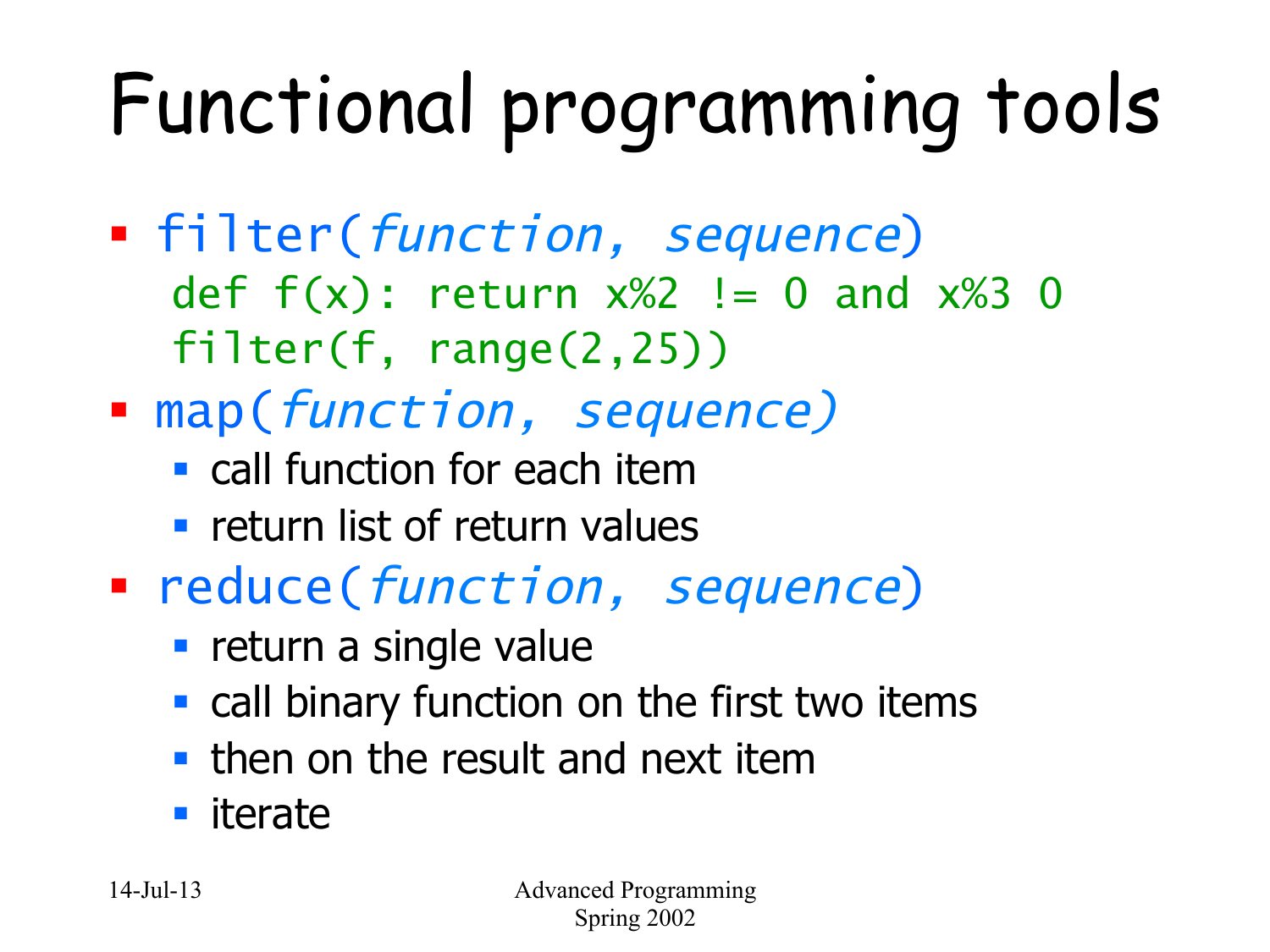## List comprehensions (2.0)

- Create lists without  $map()$ , filter(), lambda
- $\blacksquare$  = expression followed by for clause + zero or more for or of clauses

$$
\Rightarrow \Rightarrow \text{ vec} = [2, 4, 6]
$$

>>> [3\*x for x in vec]

- [6, 12, 18]
- >>>  $[\{x: x^{**}2\}$  for x in vec}
- [{2: 4}, {4: 16}, {6: 36}]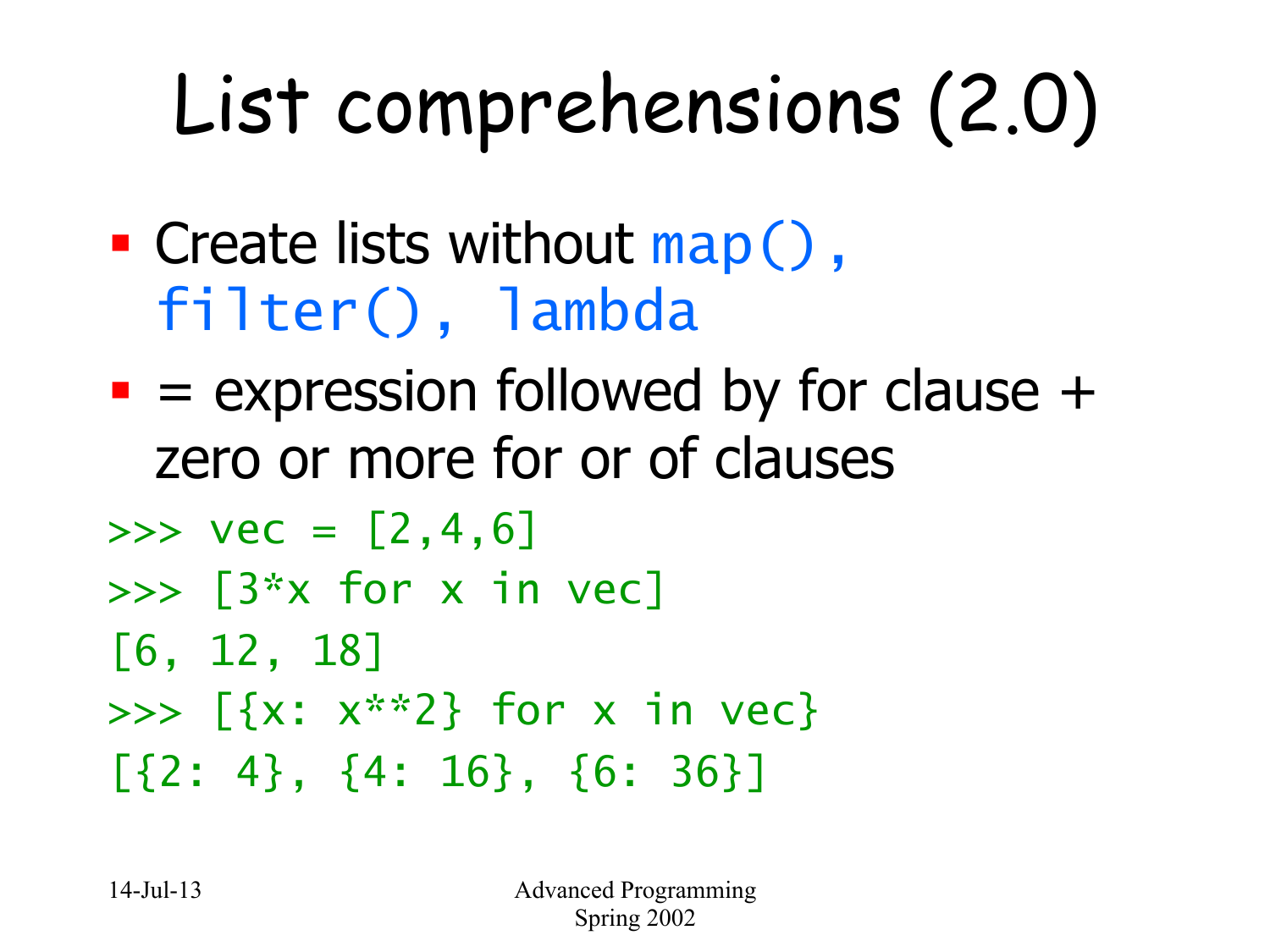### List comprehensions

■ cross products:

 $\gg$  vec1 = [2,4,6]  $\gg$  vec2 = [4,3,-9]  $\Rightarrow$  [x\*y for x in vec1 for y in vec2]  $[8,6,-18, 16, 12, -36, 24, 18, -54]$  $\gg$  [x+y for x in vec1 and y in vec2]  $[6, 5, -7, 8, 7, -5, 10, 9, -3]$ >>> [vec1[i]\*vec2[i] for i in range(len(vec1))] [8,12,-54]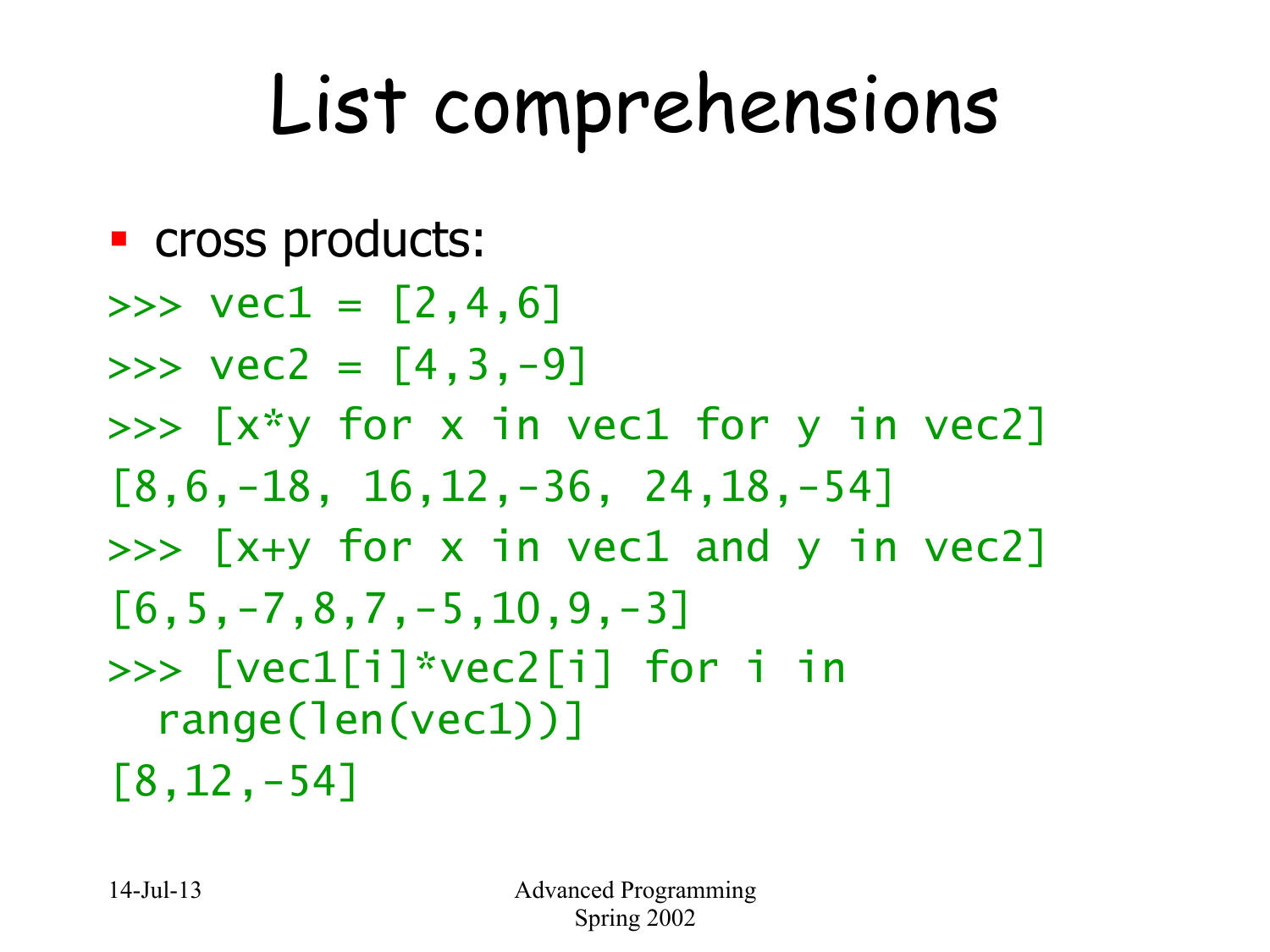#### List comprehensions

- $\blacksquare$  can also use if:
- $\Rightarrow$  [3\*x for x in vec if  $x > 3$ ] [12, 18]  $\Rightarrow$  [3\*x for x in vec if  $x < 2$ ]  $\Box$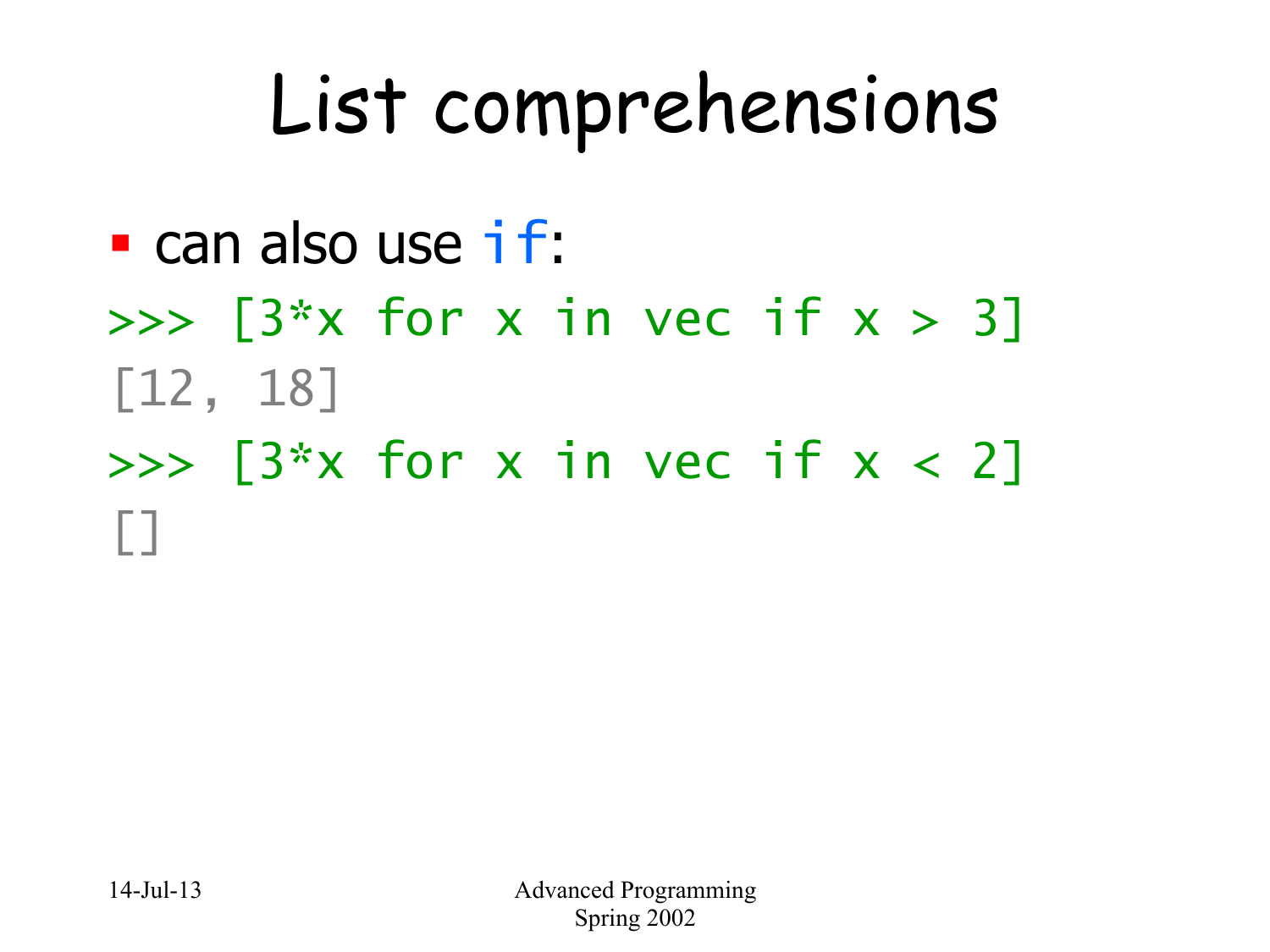# del – removing list items

- remove by index, not value
- remove slices from list (rather than by assigning an empty list)
- $\Rightarrow$  a =  $[-1, 1, 66.6, 333, 333, 1234.5]$
- $\gg$  del a[0]
- $\rightarrow$  > a
- [1,66.6,333,333,1234.5]
- >>> del a[2:4]
- $\rightarrow$  > a
- [1,66.6,1234.5]

14-Jul-13 Advanced Programming Spring 2002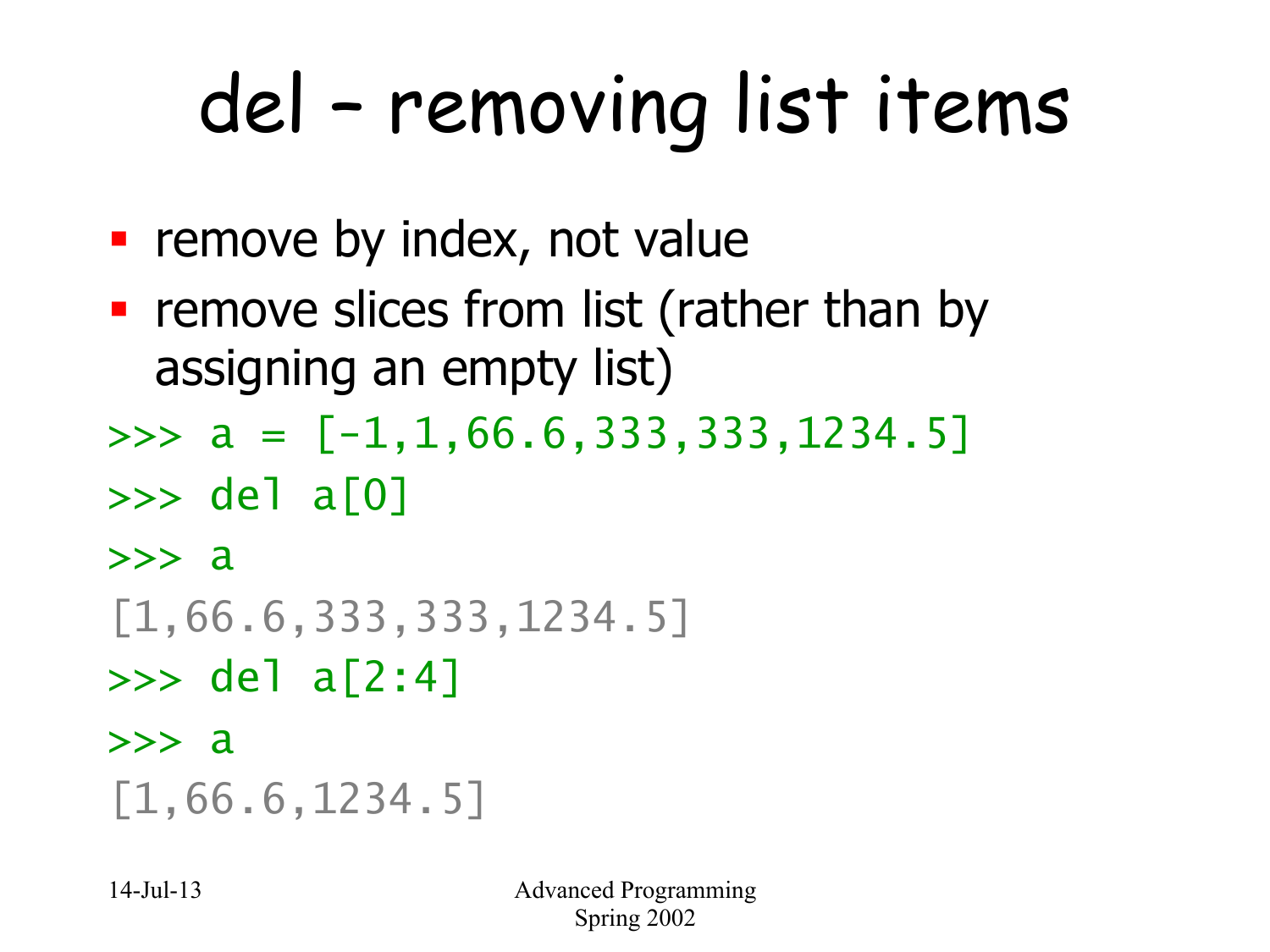#### Tuples and sequences

- § lists, strings, **tuples**: examples of sequence type
- $\blacksquare$  tuple = values separated by commas
- $\Rightarrow$   $\ge$   $t = 123, 543, 'bar'$
- >>> t[0]
- 123
- >>> t
- (123, 543, 'bar')

14-Jul-13 Advanced Programming Spring 2002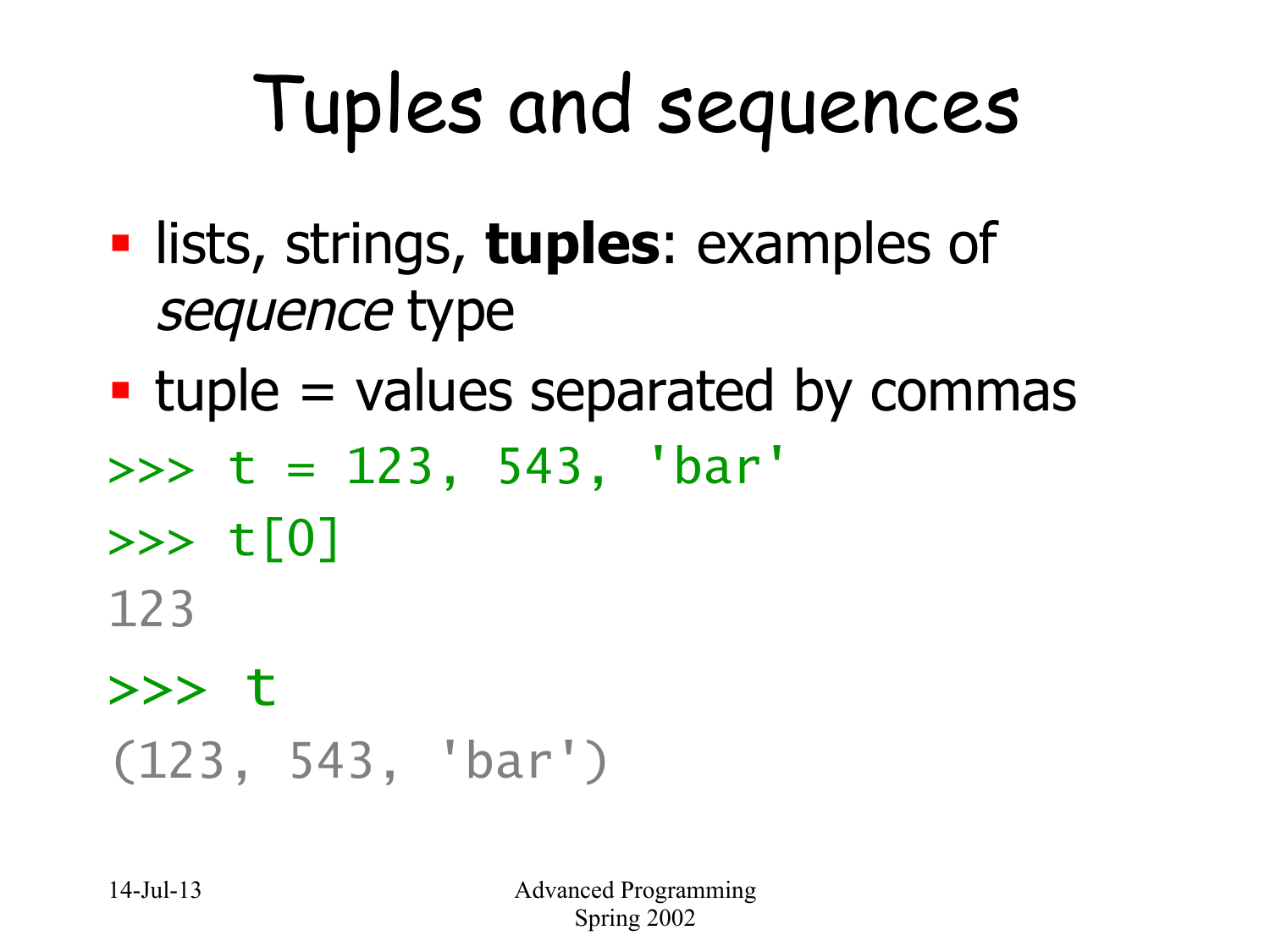# Tuples

- Tuples may be nested
- $\Rightarrow$   $>$   $u = t$ ,  $(1,2)$
- >>> u
- $((123, 542, 'bar'), (1,2))$
- kind of like structs, but no element names:
	- $(x,y)$  coordinates
	- **database records**
- like strings, immutable  $\rightarrow$  can't assign to individual items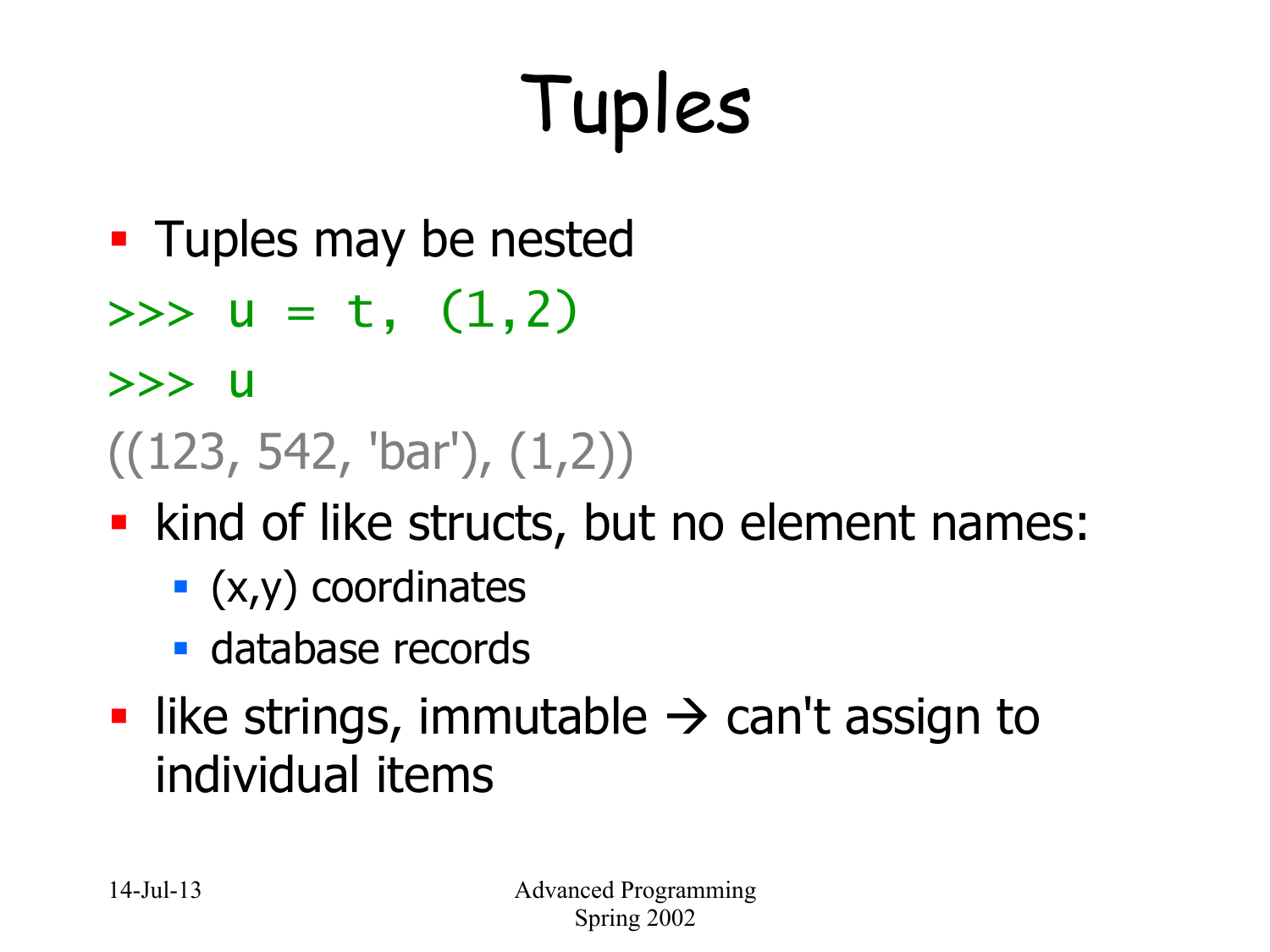# Tuples

- Empty tuples: ()
- $\Rightarrow$   $\Rightarrow$  empty =  $()$
- >>> len(empty)
- $\bigcap$
- one item  $\rightarrow$  trailing comma >>> singleton = 'foo',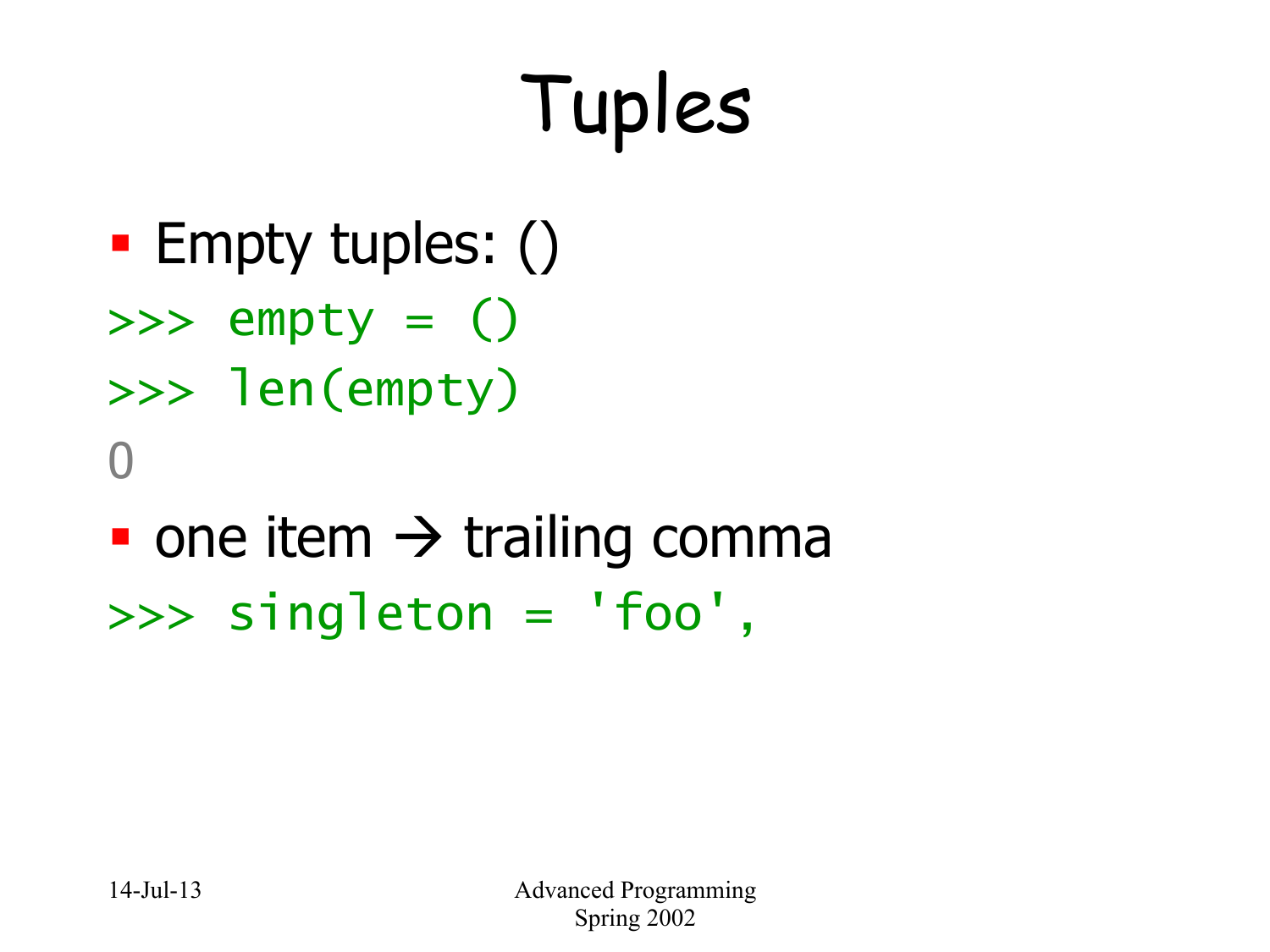# Tuples

- sequence unpacking  $\rightarrow$  distribute elements across variables
- $\Rightarrow$   $\Rightarrow$   $t = 123$ , 543, 'bar'
- $\Rightarrow$   $\times$  ,  $\vee$  ,  $\times$  = t
- >>> x

123

- packing always creates tuple
- **unpacking works for any sequence**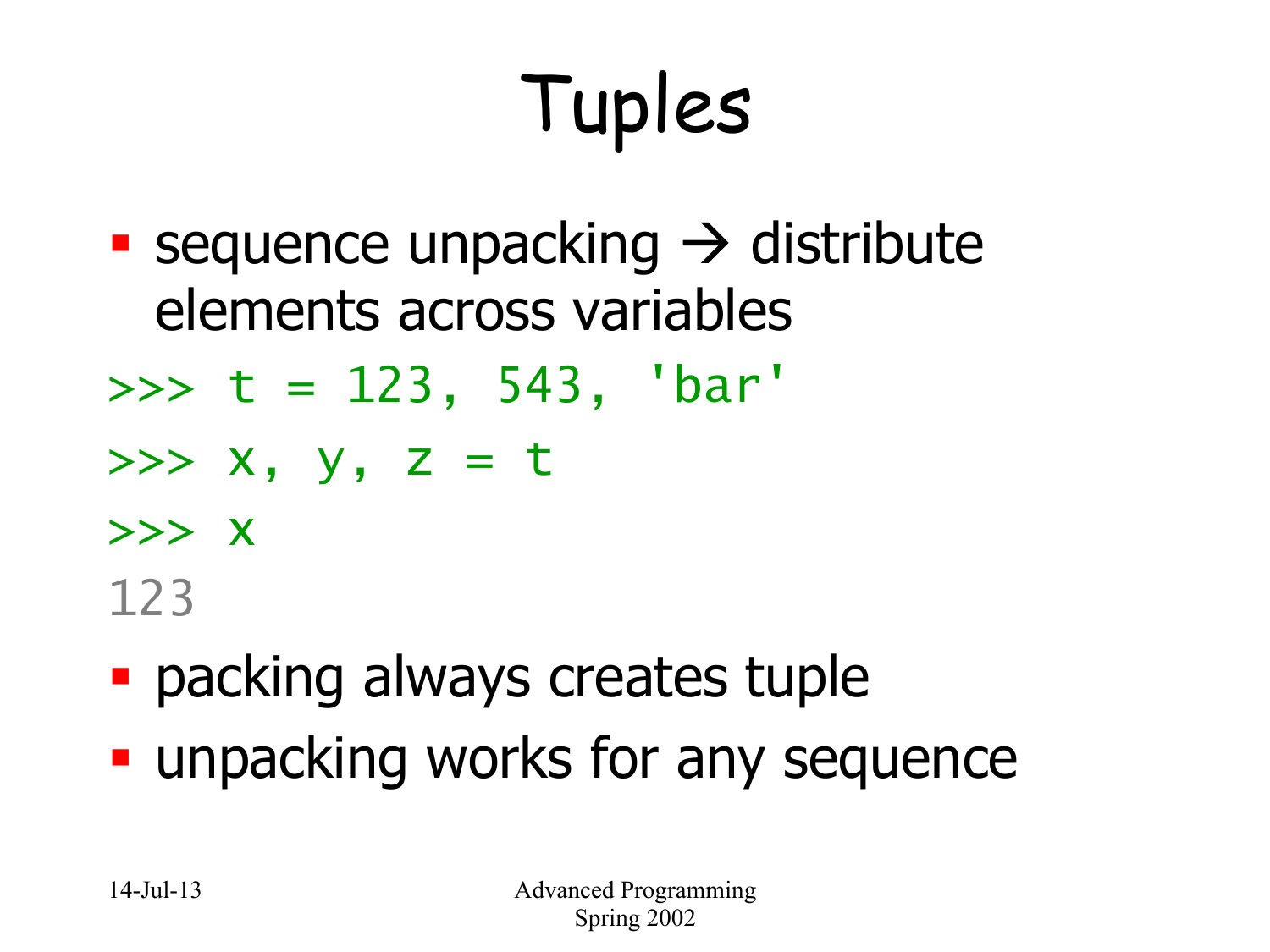#### Dictionaries

- like Tcl or awk associative arrays
- indexed by keys
- keys are any immutable type: e.g., tuples
- but not lists (mutable!)
- **uses 'key: value' notation**
- >>> tel = {'hgs' : 7042, 'lennox': 7018} >>> tel['cs'] = 7000 >>> tel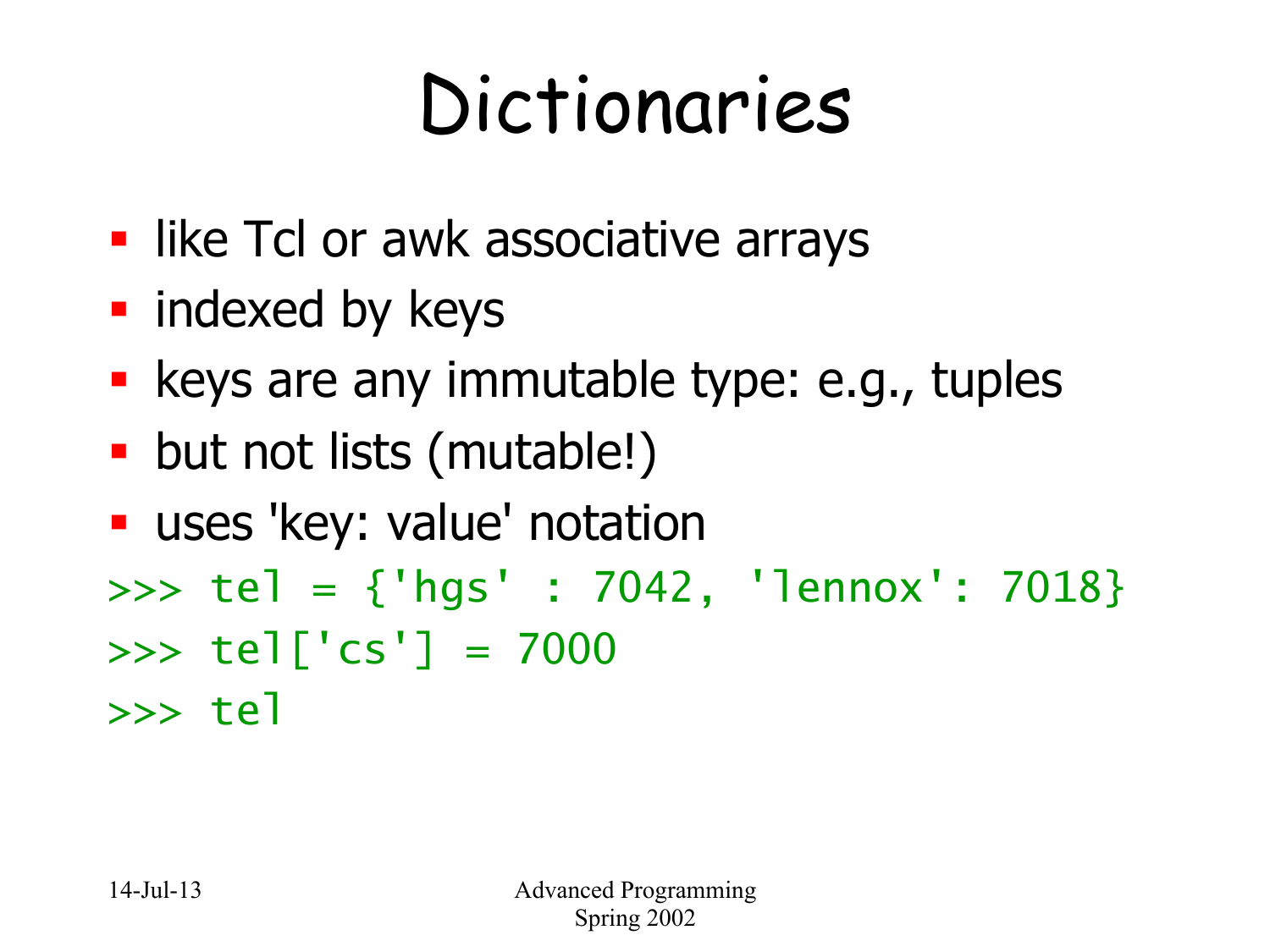#### Dictionaries

- no particular order
- **delete elements with del**
- >>> del tel['foo']
- keys() method  $\rightarrow$  unsorted list of keys >>> tel.keys()
- ['cs', 'lennox', 'hgs']
- use has\_key() to check for existence
- >>> tel.has\_key('foo')

0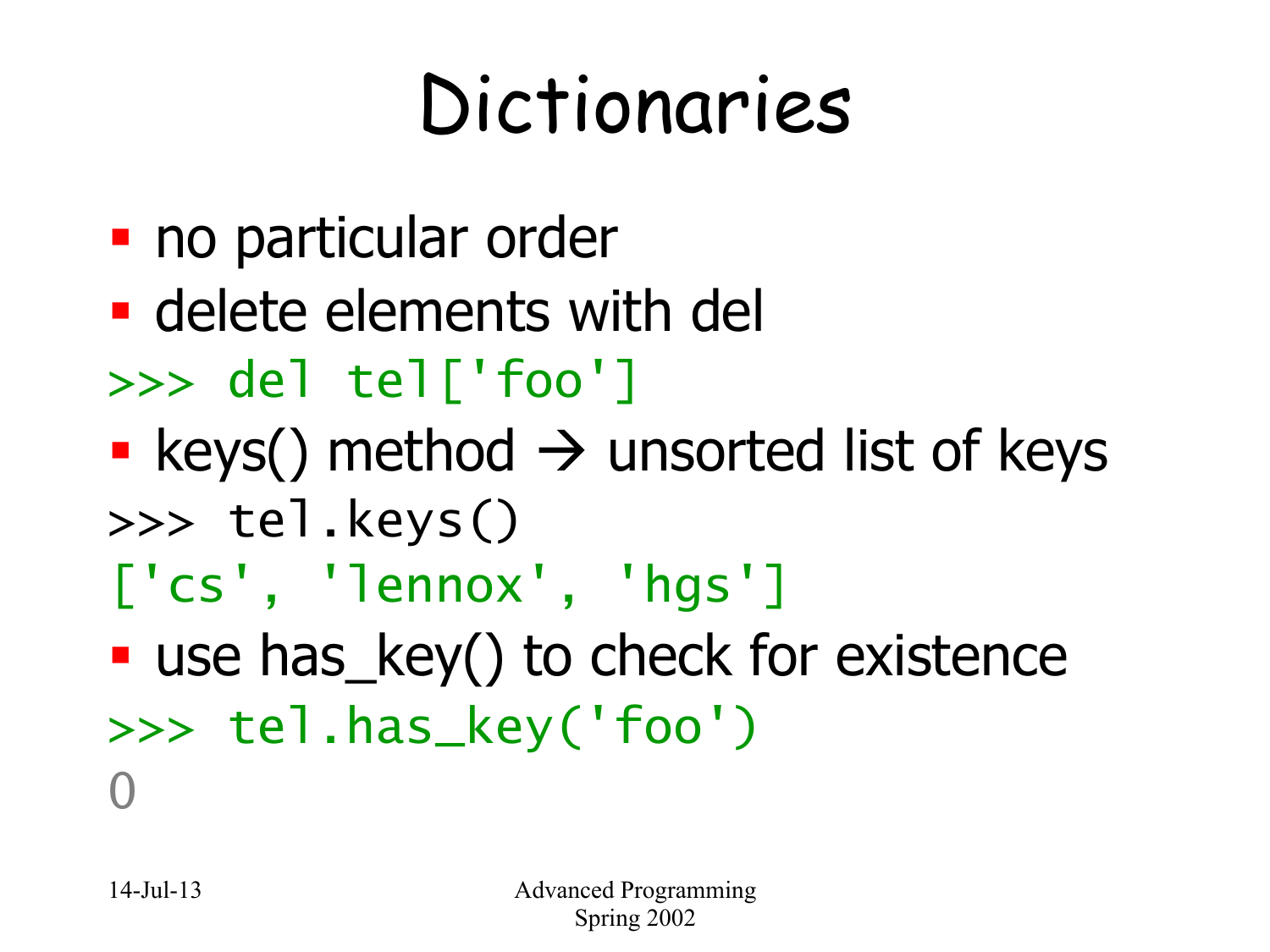## Conditions

• can check for sequence membership with is and is not:

>>> if (4 in vec):

... print '4 is'

• chained comparisons: a less than b AND b equals c:

 $a < b == c$ 

- and and or are short-circuit operators:
	- evaluated from left to right
	- stop evaluation as soon as outcome clear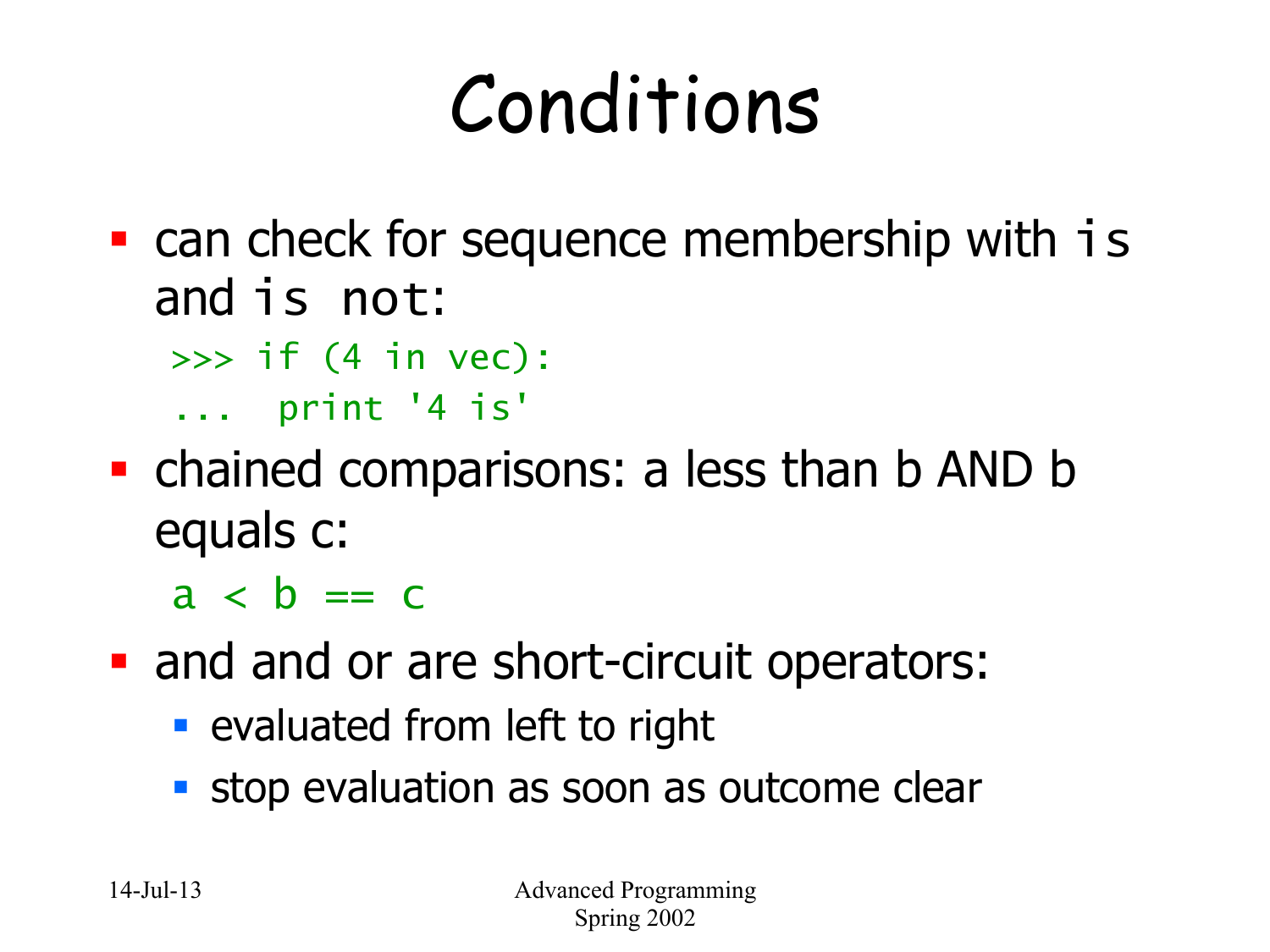#### Conditions

- Can assign comparison to variable:
	- $\gg$  s1,s2,s3='', 'foo', 'bar'
	- $\gg$  non null = s1 or s2 or s3
	- $\gg$  non null

foo

• Unlike C, no assignment within expression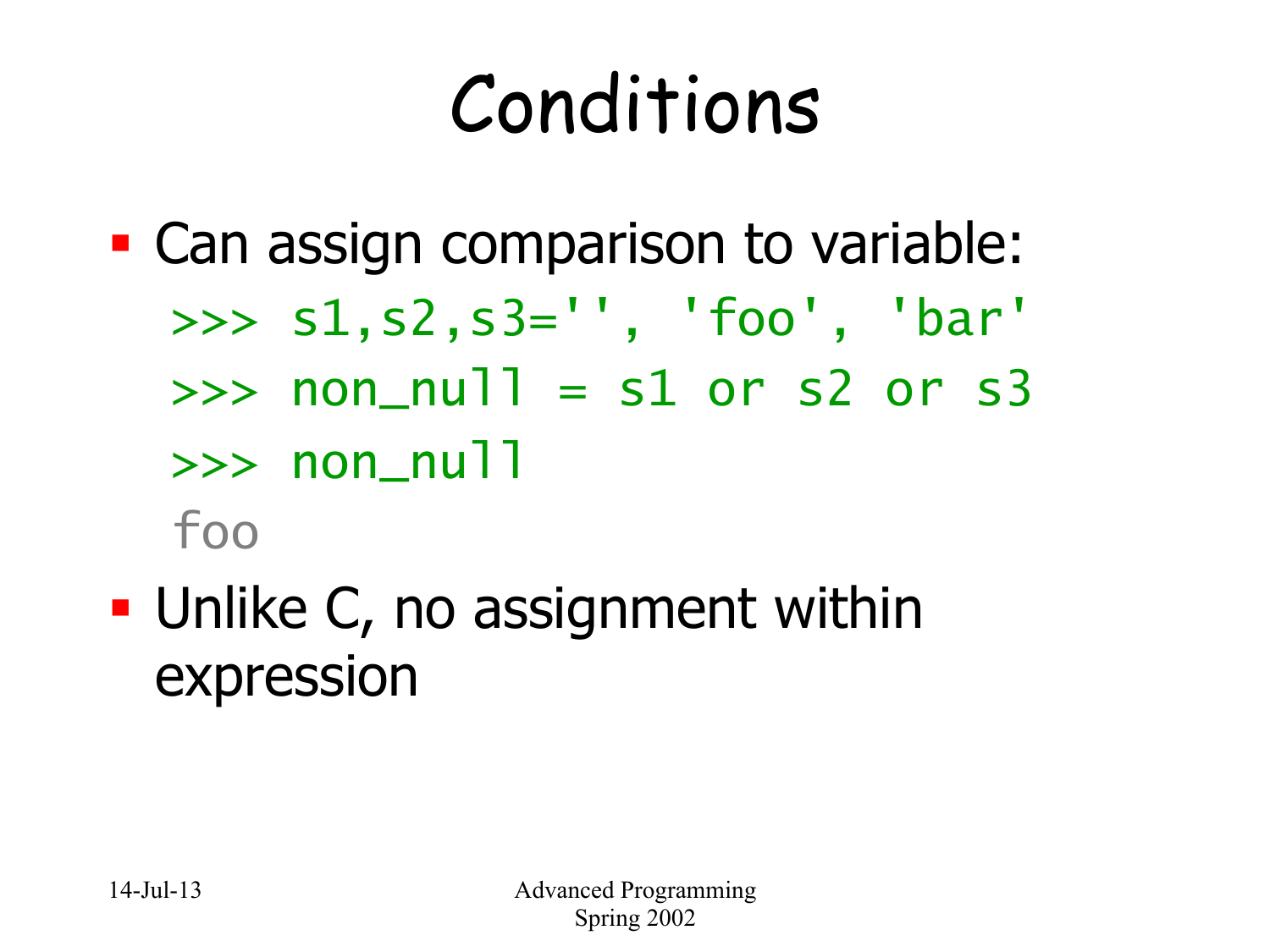## Comparing sequences

- unlike C, can compare sequences (lists, tuples, ...)
- **lexicographical comparison:** 
	- compare first; if different  $\rightarrow$  outcome
	- **continue recursively**
	- **subsequences are smaller**
	- **strings use ASCII comparison**
	- can compare objects of different type, but by type name (list  $\langle$  string  $\langle$  tuple)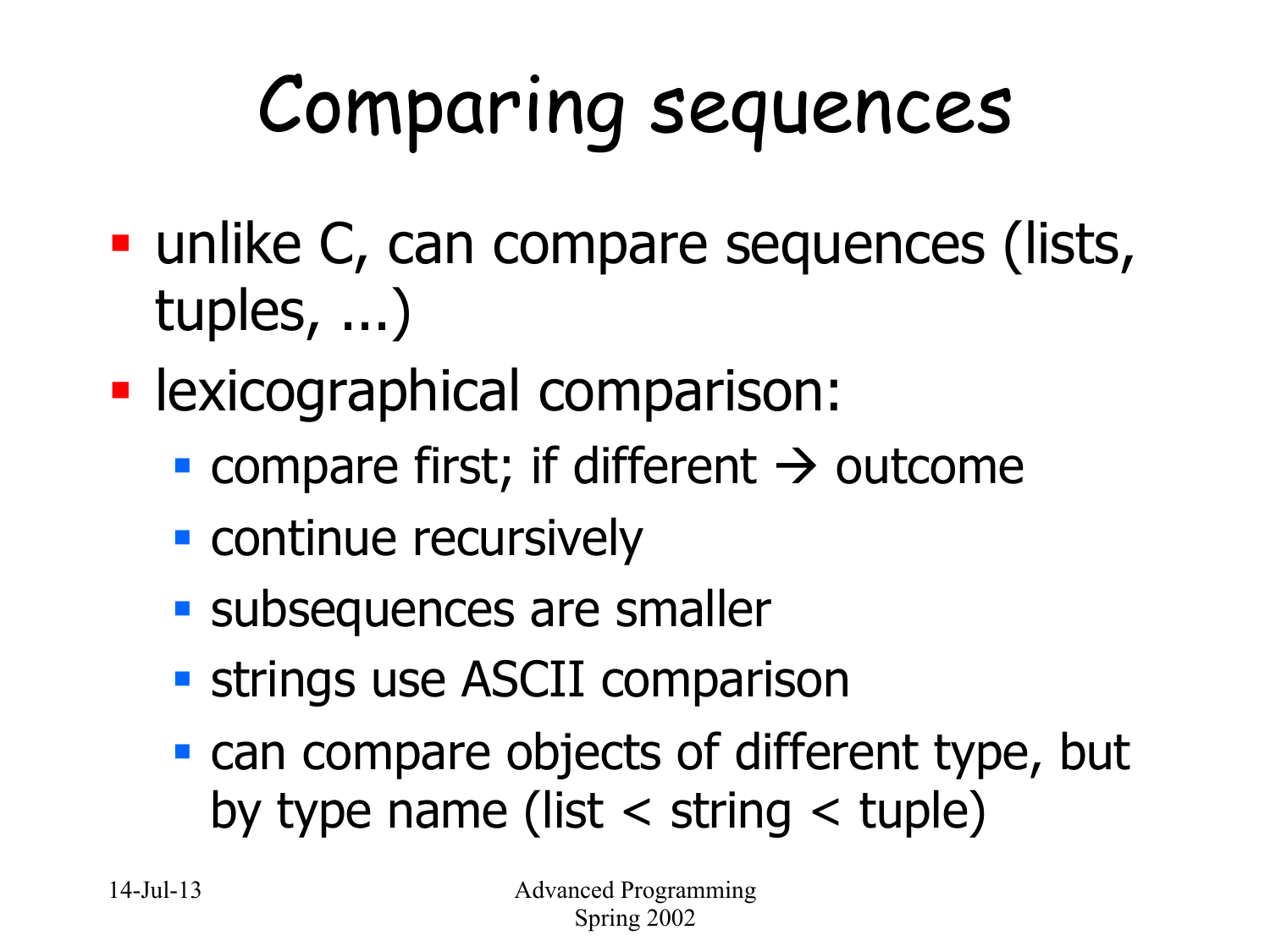#### Comparing sequences

$$
(1,2,3) < (1,2,4)
$$
\n
$$
[1,2,3] < [1,2,4]
$$
\n
$$
'ABC' < 'C' < 'Pascal' < 'Python'
$$
\n
$$
(1,2,3) == (1.0,2.0,3.0)
$$
\n
$$
(1,2) < (1,2,-1)
$$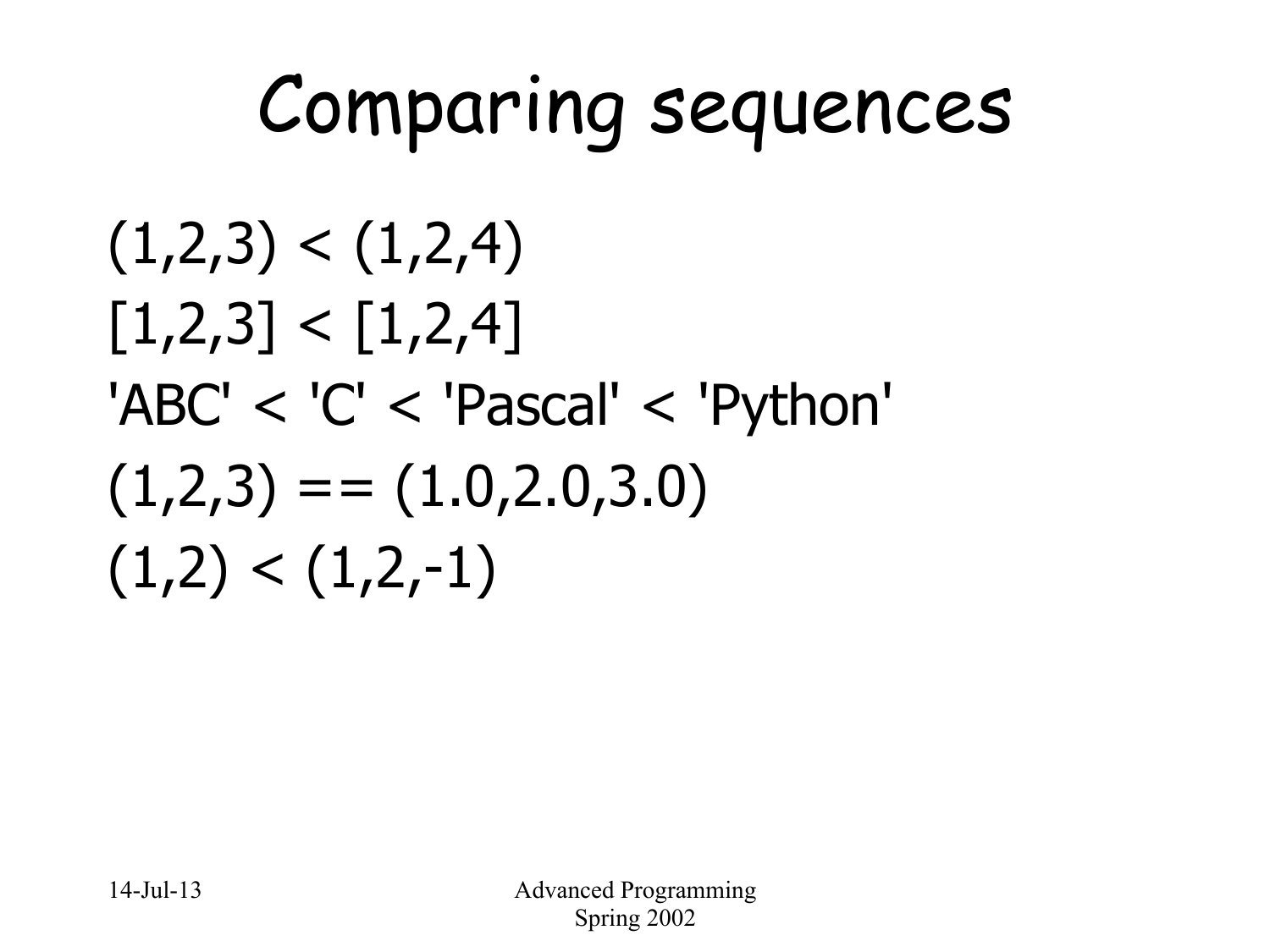## Modules

- collection of functions and variables, typically in scripts
- **definitions can be imported**
- file name is module name  $+$  .py
- e.g., create module fibo.py def fib(n):  $\#$  write Fib. series up to n

...

#### def fib2(n):  $\#$  return Fib. series up to n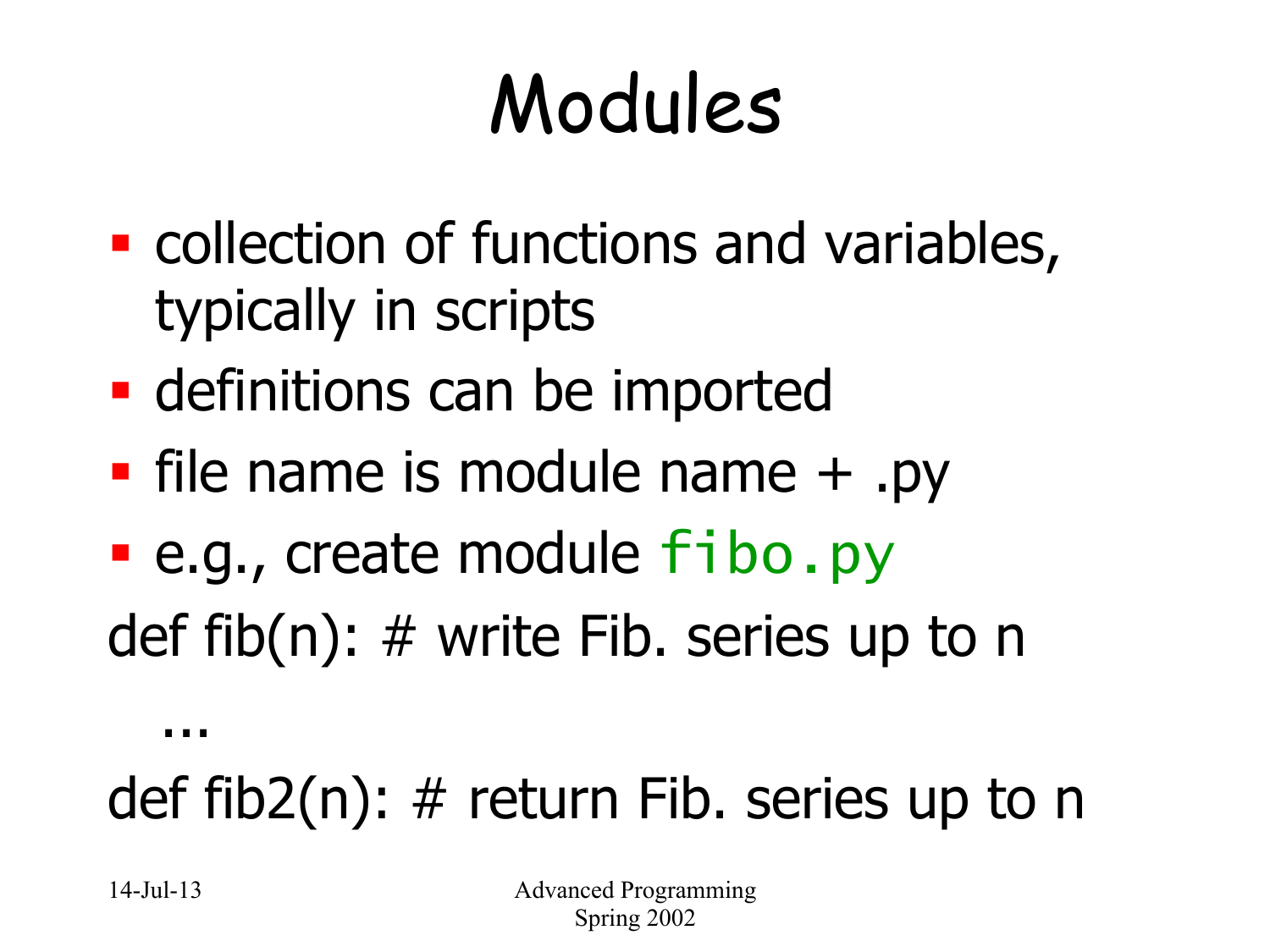### Modules

• import module: import fibo

#### § Use modules via "name space":

- $\gg$  fibo.fib $(1000)$
- >>> fibo.\_name\_\_
- 'fibo'
- can give it a local name:  $\Rightarrow$   $\Rightarrow$   $fib = fibo.fib$ >>> fib(500)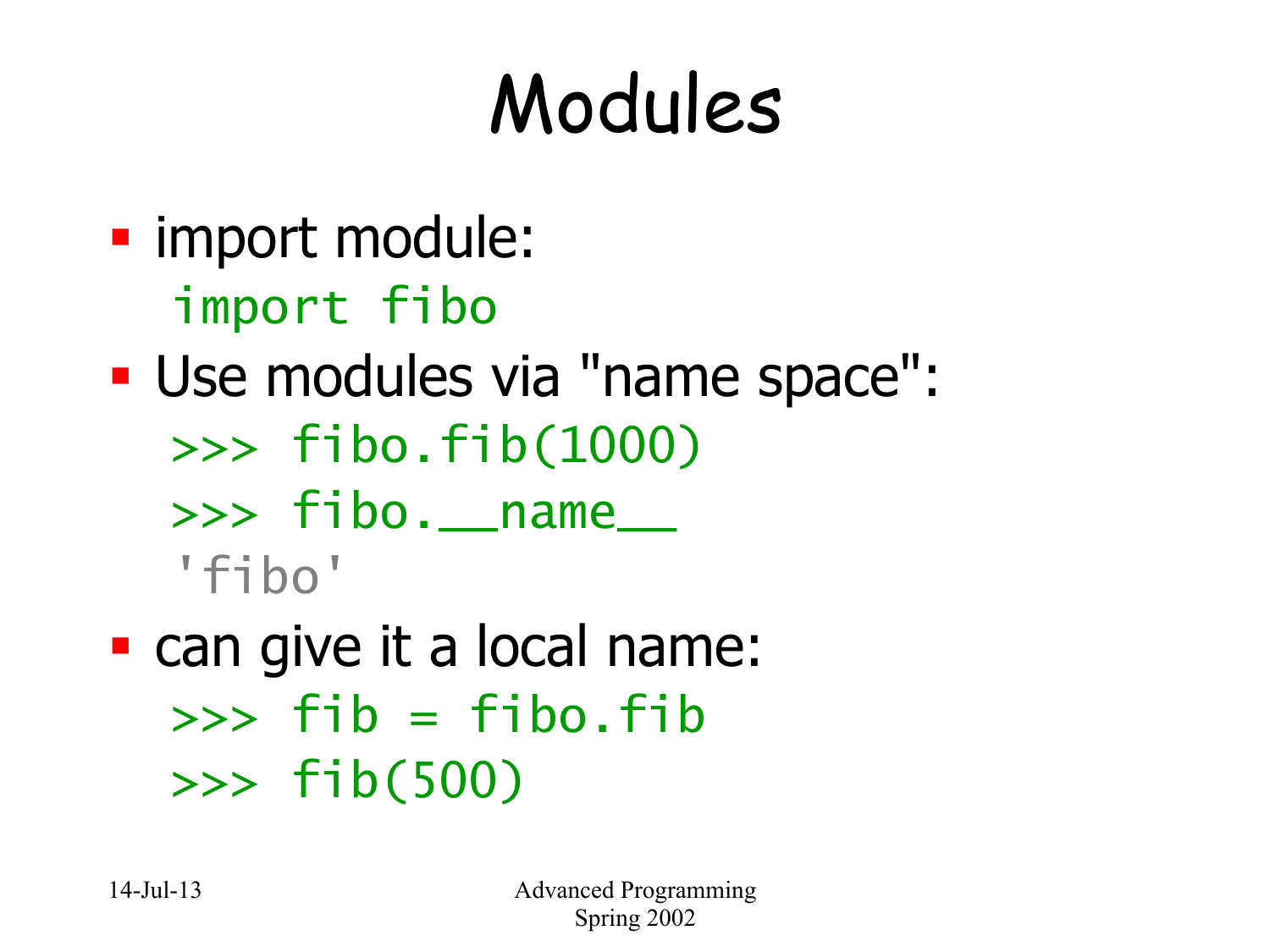## Modules

- $\blacksquare$  function definition  $\pm$  executable statements
- **executed only when module is imported**
- modules have private symbol tables
- § avoids name clash for global variables
- accessible as *module.globalname*
- can import into name space: >>> from fibo import fib, fib2  $\gg$  fib(500)
- can import all names defined by module: >>> from fibo import \*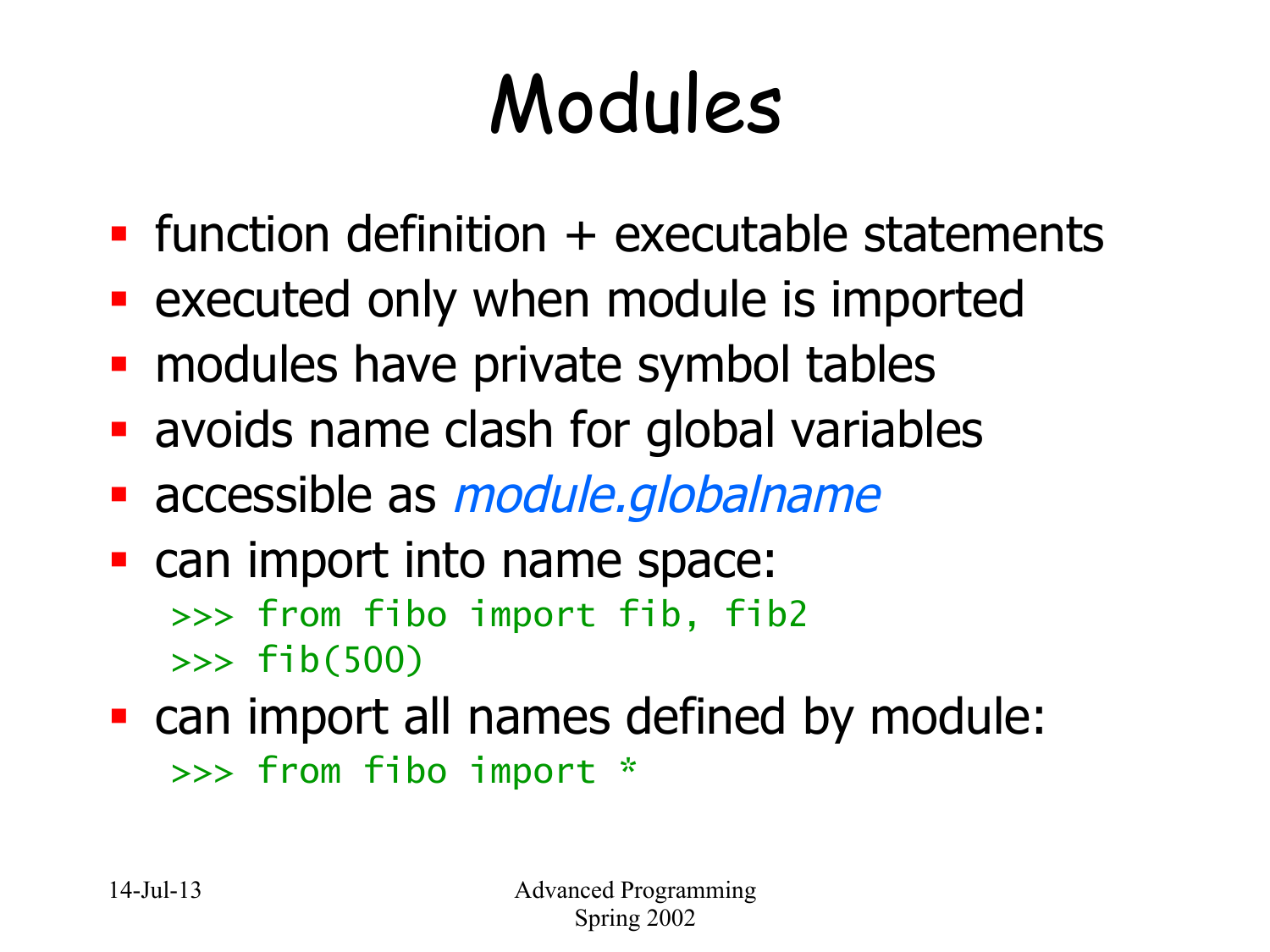# Module search path

- current directory
- **list of directories specified in PYTHONPATH** environment variable
- uses installation-default if not defined, e.g., .:/ usr/local/lib/python
- § uses sys.path

```
>>> import sys 
>>> sys.path 
['', 'C:\\PROGRA~1\\Python2.2', 'C:\\Program Files\\Python2.2\
  \DLLs', 'C:\\Program Files\\Python2.2\\lib', 'C:\\Program 
  Files\\Python2.2\\lib\\lib-tk', 'C:\\Program Files\
  \Python2.2', 'C:\\Program Files\\Python2.2\\lib\\site-
  packages']
```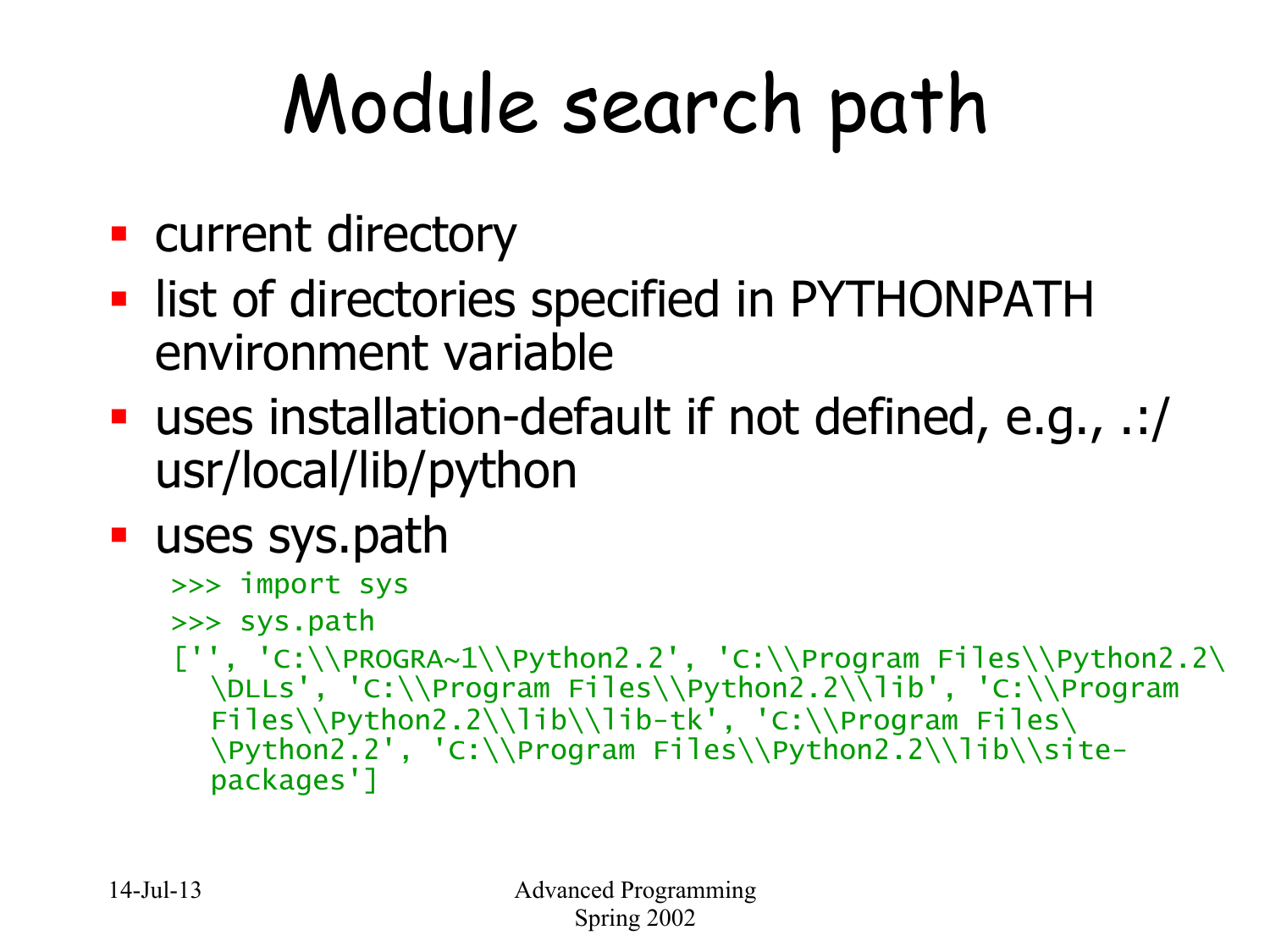# Compiled Python files

- include byte-compiled version of module if there exists fibo.pyc in same directory as fibo.py
- only if creation time of fibo.pyc matches fibo.py
- automatically write compiled file, if possible
- **platform independent**
- **doesn't run any faster, but loads faster**
- can have only .pyc file  $\rightarrow$  hide source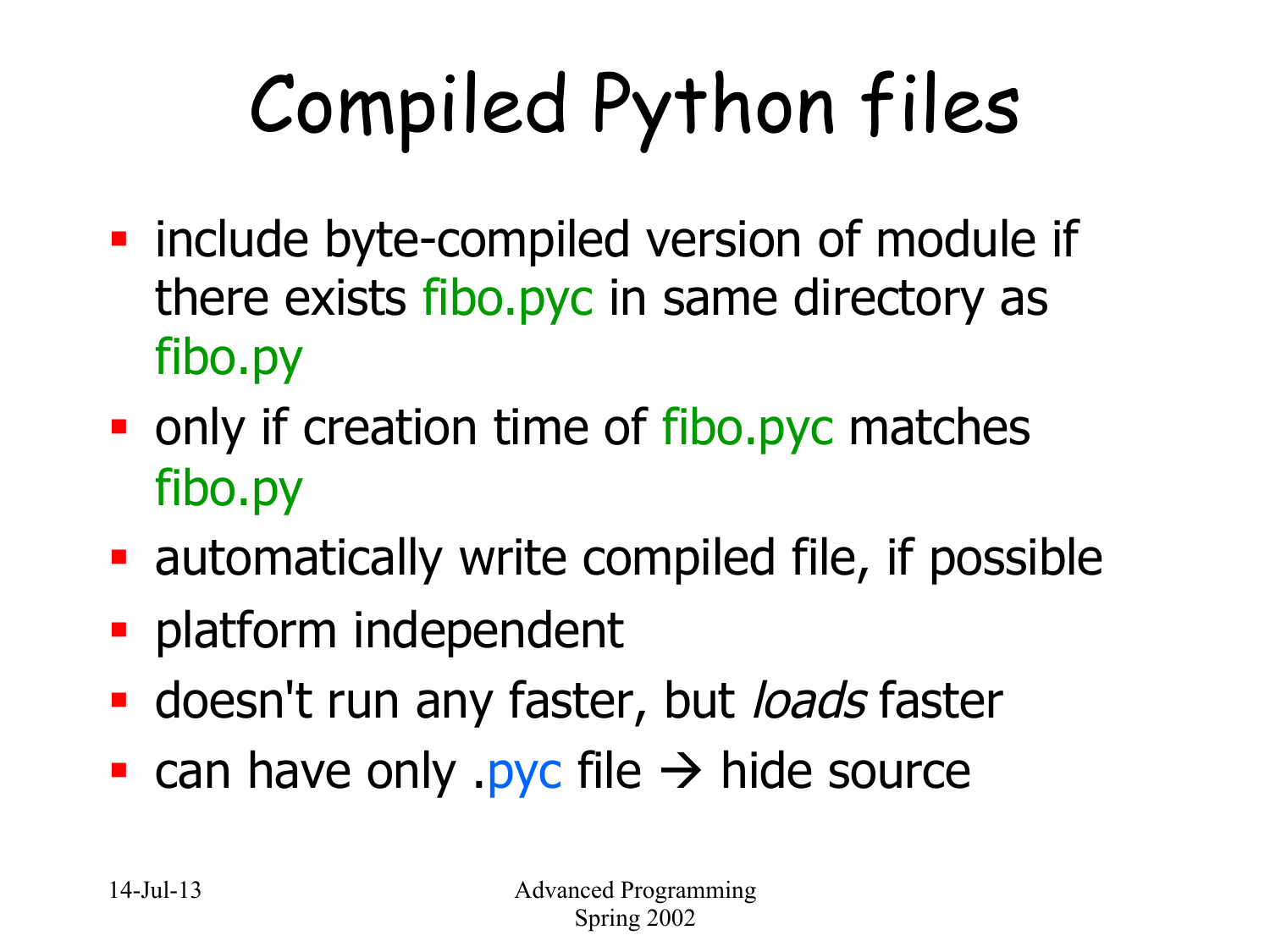#### Standard modules

- system-dependent list
- **always sys module** 
	- >>> import sys
	- $\gg$  sys.pl
	- $'$ >>>  $'$
	- >>> sys.p2
	- '... '
	- >>> sys.path.append('/some/directory')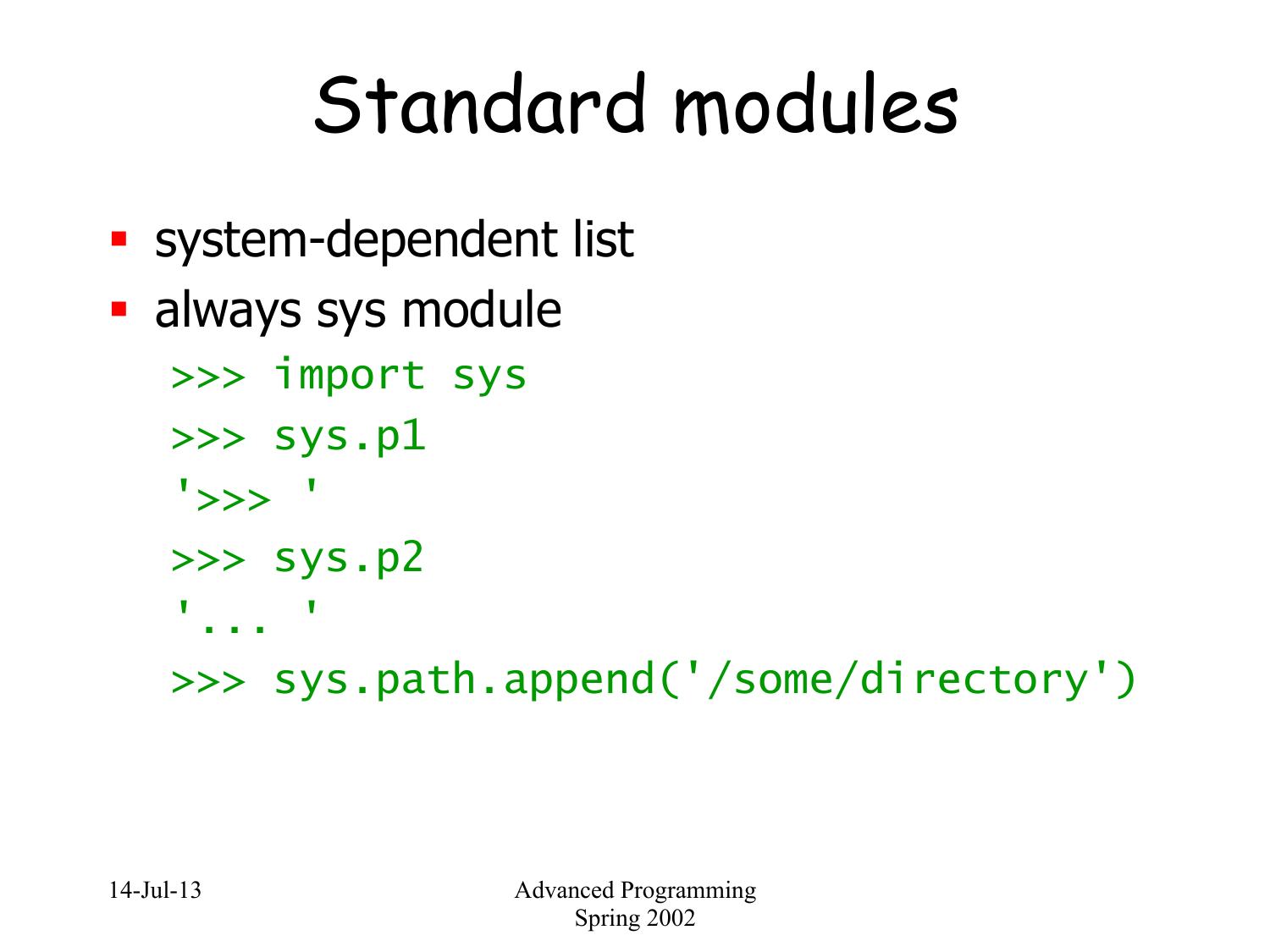# Module listing

#### ■ use dir() for each module >>> dir(fibo)

#### [' name\_\_\_', 'fib', 'fib2']

#### $\Rightarrow$   $\frac{1}{\text{dir}(sys)}$

['\_\_displayhook\_\_', '\_\_doc\_\_', '\_\_excepthook\_\_', '\_\_name\_\_', '\_\_stderr\_\_', '\_\_st din\_\_', '\_\_stdout\_\_', '\_getframe', 'argv', 'builtin\_module\_names', 'byteorder', 'copyright', 'displayhook', 'dllhandle', 'exc\_info', 'exc\_type', 'excepthook', ' exec\_prefix', 'executable', 'exit', 'getdefaultencoding', 'getrecursionlimit', ' getrefcount', 'hexversion', 'last\_type', 'last\_value', 'maxint', 'maxunicode', ' modules', 'path', 'platform', 'prefix', 'ps1', 'ps2', 'setcheckinterval', 'setpr ofile', 'setrecursionlimit', 'settrace', 'stderr', 'stdin', 'stdout', 'version', 'version\_info', 'warnoptions', 'winver']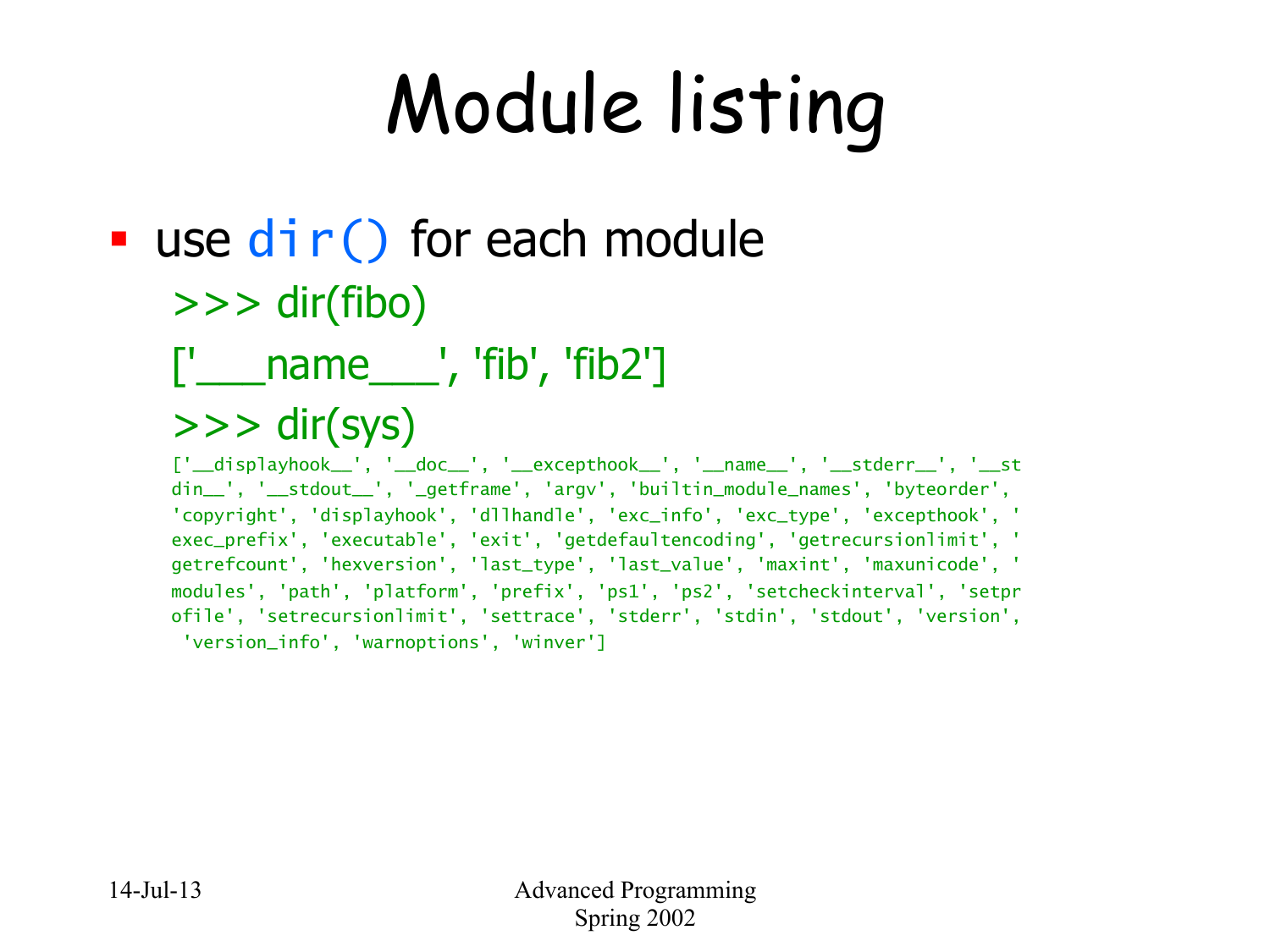#### Classes

- § mixture of C++ and Modula-3
- multiple base classes
- **derived class can override any methods of its** base class(es)
- method can call the method of a base class with the same name
- **objects have private data**
- $\blacksquare$  C++ terms:
	- all class members are public
	- all member functions are virtual
	- no constructors or destructors (not needed)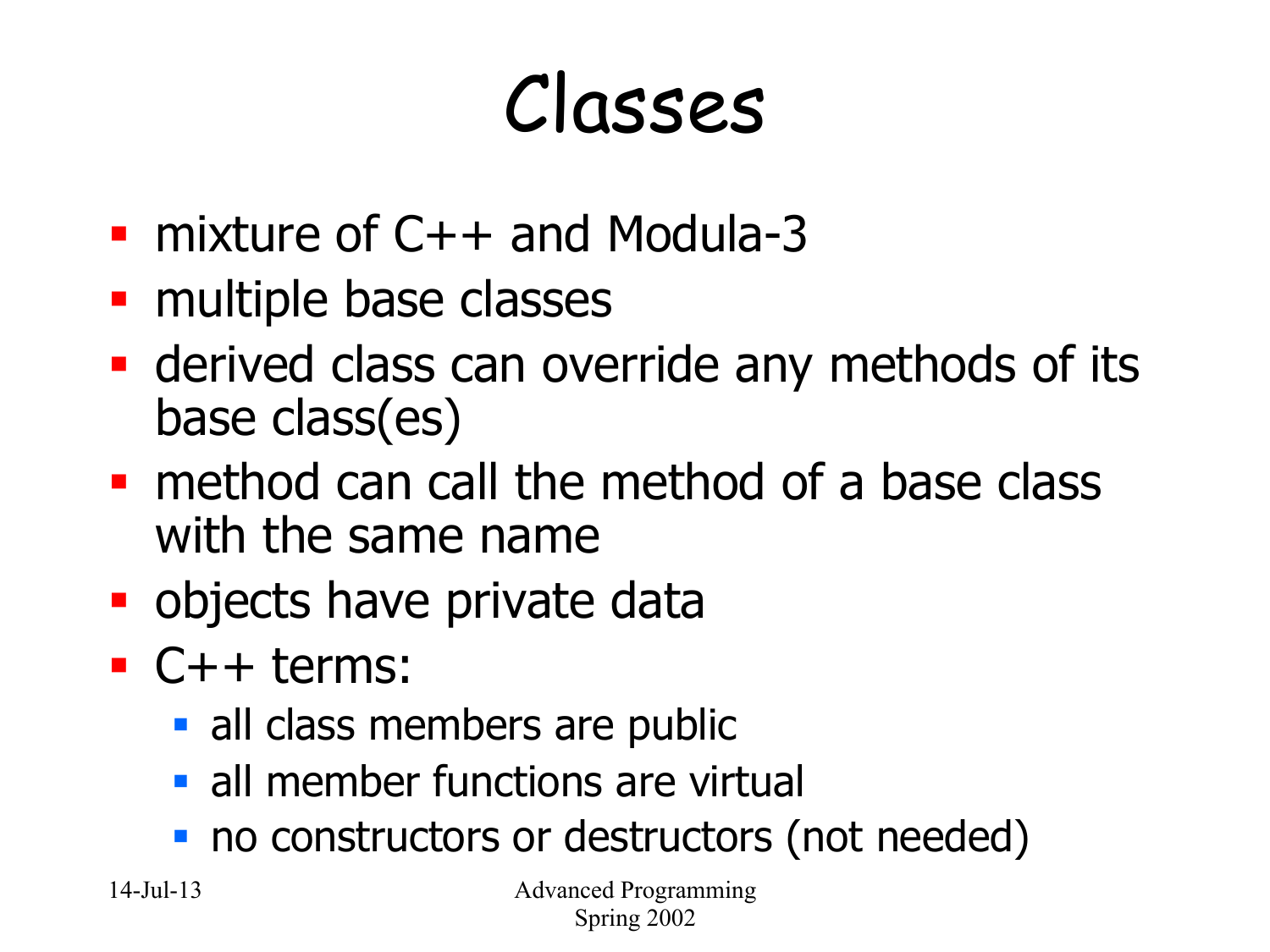#### Classes

- classes (and data types) are objects
- **built-in types cannot be used as base** classes by user
- arithmetic operators, subscripting can be redefined for class instances (like C+ +, unlike Java)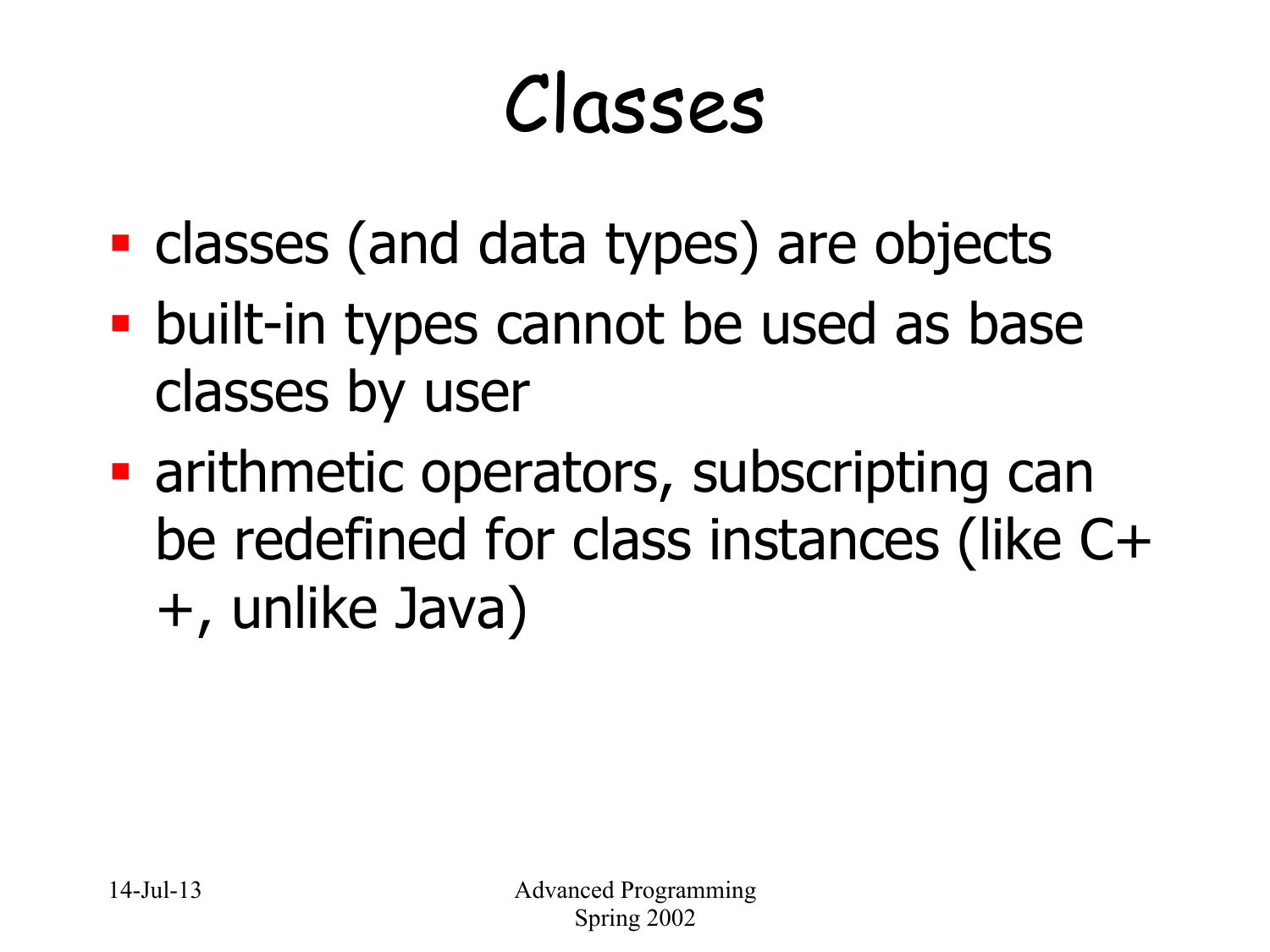#### Class definitions

Class ClassName: <statement-1>

...

<statement-N>

- must be executed
- can be executed conditionally (see Tcl)
- creates new namespace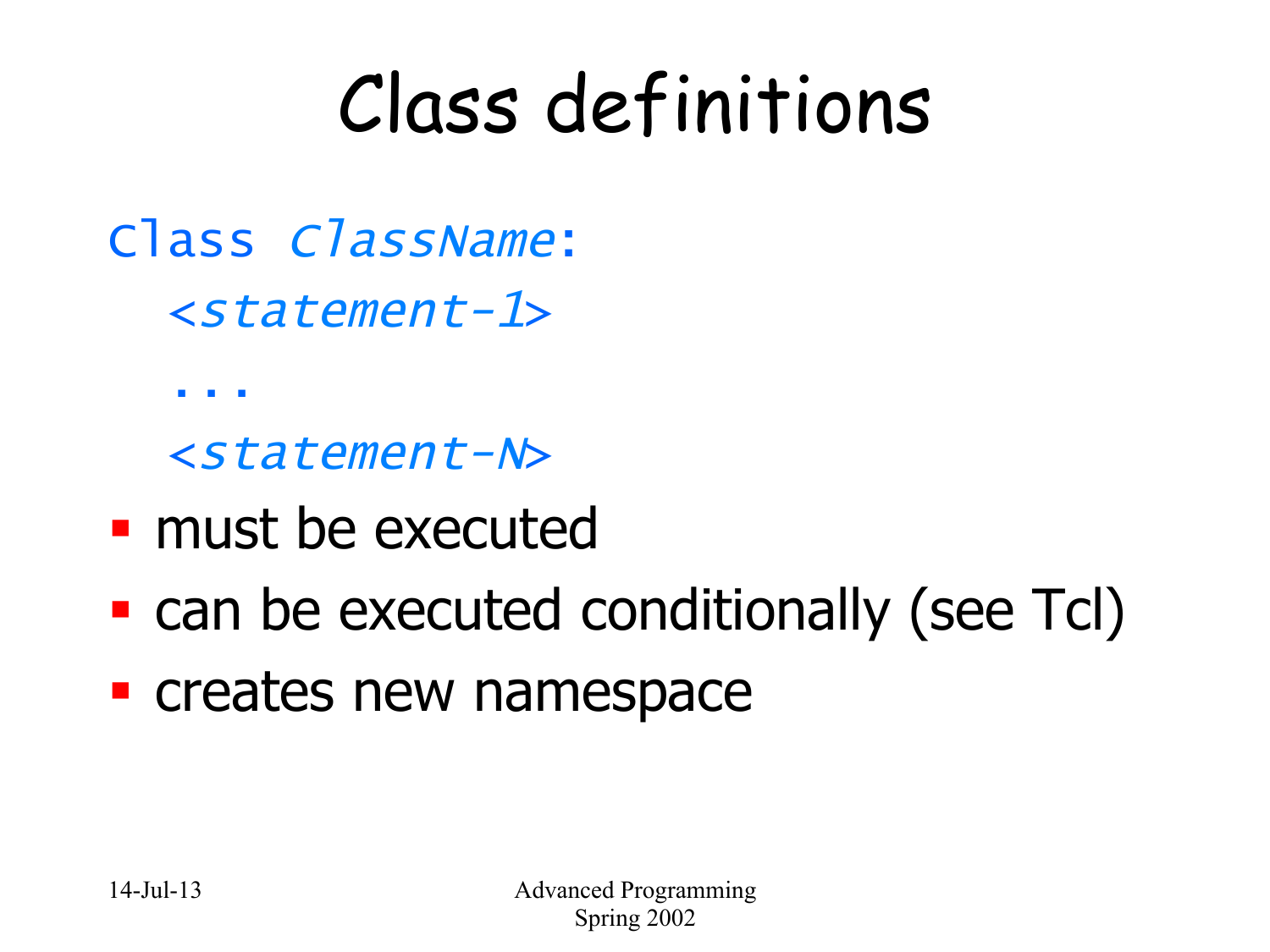#### Namespaces

- mapping from name to object:
	- built-in names (abs())
	- **global names in module**
	- **local names in function invocation**
- $\blacksquare$  attributes  $=$  any following a dot
	- § z.real, z.imag
- **Example 2 attributes read-only or writable** 
	- **module attributes are writeable**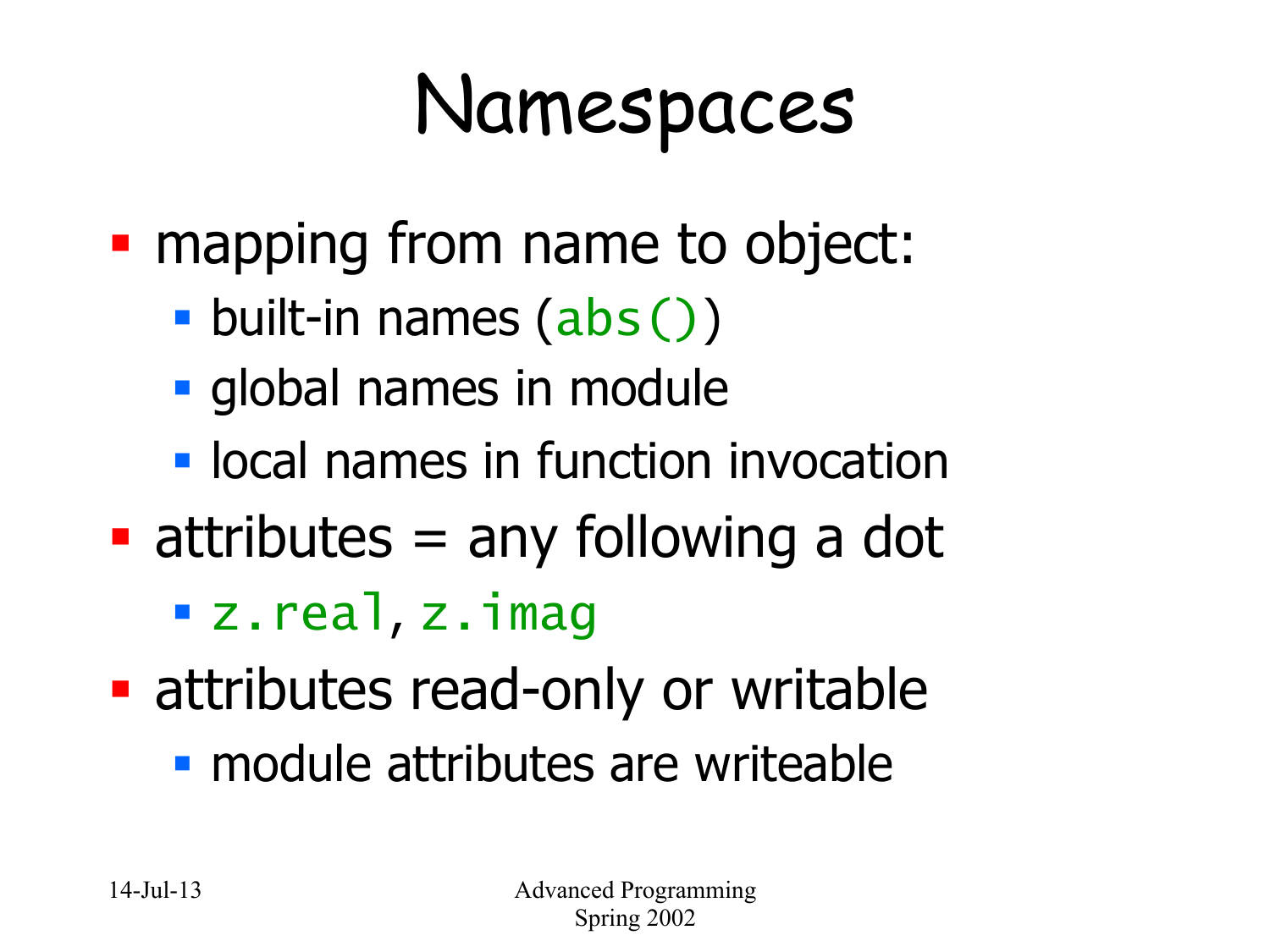#### Namespaces

- $\blacksquare$  scope = textual region of Python program where a namespace is directly accessible (without dot)
	- innermost scope (first) = local names
	- $\blacksquare$  middle scope = current module's global names
	- $\blacksquare$  outermost scope (last) = built-in names
- **assignments always affect innermost scope** 
	- don't copy, just create name bindings to objects
- global indicates name is in global scope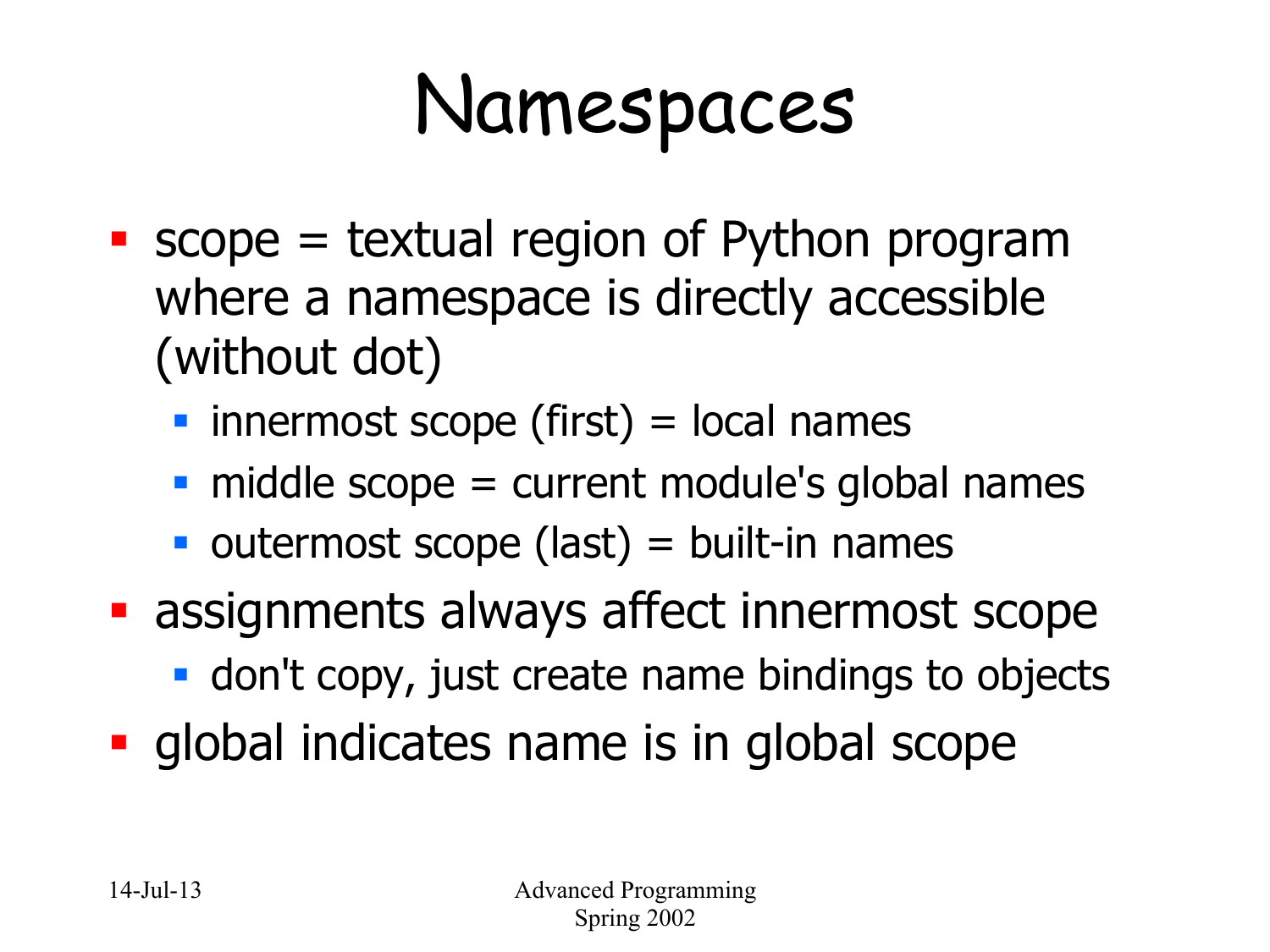## Class objects

• obj.name references (plus module!): class MyClass: "A simple example class"  $i = 123$  def f(self): return 'hello world' >>> MyClass.i 123 • MyClass. f is method object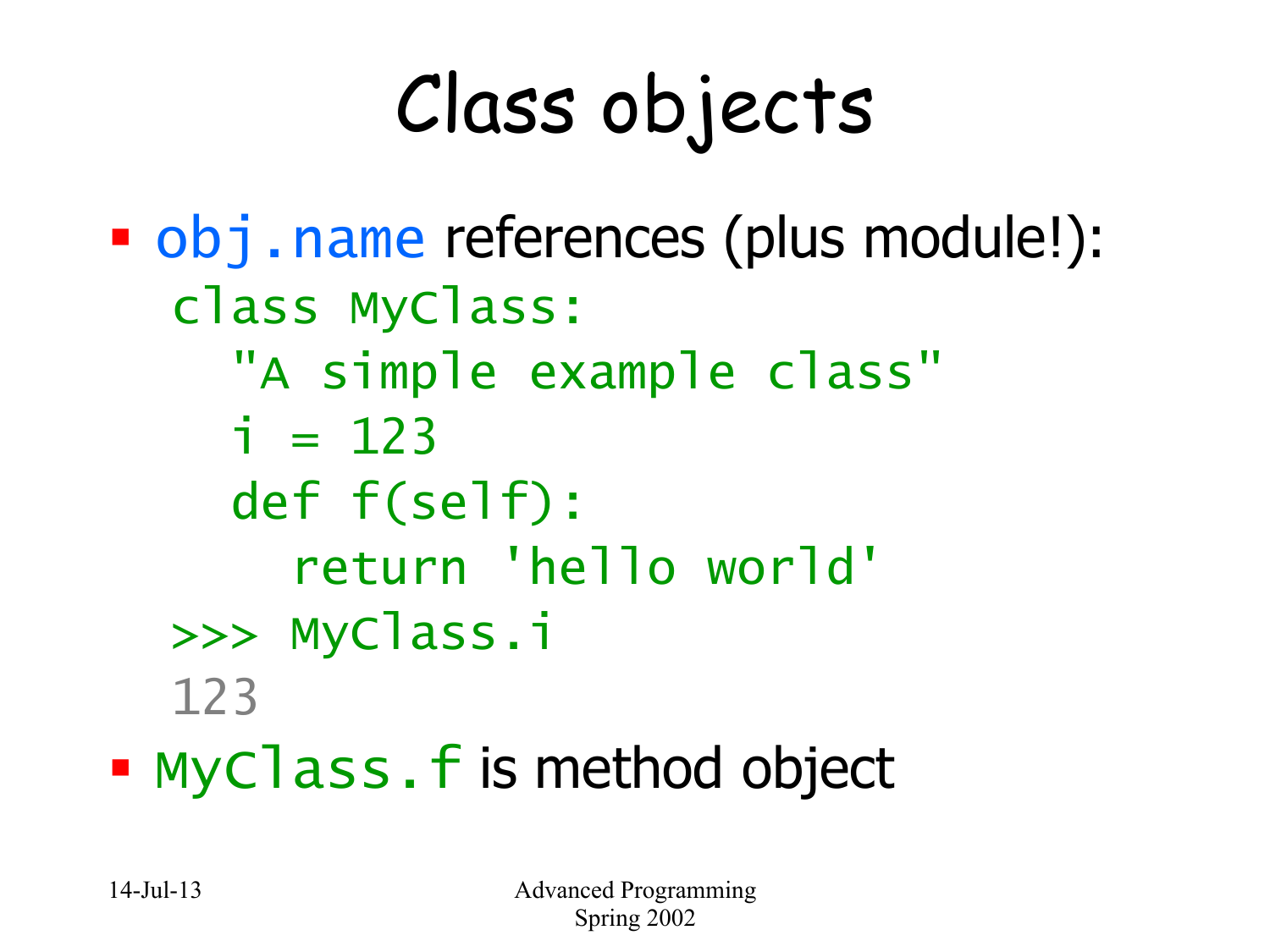# Class objects

- class instantiation:
	- $\Rightarrow \Rightarrow x = MyClass()$  $\Rightarrow \Rightarrow$  x.f() 'hello world'
- **creates new instance of class** 
	- note  $x = MyClass vs. x = MyClass()$
- $(i$ nit $( )$  special method for initialization of object

```
def __init__(self,realpart,imagpart): 
 self.r = real partself.i = image
```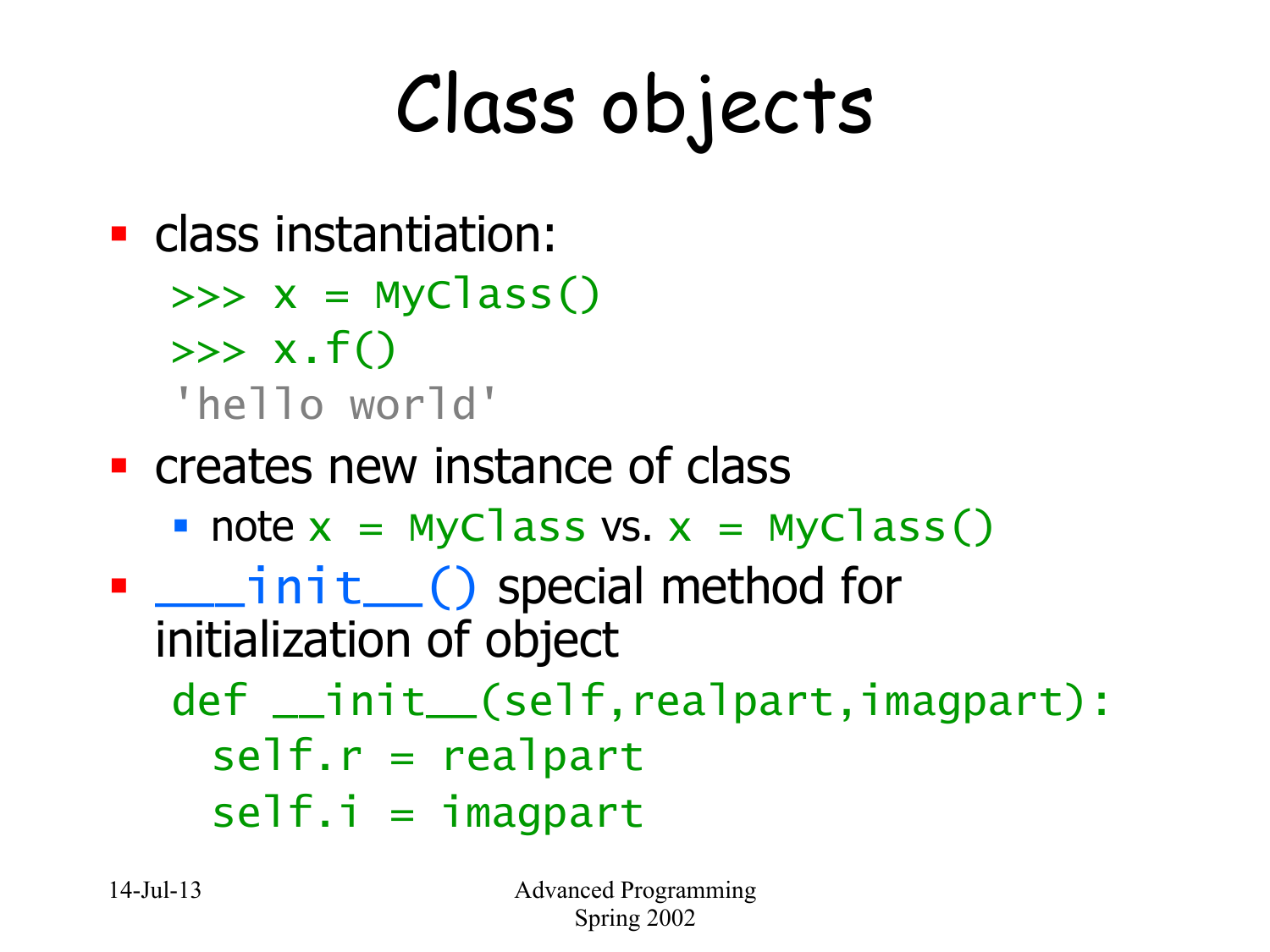## Instance objects

- attribute references
- $\blacksquare$  data attributes (C++/Java data members)
	- **created dynamically**
	- $x$ . counter =  $1$
	- while  $x$ . counter  $\langle 10:$
	- $x$ . Counter =  $x$ . Counter  $x \geq 2$ print x.counter del x.counter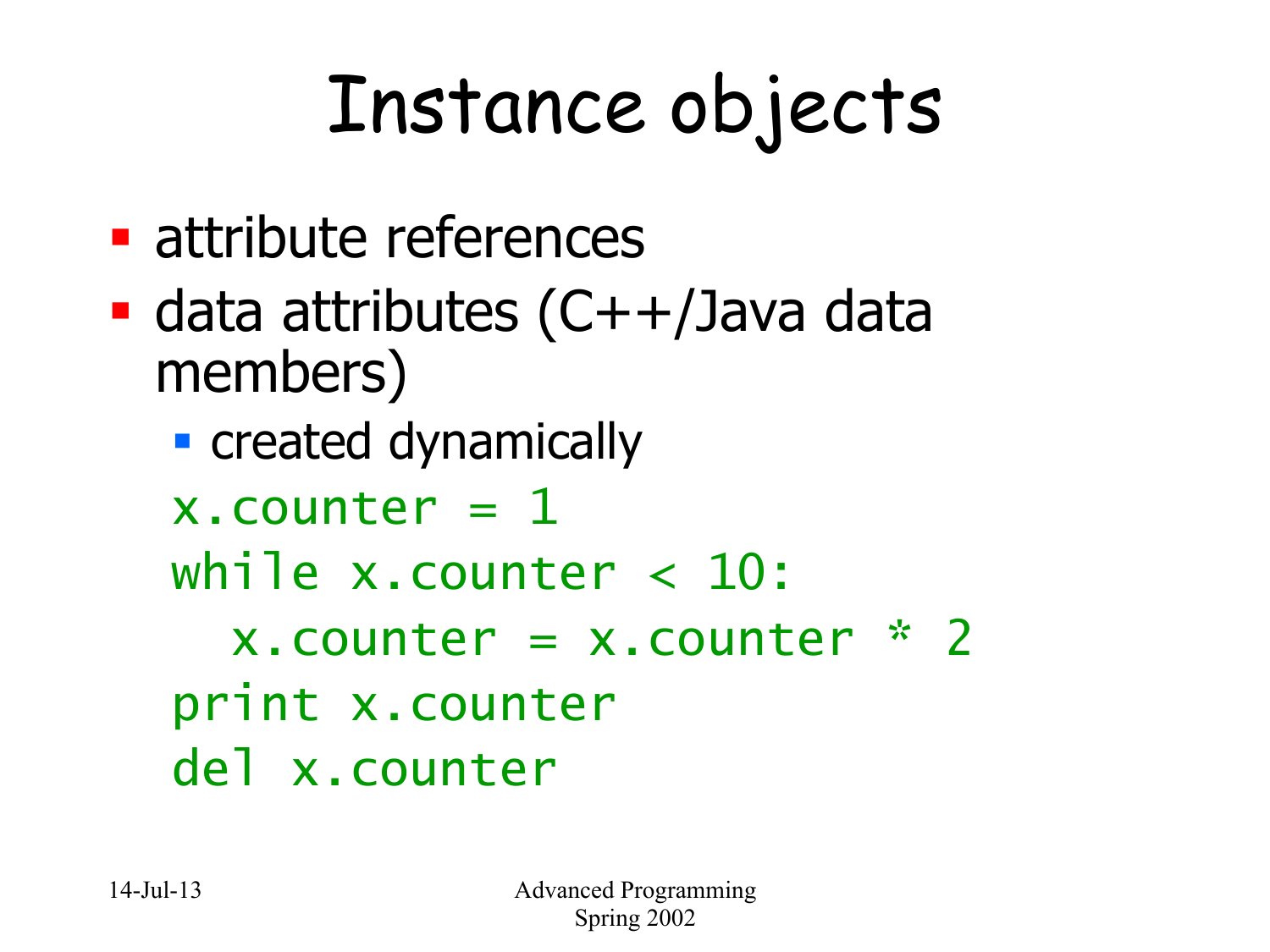# Method objects

- Called immediately:  $x.f()$
- can be referenced:
	- $xf = x.f$ while 1:

print xf()

- object is passed as first argument of function  $\rightarrow$  'self'
	- $\bullet$  x.f() is equivalent to MyClass.f(x)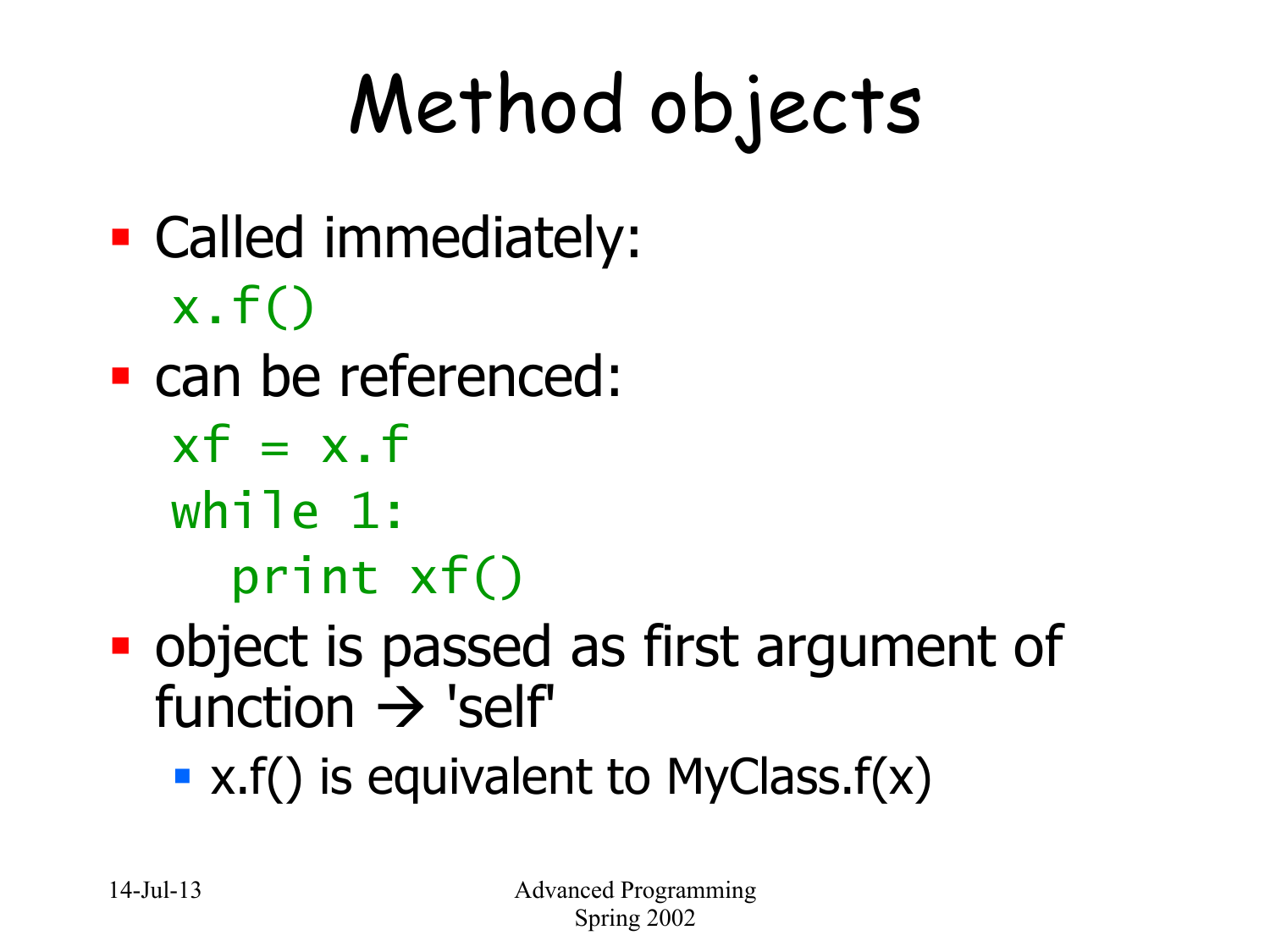#### Notes on classes

- § Data attributes override method attributes with the same name
- no real hiding  $\rightarrow$  not usable to implement pure abstract data types
- clients (users) of an object can add data attributes
- first argument of method usually called self
	- 'se<sup>1</sup>f' has **no** special meaning (cf. Java)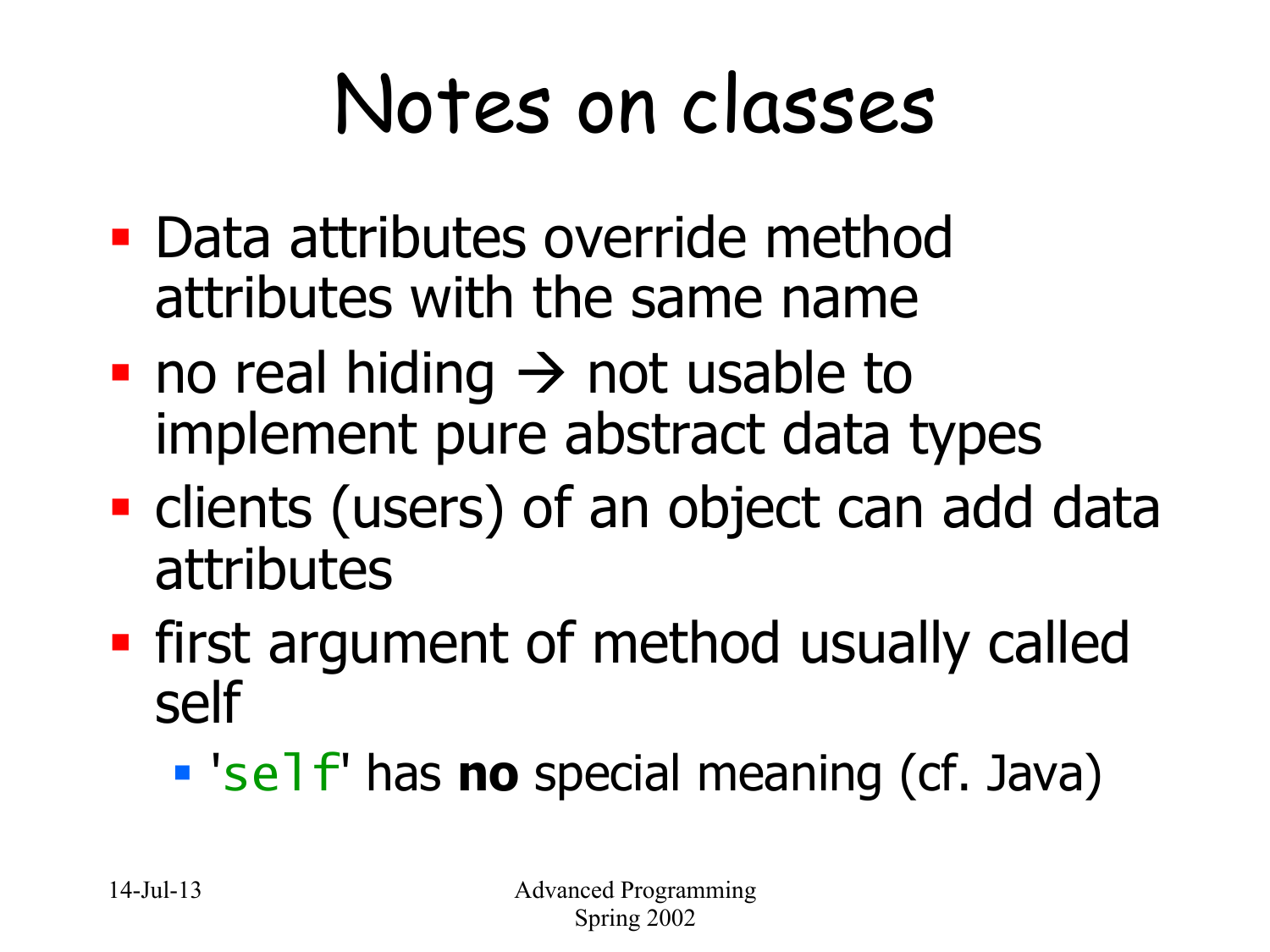#### Another example

#### § bag.py

class Bag: def \_\_init\_\_(self):  $self.data = []$  def add(self, x): self.data.append(x) def addtwice(self,x): self.add(x) self.add(x)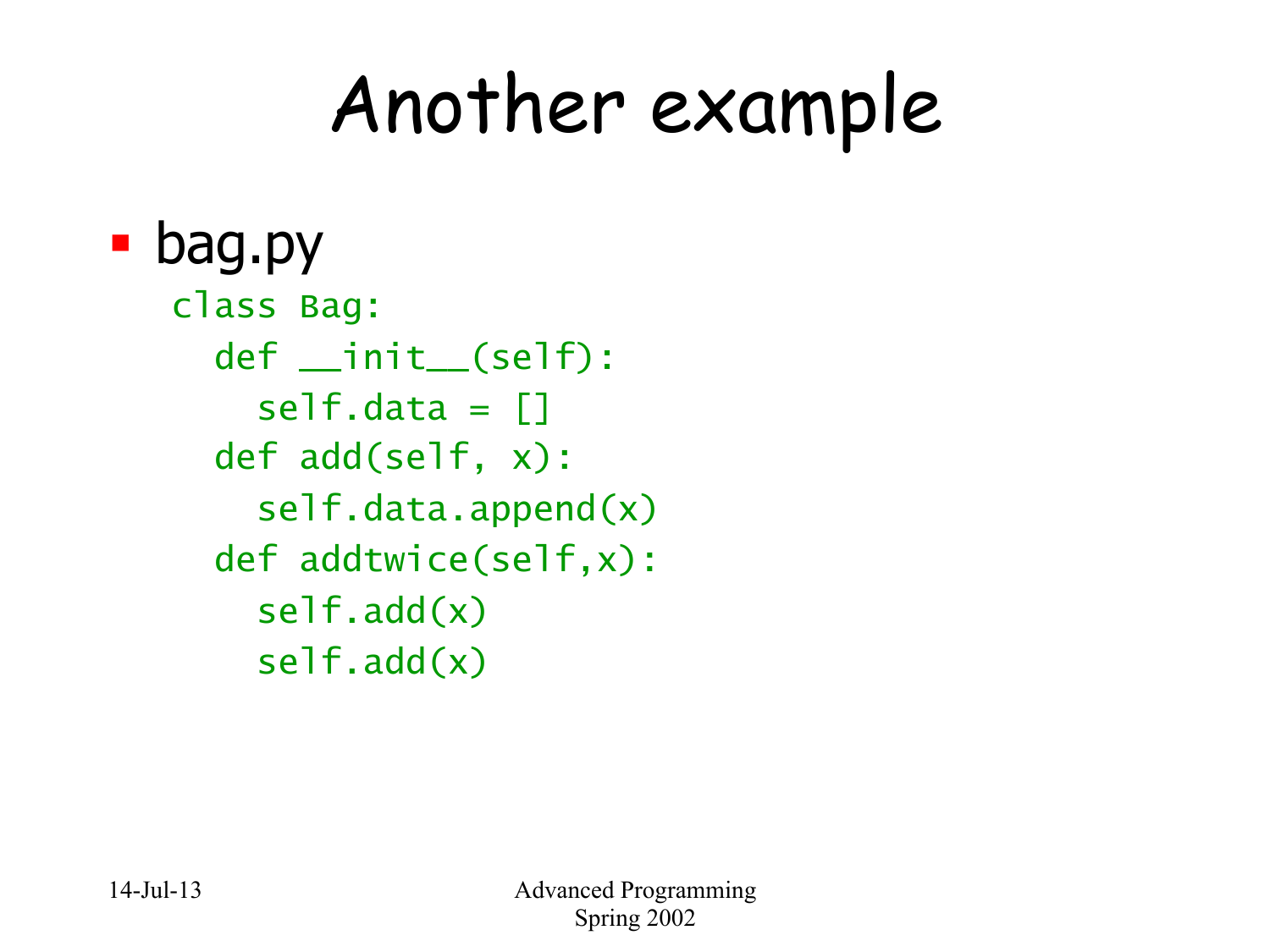## Another example, cont'd.

#### ■ invoke:

>>> from bag import \*  $\Rightarrow$  1 = Bag() >>> l.add('first') >>> l.add('second') >>> l.data ['first', 'second']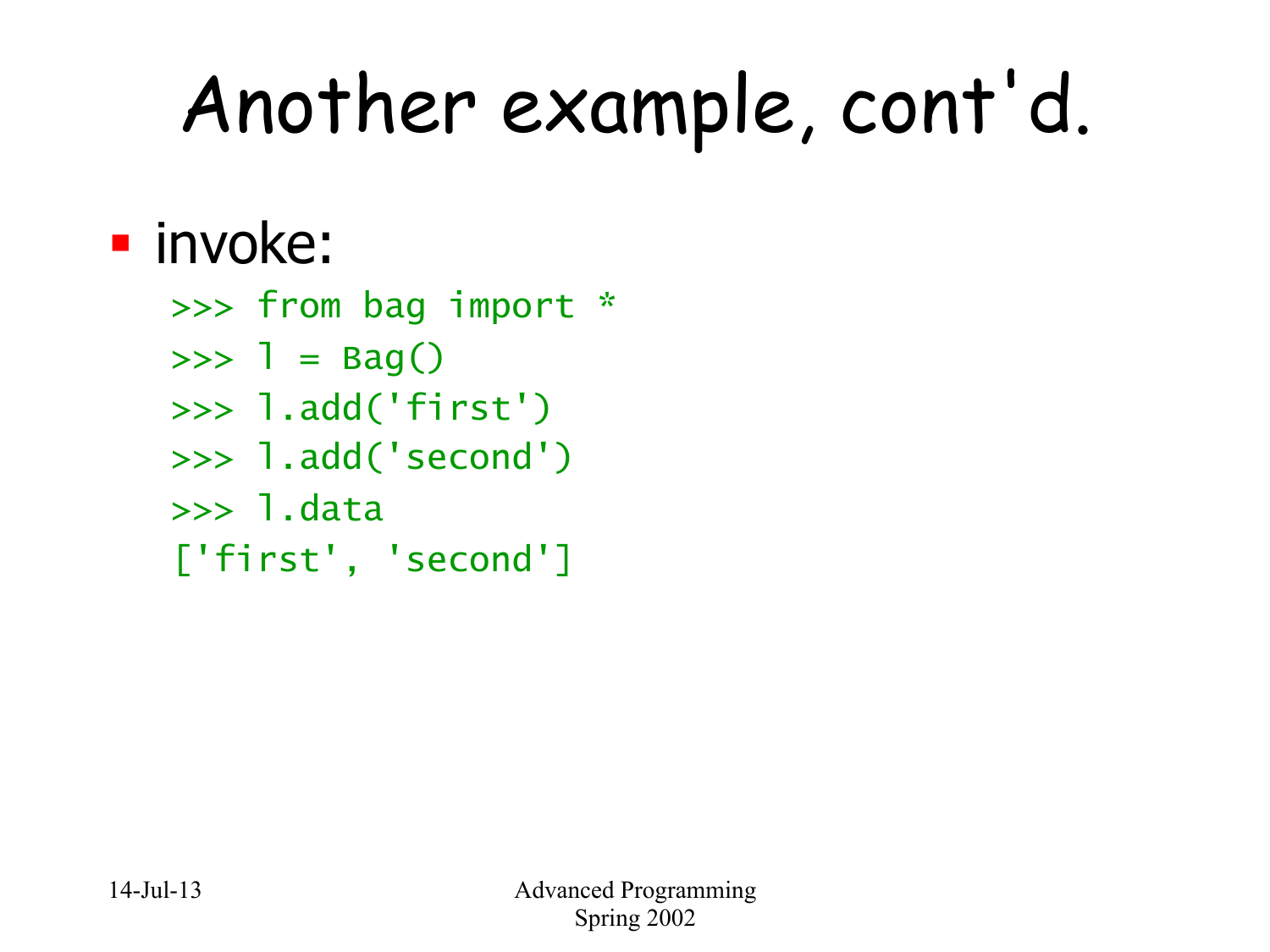#### Inheritance

- class DerivedClassName(BaseClassName) <statement-1>
	- <statement-N>
- search class attribute, descending chain of base classes
- may override methods in the base class
- call directly via BaseClassName.method

...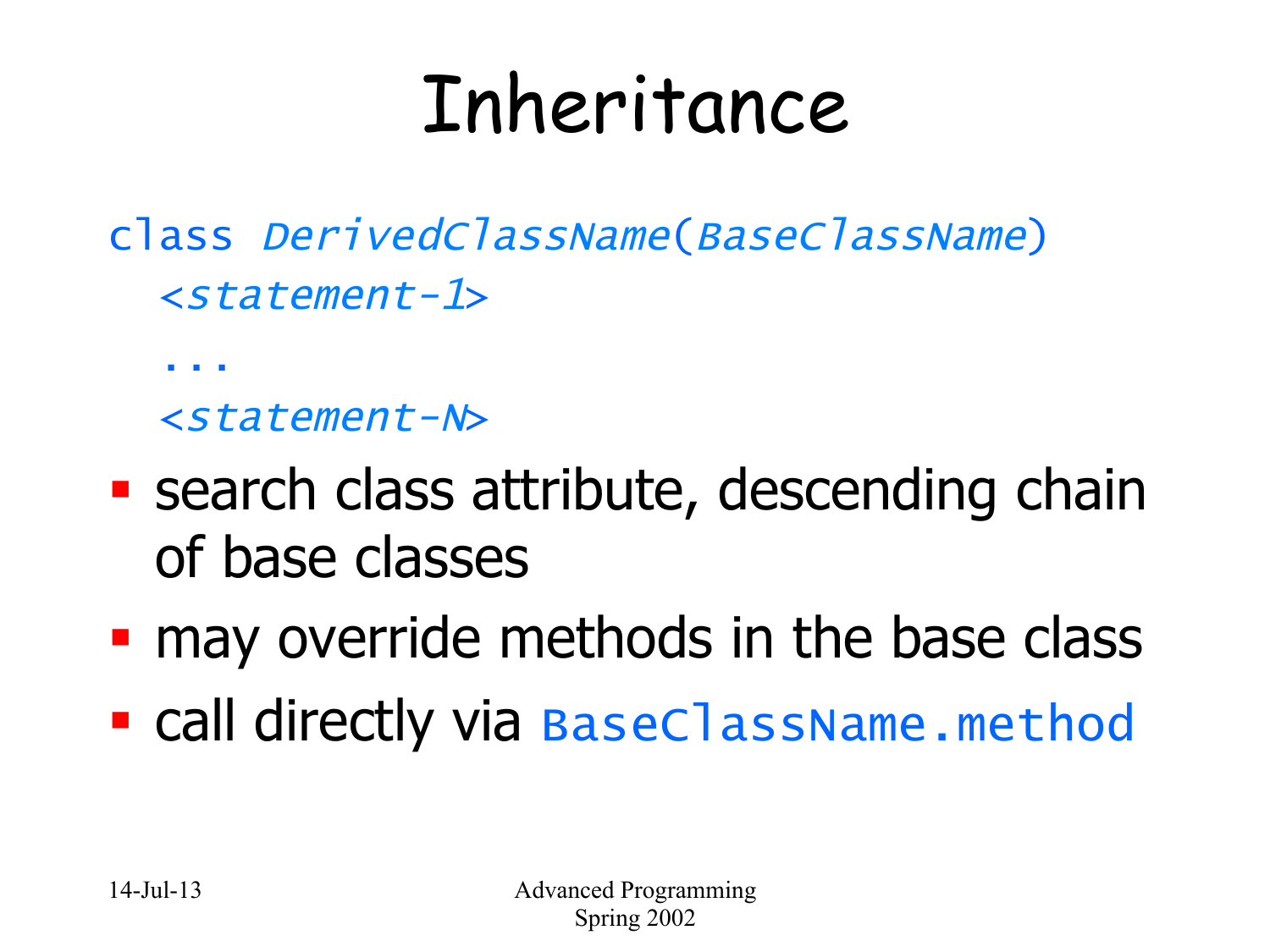## Multiple inheritance

class DerivedClass(Base1,Base2,Base3): <statement>

- **depth-first, left-to-right**
- § problem: class derived from two classes with a common base class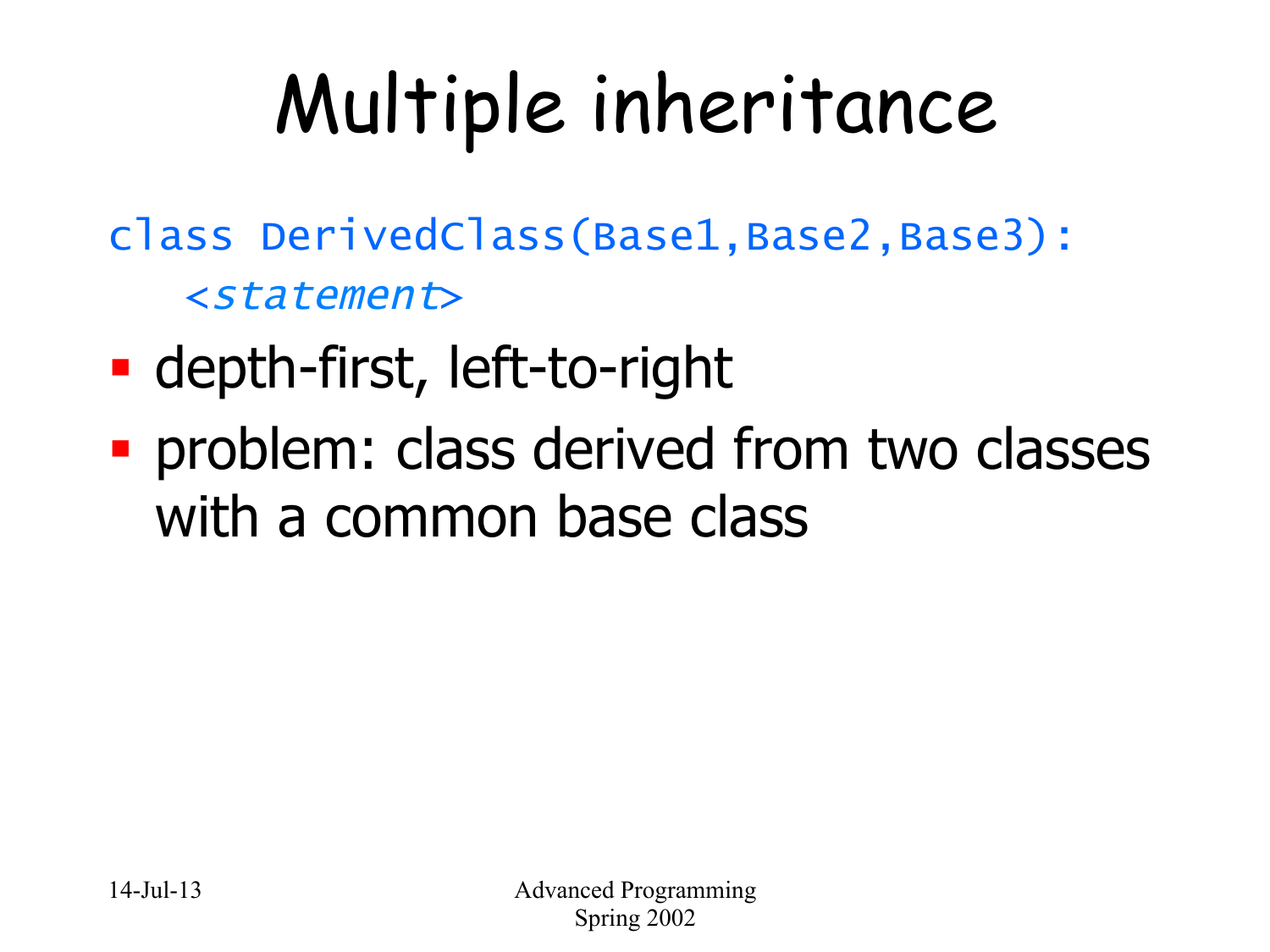#### Private variables

- No real support, but textual replacement (name mangling)
- <u>var</u> is replaced by \_classname\_var
- **prevents only accidental modification,** not true protection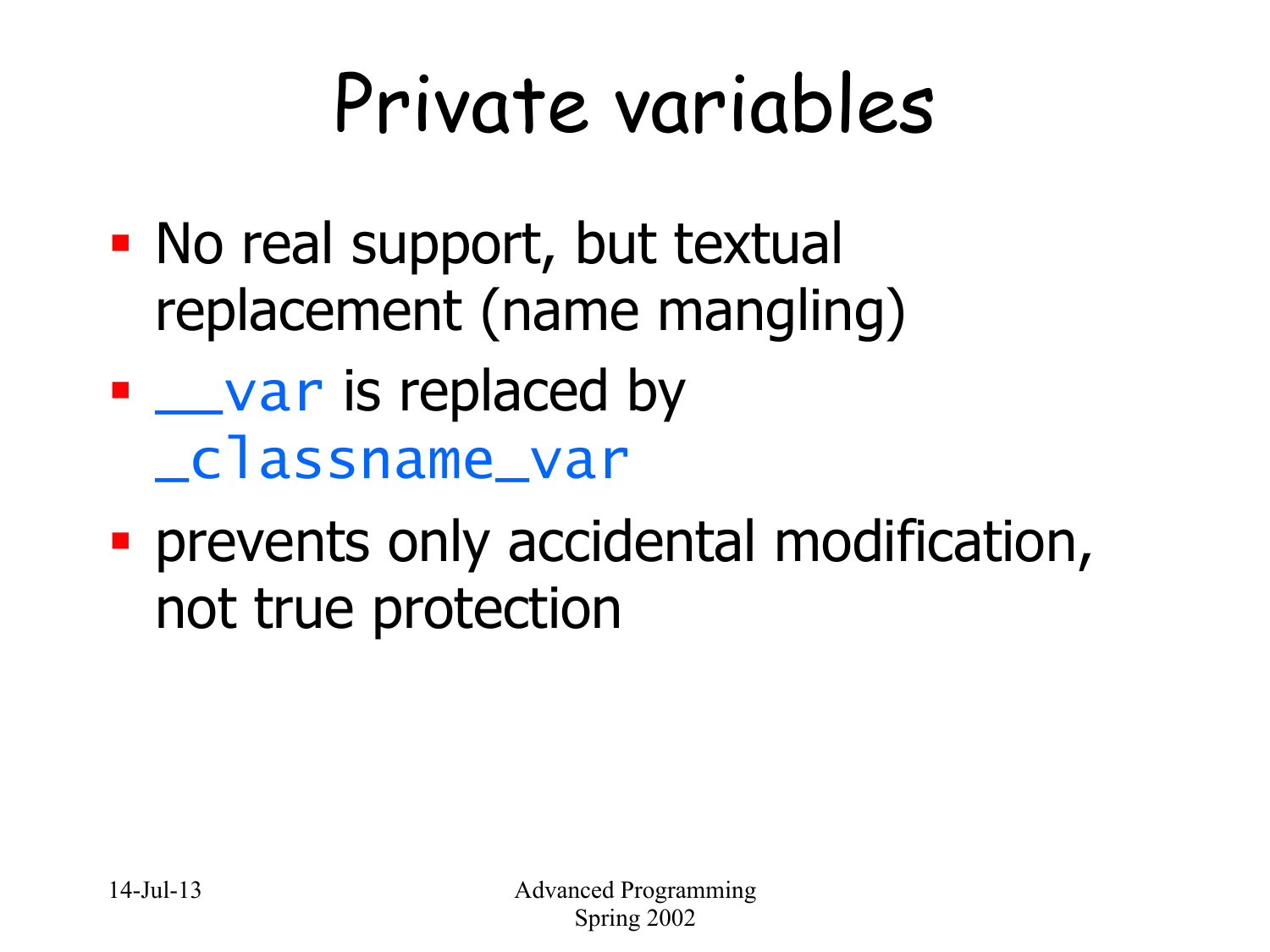#### ~ C structs

**Empty class definition:** class Employee: pass

 $john = Emplove()$ john.name = 'John Doe' john.dept = 'CS'  $john.salary =  $1000$$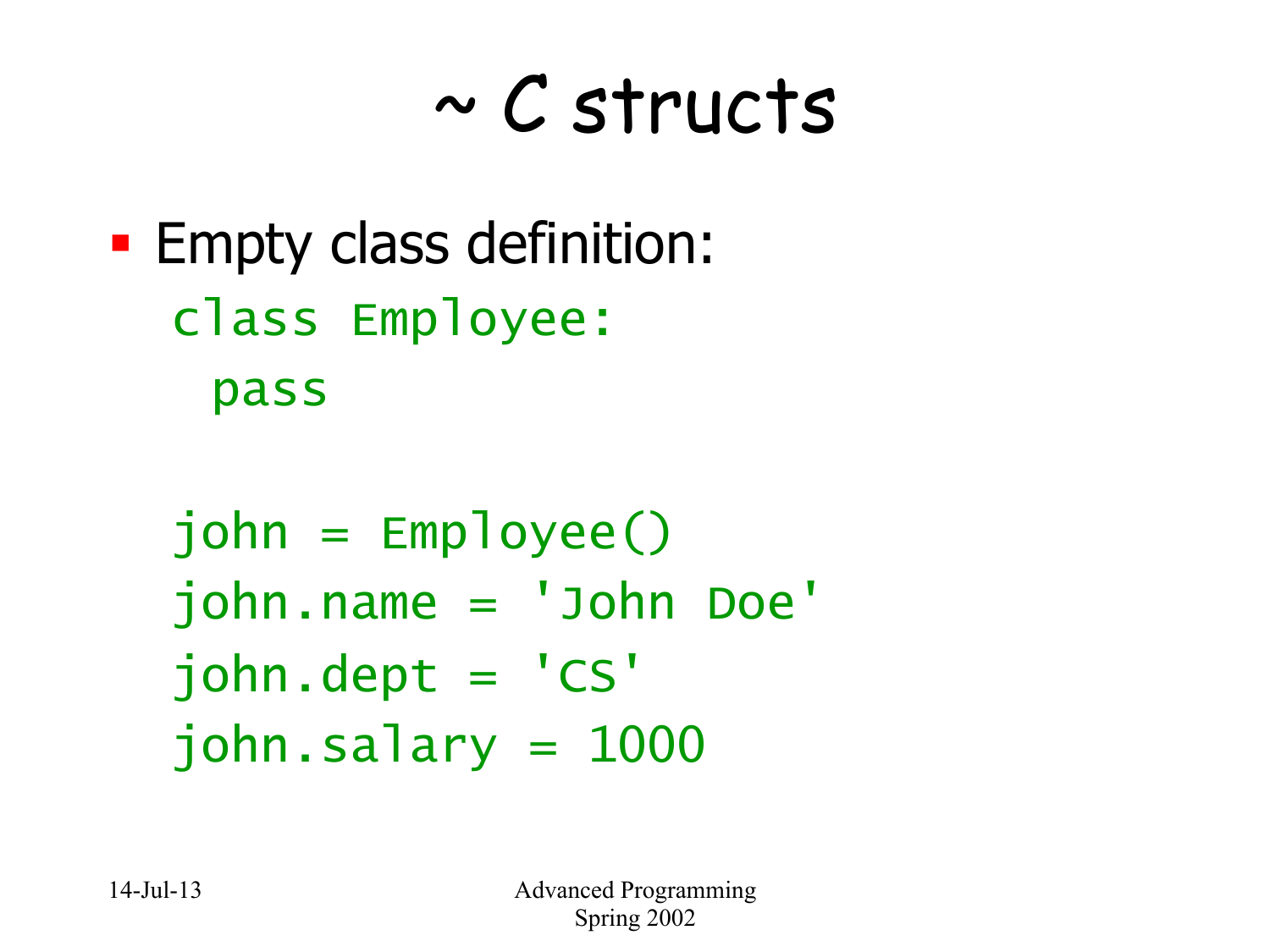## Exceptions

- § syntax (parsing) errors
	- while 1 print 'Hello World'

File "<stdin>", line 1 while 1 print 'Hello World'  $\wedge$ 

SyntaxError: invalid syntax

- exceptions
	- run-time errors
	- § e.g., ZeroDivisionError, NameError, TypeError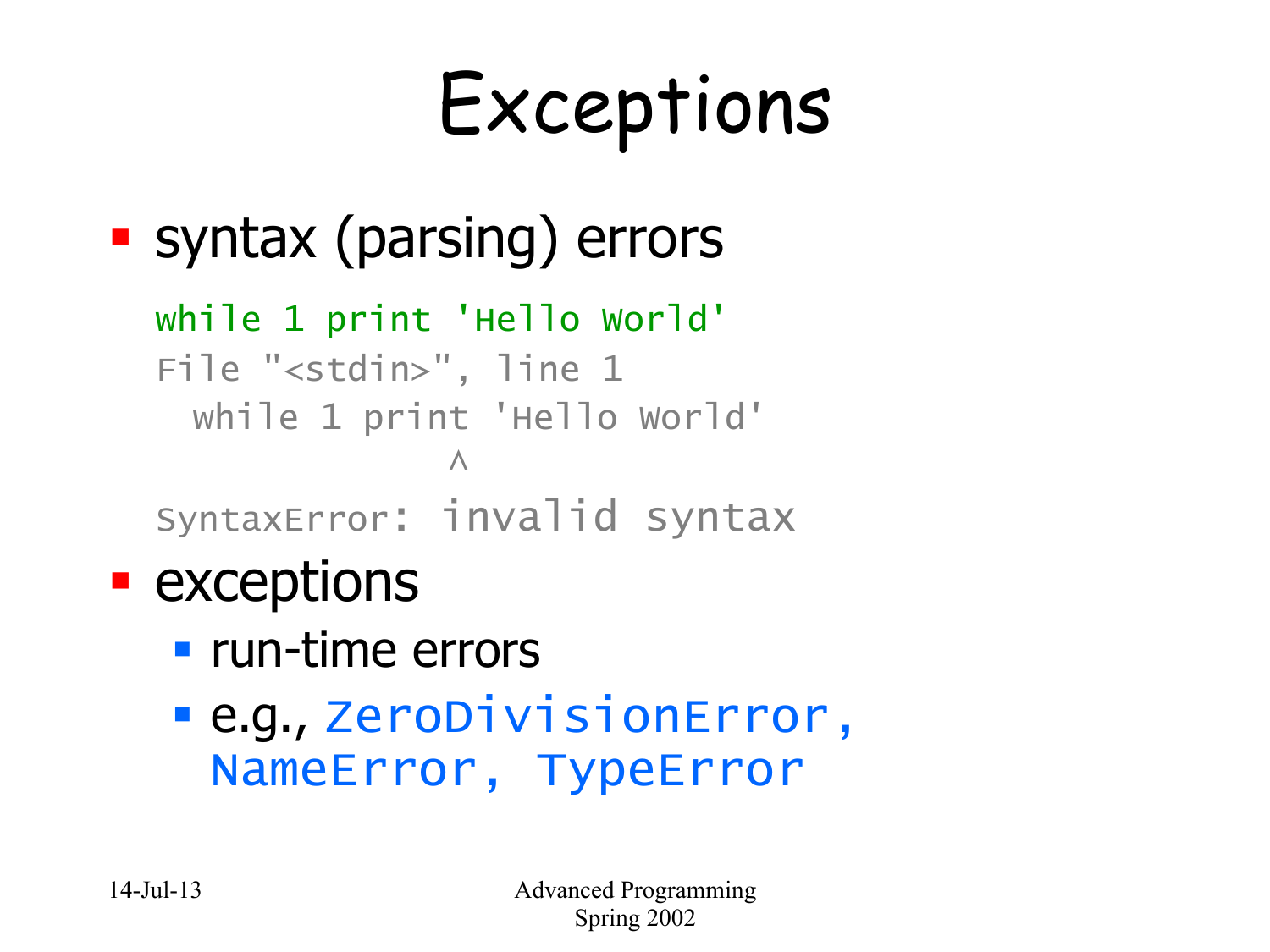# Handling exceptions

- while 1:
	- try:
		- $x = int(raw_input("Please enter a number: "))$ break
	- except ValueError:
		- print "Not a valid number"
- First, execute try clause
- if no exception, skip except clause
- **•** if exception, skip rest of try clause and use except clause
- if no matching exception, attempt outer try statement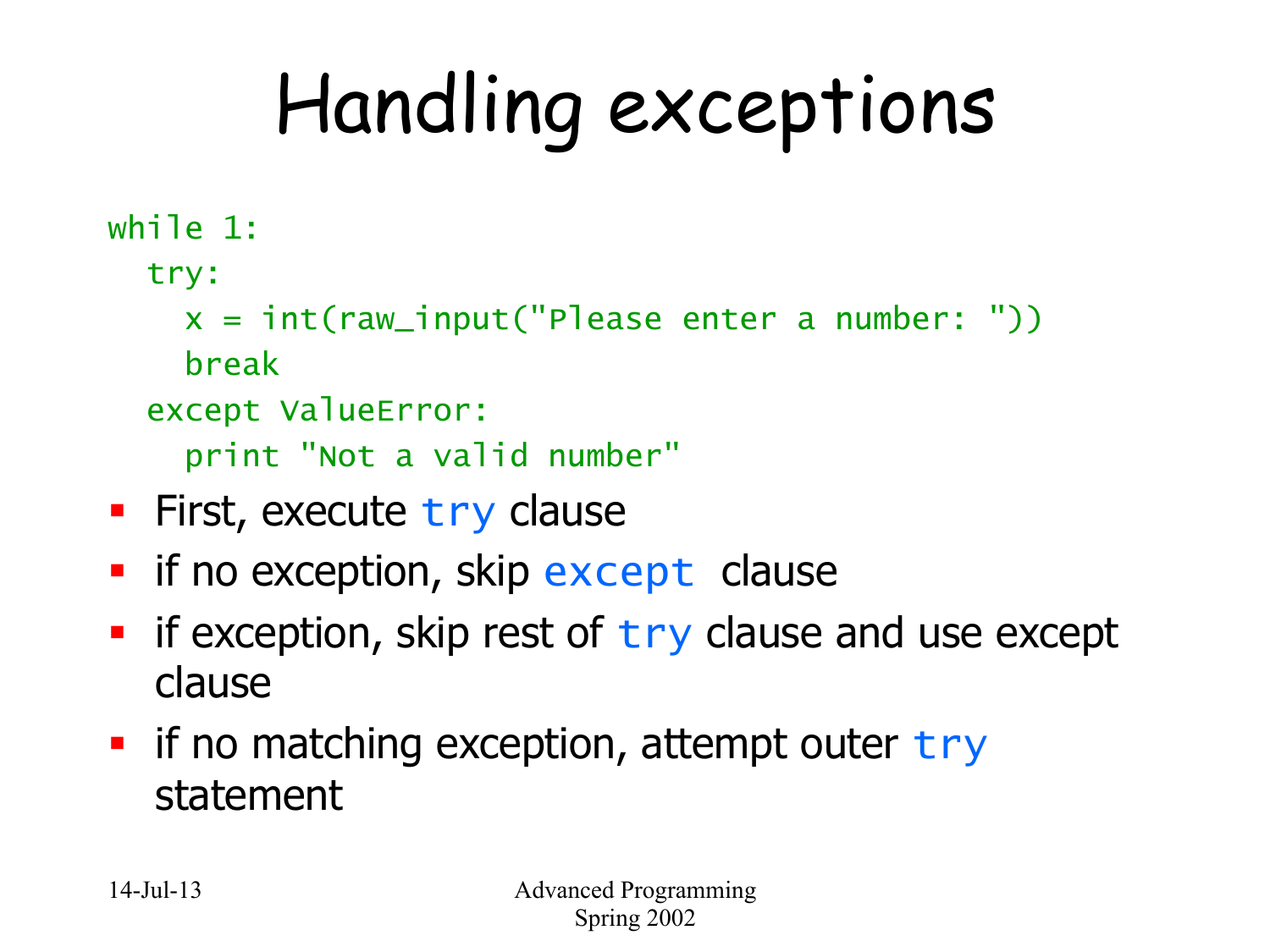# Handling exceptions

#### ■ try.py

```
import sys 
for arg in sys.argv[1:]: 
  try: 
   f = open(arg, 'r') except IOError: 
    print 'cannot open', arg 
 else: 
    print arg, 'lines:', len(f.readlines()) 
    f.close
```
■ e.g., as python try.py \*.py